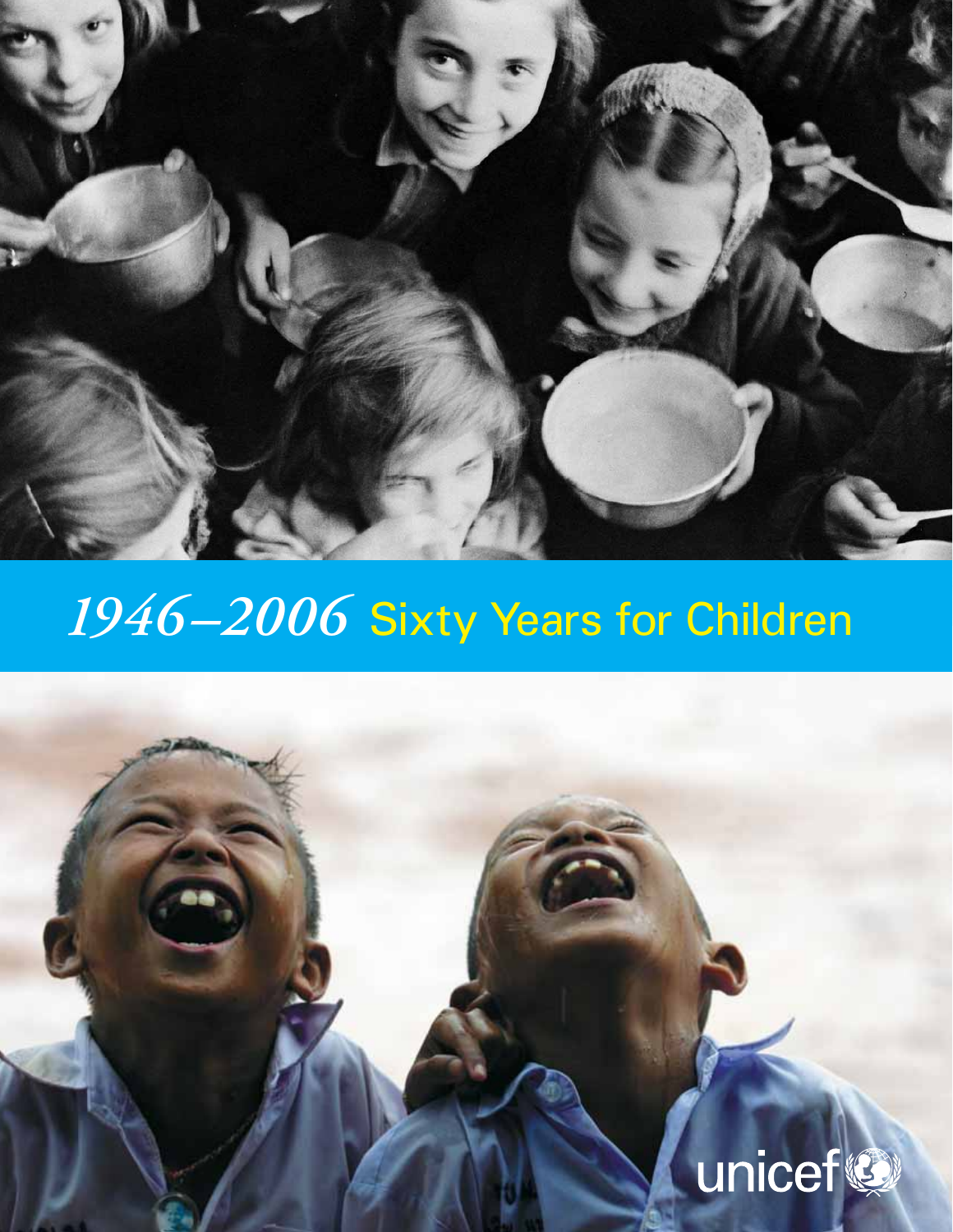## *Contents*

- **3** Foreword
- **4** *1946 –1959* UNICEF: The Agency for Children
- **10** *1960 –1979* The Development **Decades**
- **16** *1980 –1989* Child Survival and Development
- **22** *1990 –1999* **Recognizing** Children's Rights
- **28** *2000 –2006* Children: At the Heart of the Millennium Development Goals
- **34** *Looking Ahead* Unite for Children

The following historical review commemorates UNICEF's 60th anniversary and traces decade by decade how the cause of helping children internationally has evolved since World War II. It explores UNICEF's contribution against the backdrop of rapid global changes in political, social and economic affairs, and looks ahead to 2015 – the deadline for achieving the Millennium Development Goals that will transform the lives of millions of children.

The first four of the following chapters were originally published in *The State of the World's Children 1996* and have been revised and re-edited for this review. The material in these chapters draws on historical research about UNICEF, written by Maggie Black and included in her books *Children First: The Story of UNICEF, Past and Present* (Oxford University Press, 1996) and *The Children and the Nations: The Story of UNICEF* (UNICEF, 1986).

**A** *State of the World's Children* **Special Report**

# *Acknowledgements*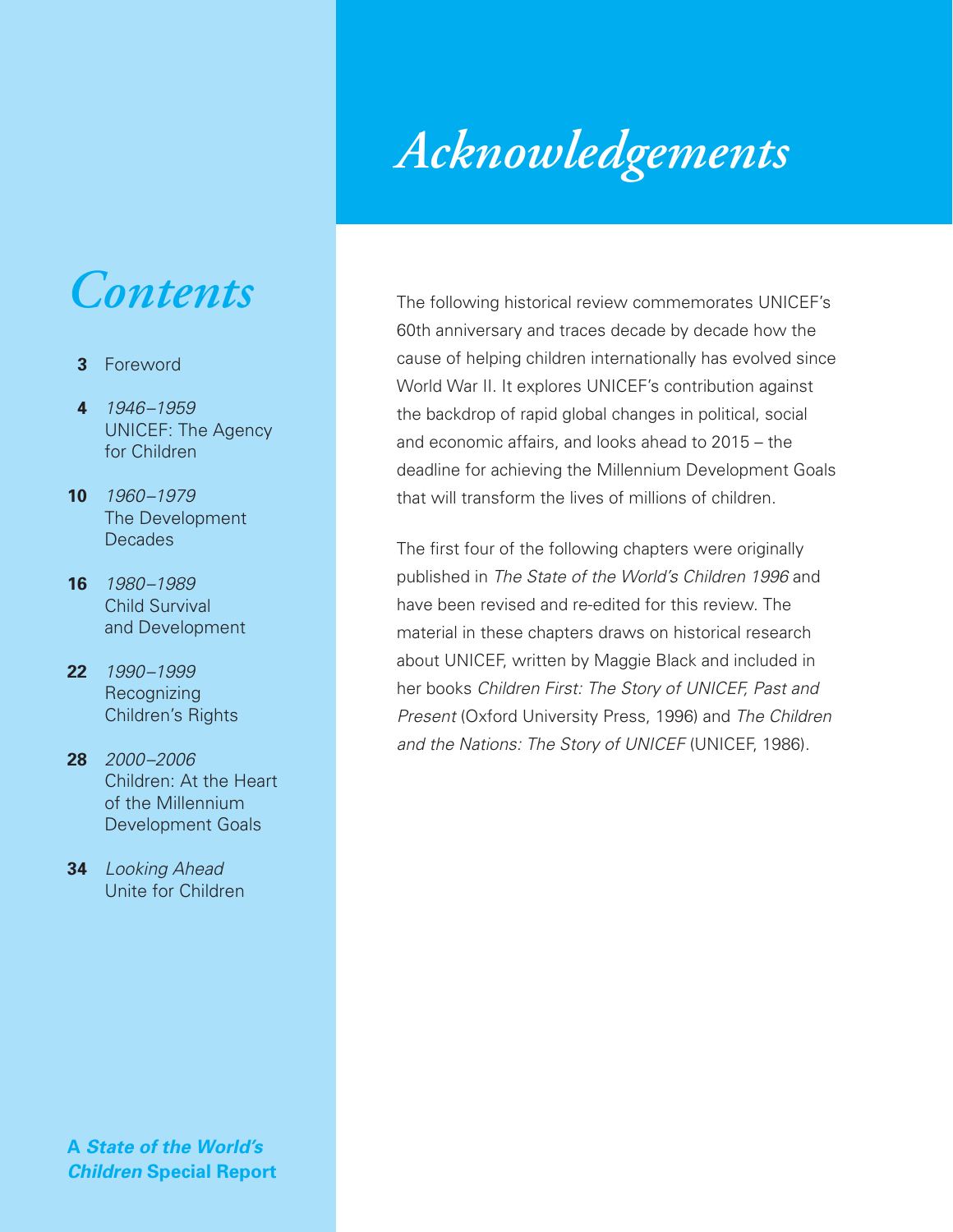# *Foreword*

UNICEF was born out of the ashes and destruction of World War II. Since its inception in 1946, the organization has worked tirelessly to improve the lives of children by protecting them from harm, curing them of disease, and providing them with food and the opportunity to learn and reach their full potential.



The survival, protection and development of children are universal imperatives that lie at the heart of the Millennium Development Goals, the central objectives for human progress in the coming decade. UNICEF strives to make these goals a reality for every child. This commemorative report highlights the organization's work over the past six decades – its triumphs and its struggles – in an ever-changing world.

Today, as violence, poverty, disease and abuse mar the lives of millions of children, I invite you to look back on the achievements of the past with an eye to the challenges of the present and the future. These pages reflect our commitment and our hopes – and our resolve to unite with others to create a world fit for children.

Ann M. Veneman Executive Director United Nations Children's Fund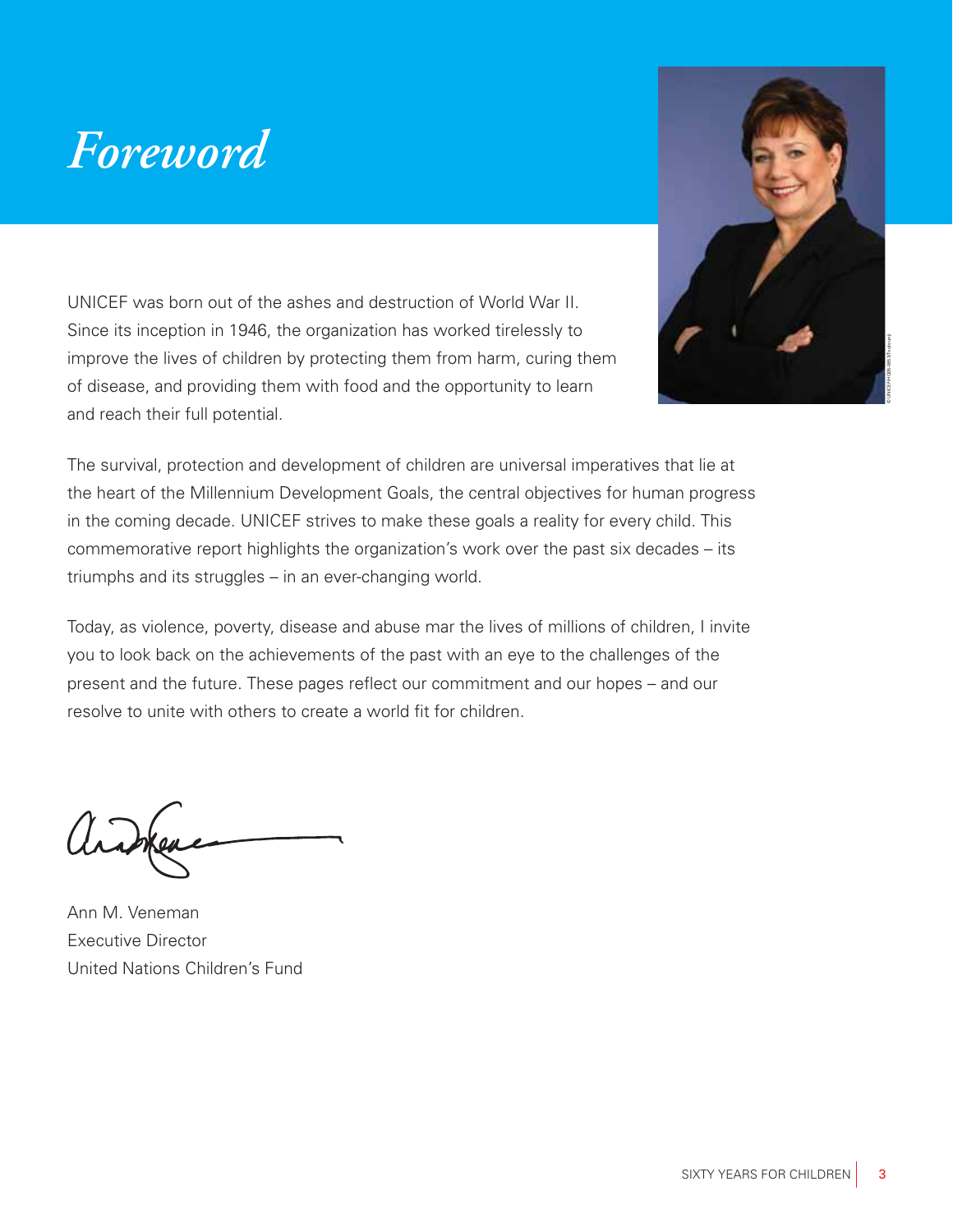# *1946–1959*



*Helping* children heal from the ravages of war. *Bergen-Belsen, Germany.*



*Extending* relief across Europe and into Asia. *China.* 



On 11 December 1946, the global community proclaims a new ethic of protection and care of children, establishing the United Nations International Children's Emergency Fund (UNICEF) to respond to the millions of displaced and refugee children deprived of shelter, fuel and food in the aftermath of World War II. Over the next 15 years, UNICEF evolves from an emergency fund to a development agency committed to tackling hunger, fighting disease and advocating for the rights of children all over the world.

> he story of UNICEF is a story of childhoods lost and reclaimed, childhoods nurtured and protected. It is the story of how much good the human family can do when it unites to protect the rights of its youngest and most vulnerable citizens.

It is also the story of an organization whose birth was an accident. The creation of the United Nations in 1945 represented the coming of age of an ideal of international cooperation. Its immediate spur was the destruction caused by World War II, but behind this lay a longerterm desire to promote world peace. There was, however, no idea of setting up within the constellation of new institutions a special organization for children.

In the winter of 1946–1947, millions of people in Europe were still without proper shelter, fuel, clothing or food. Children especially were suffering: In some affected areas, half of all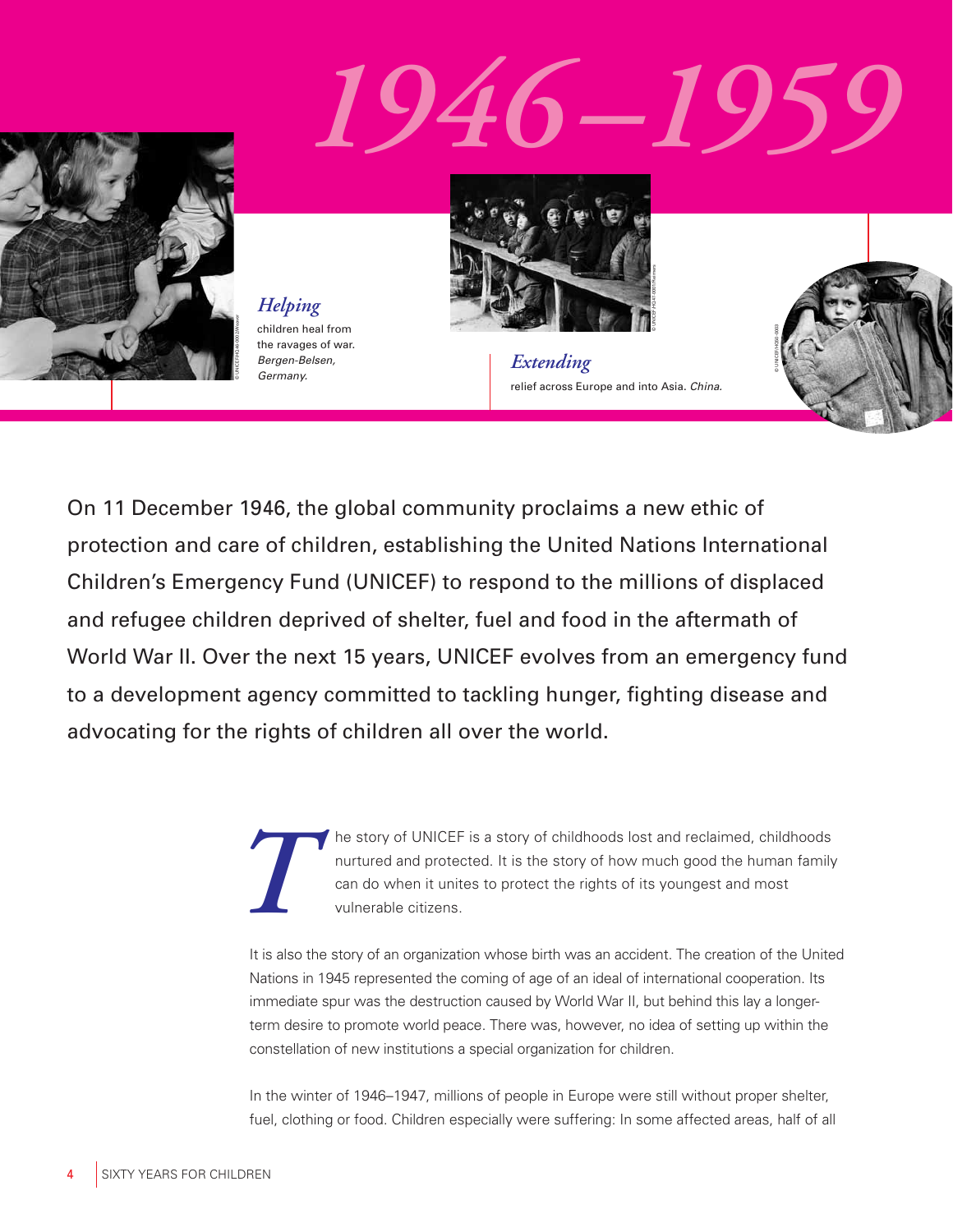# UNICEF: The Agency for Children



*1948* UNICEF provides aid to 500,000 displaced Palestinian children.

### *1953*

UNICEF becomes a permanent agency. *UNICEF-supplied milk, Guatemala.*

© UNICEF/HQ50-0057



*Providing* assistance begins with

babies were dying before their first birthday. The Allies, anticipating widespread devastation at the end of the war, had established the United Nations Relief and Rehabilitation Administration (UNRRA) in 1943 to provide general assistance.

During the final meeting of UNRRA, held in Geneva in 1946, voices were raised about the fate of Europe's children. Ludwik Rajchman, the delegate from Poland, was particularly vocal, and the meeting accepted his proposal that UNRRA's residual resources be put to work for children through a United Nations International Children's Emergency Fund – an 'ICEF'. Rajchman is regarded, therefore, as the founder of UNICEF. The Executive Director designate, Maurice Pate, made it a condition of his service that there be no caveats about where the aid (mostly dried milk) might go, insisting that UNICEF support equally children in vanquished and victorious countries. Subsequently, on 11 December 1946, a resolution of the UN General Assembly – number 57(I) – brought UNICEF into being.

Some of the most important early programmes supported by UNICEF were established in Eastern European countries – Poland, Romania and what was then Yugoslavia – and Germany. In the late 1940s,

UNICEF provided relief assistance on both sides of the civil wars in China and Greece. It also sent aid to children affected by the conflict in the Middle East.

UNICEF was established to help children damaged by war. But it stayed in existence to take on a much broader role. While UN Member States had not intended to prolong UNICEF's life beyond the postwar emergency, they did include in its founding resolution the phrase "for child health purposes generally." This caveat would later offer UNICEF a permanent role managing large-scale efforts to control and prevent diseases affecting children.

When the time came in 1950 for the UN to close down its 'ICEF', a successful lobby was mounted to save it. This time, it was the new nations of the 'developing world' that spoke up. How, asked the delegate from Pakistan, could the task of international action for children be regarded as complete when so many millions of children in Africa, Asia and Latin America languished in sickness and hunger, not because of war, but because of the age-old problem of poverty? Again, the plea did not go unheard: In 1953, the General Assembly confirmed the organization as a permanent fixture in the UN system. This was the first turning point in UNICEF's history.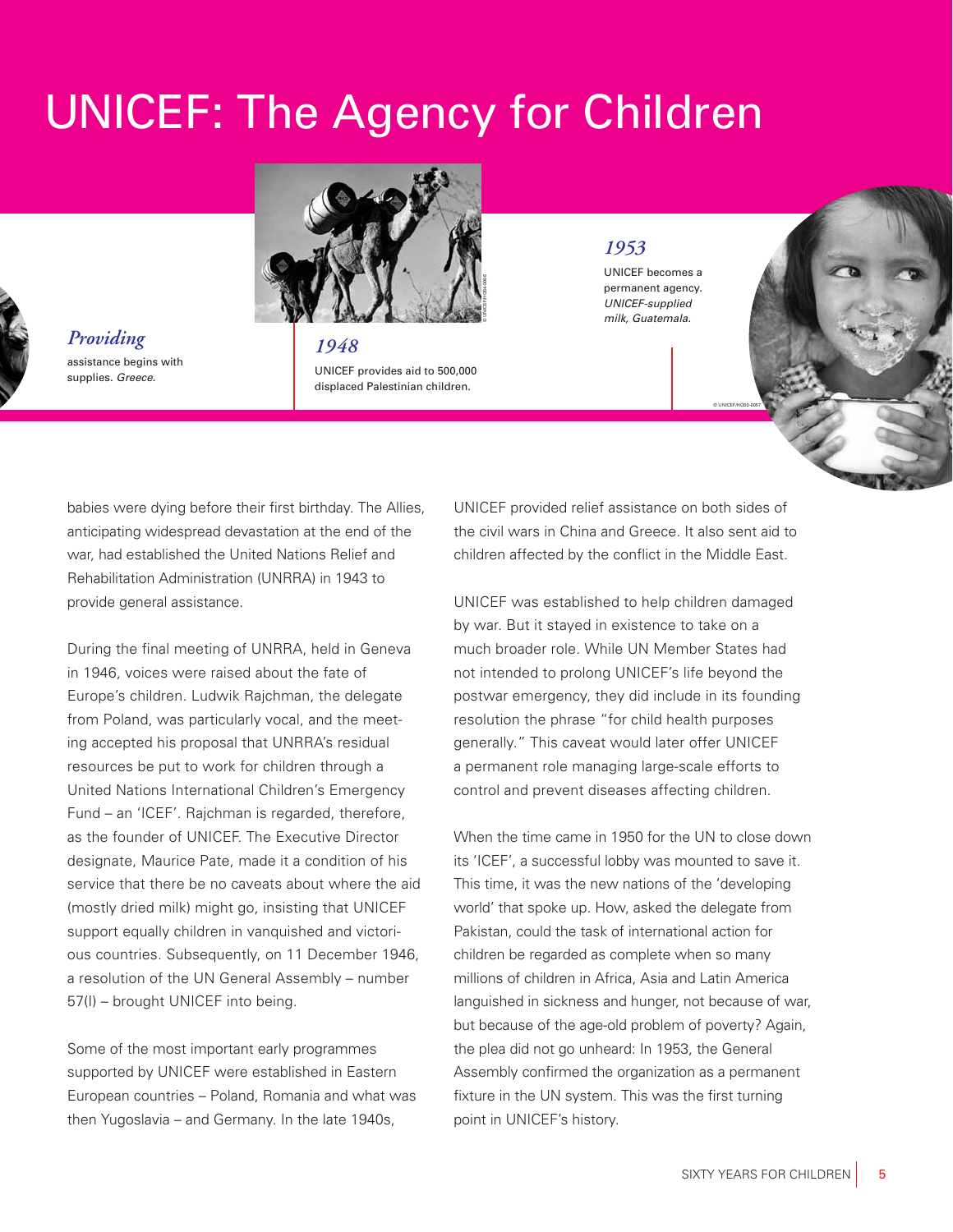

*1954*

American entertainer Danny Kaye becomes UNICEF's 'Ambassador at Large'. *Thailand.*



### *1959*

UN adopts the Declaration of the Rights of the Child. *A tuberculosis test, India.*

UNICEF at this time dropped the words 'International' and 'Emergency' from its title, becoming simply the United Nations Children's Fund (although retaining its original acronym). It never abandoned the children of crisis  $-$  those affected by war, conflict, drought, famine or any other emergency. However, its mission expanded as the post-colonial era presented it with a new challenge.

In the late 1950s and early 1960s, the winds of change blew away most of the remaining colonial order in Africa and the Caribbean. At the United Nations, US President John F. Kennedy urged an end to poverty in the newly named 'developing world'. UNICEF took up that challenge on behalf of children. This was the second major turning point in UNICEF's history.

The 'development' era redefined the children's cause. Children had previously been seen as objects of purely humanitarian and charitable concern – as children in distress or children in poverty – to be taken into care or given supplementary support. Like refugees, the elderly or the disabled, children were regarded as a special group. According to the new development perspective, however, children were not a separate cause: They were part of every cause. Among the hungry, the sick, the ill-fed, the poorly clothed, the homeless, the

illiterate and the destitute, there were always children. And unless they were orphaned or abandoned, children could never be treated in isolation from their parents and families, and especially not from their mothers.

From this perspective, a mission on behalf of children was no longer neat and self-contained. Helping nations to help their children demanded engagement in many areas of human activity. It certainly involved creating services to help children directly, such as maternal and child health care, early childhood care and primary education. But it also demanded providing services that were not exclusive to children, such as water supplies and sanitation, slum and shanty town renewal, and credit facilities for women entrepreneurs.

The same breadth of concern also extended to policy. Any issue that affected whole communities – agriculture, industrialization, population growth, women's rights, environmental depletion and urbanization – also affected their children. The list grew steadily to include national debt, structural adjustment and the post-coldwar transition.

UNICEF's response to the problems of children evolved into a subset of the growing post-colonial drive for development and the quest to eradicate poverty. Within this broader pursuit, however, UNICEF argued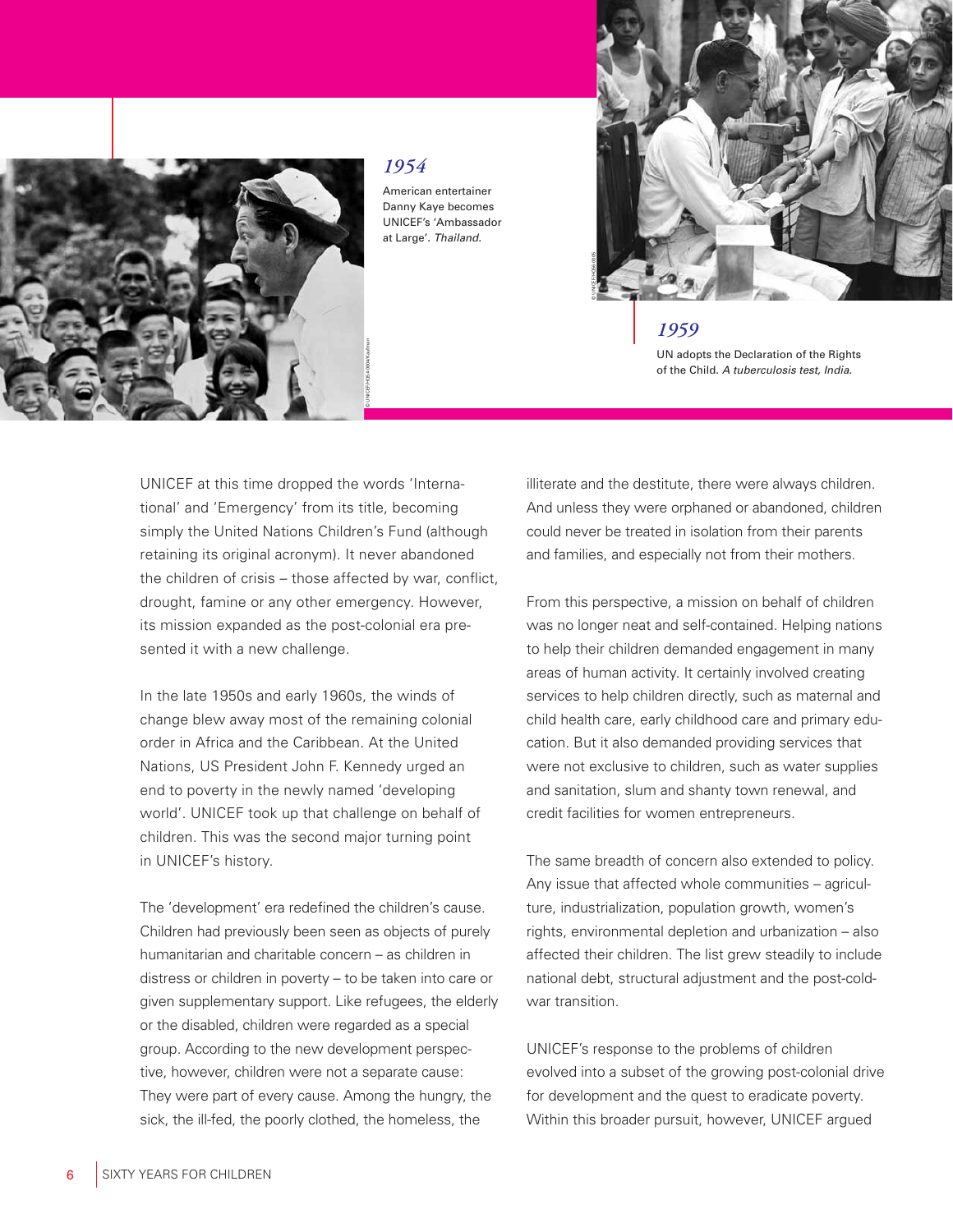### *National Committees*

that children had to be singled out because they suffered the most acutely from poverty. As a result, they were also poverty's most sensitive barometer.

### THE 1950s: ERA OF THE MASS ANTI-DISEASE CAMPAIGN

Inclusion in UNICEF's founding resolution of the phrase "for child health purposes generally" paved the way for the organization's involvement not only in child feeding but also in public health.

During World War II and its aftermath, disease rates had soared among weakened populations. In particular, forms of tuberculosis – the 'white plague' – had reached epidemic proportions. In Poland, for example, the rate of death among children from tuberculosis increased fourfold during the war.

In 1947, the Scandinavian Red Cross societies sought assistance from UNICEF for an International Tuberculosis Campaign to immunize all uninfected European children. This was to be both the largest vaccination campaign ever undertaken and also the first one to use the bacille Calmette-Guérin (BCG) vaccine outside the controlled circumstances of the clinic.

The International Tuberculosis Campaign began UNICEF's involvement in health care beyond emergency child feeding. Indeed, as the 1940s gave way to the 1950s, the predominant motif in international public health campaigns generally was the struggle to control or eradicate epidemic disease. These campaigns were among the first, and certainly the most spectacular, extensions of war-related international assistance to development concerns. They also changed UNICEF's priorities – extending its programmes geographically to countries in the Middle East, South Asia, East Asia and the Pacific, and Latin America and the Caribbean, and shifting its focus from emergency aid for children to long-term preventive health care.

**O** ne feature that makes UNICEF unique in the UN system is its network of 37 National Committees which has staunchly supported and promoted the organization's work to improve children's lives. system is its network of 37 National Committees, which has staunchly supported and promoted the organization's work to improve children's lives.

The US Committee, created in 1947, was the first of these. As European countries recovered from the devastation of World War II, National Committees were formed in Belgium, Germany, Scandinavian countries, Italy, the Netherlands and the United Kingdom, among others. Today, there are National Committees throughout Europe as well as in Australia, Hong Kong, Israel, Japan, New Zealand and the Republic of Korea.

Each committee has its own structure: some are totally independent of their governments; others are virtually sub-departments of the Ministry of Foreign Affairs. Despite their unique features, all National Committees share a common mission: to promote and represent UNICEF's voice in the country where they operate, increase awareness of the situation facing children in the developing world and raise funds for UNICEF programmes.

During their first years of operation, the National Committees concentrated most of their efforts on selling Christmas cards and creating networks of volunteer support groups. Later, they became deeply involved in larger drives, such as the highly successful 1959 Freedom from Hunger campaign and the famous Trick-or-Treat for UNICEF campaign. More recently, the Committees have continued to evolve and diversify. They were crucial in persuading governments to ratify the Convention on the Rights of the Child, led the movement against anti-personnel land mines and, most recently, coordinated the October 2005 launch of the global campaign *Unite for Children. Unite against AIDS*.

During the 1990s, the increasing prominence of the voluntary and non-governmental sector, coupled with an outbreak of emergency situations, led to a substantial increase in the overall proportion of funds provided to UNICEF by the Committees and other private sector partners. Between 1990 and 1992, National Committee and NGO contributions rose by 40 per cent, or over US\$80 million. In 1994, non-governmental income from the Committees, greeting cards and the private sector was US\$327 million out of a total UNICEF income of US\$1 billion. As a result, at a time when multilateral aid was dwindling, UNICEF's income increased.

The financial contribution of the Committees remains crucial. Indeed, by 2005, they contributed 37 per cent of UNICEF's overall income. And while the primary recipients of funds raised by the Committees have always been children in developing countries, the beneficiaries of their imaginative campaigns and advocacy materials form a far broader group, including children and teachers in their home countries.

teer their time and money to help UNICEF fulfil its mission. The National Committees are committed, indefatigable partners in the fight to ensure the rights of all children. Their efforts reach the hearts and minds of millions, inspiring them to volun-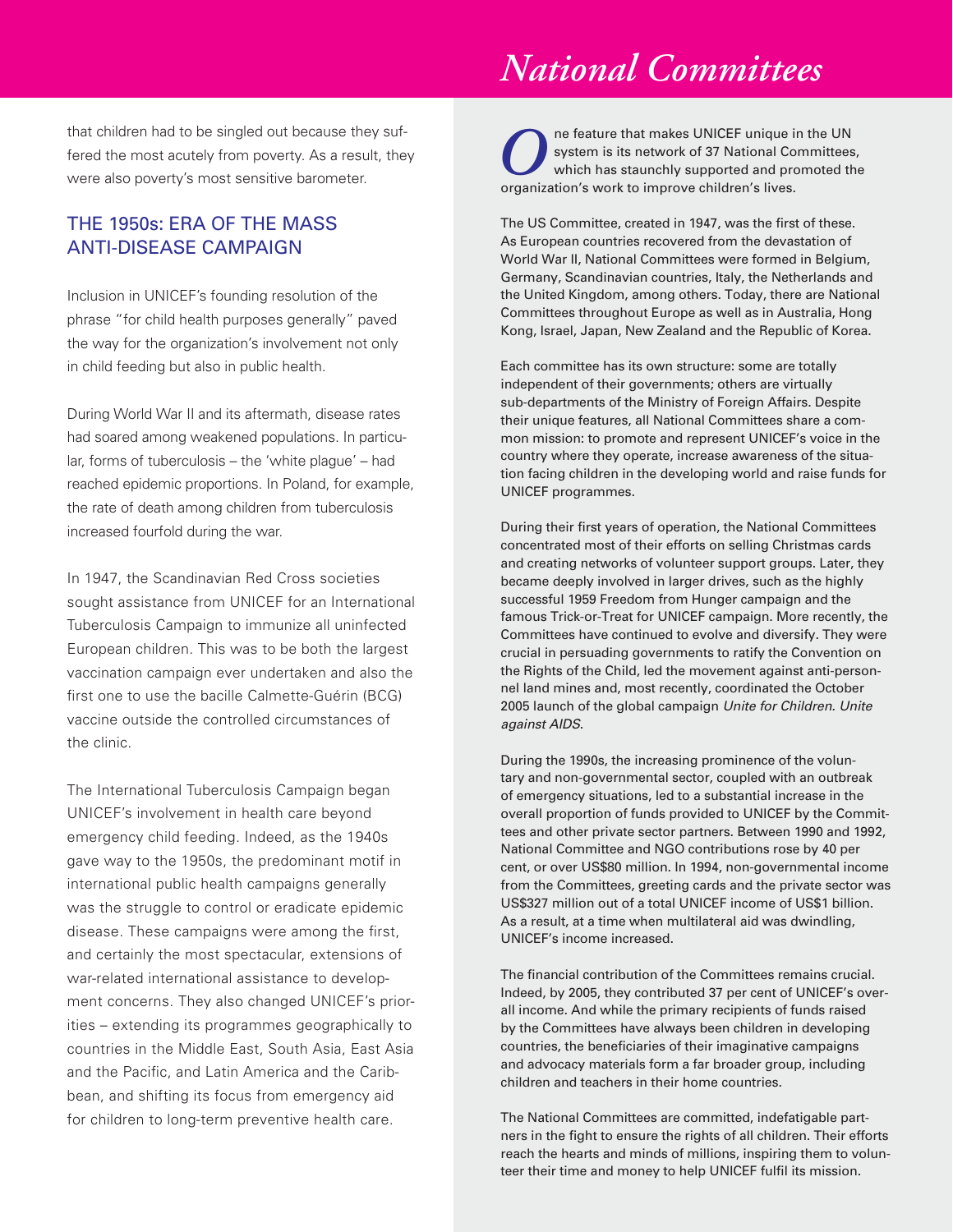**D**uring the early years of UNICEF's existence, raising<br>funds and awareness of children's plight was of<br>paramount importance if the organization was to<br>make a palpable difference to their lives. The commitment funds and awareness of children's plight was of paramount importance if the organization was to make a palpable difference to their lives. The commitment and optimism that fuelled those first years brought many talented, resourceful individuals to UNICEF's cause. Danny Kaye, a famous US actor and comedian, was possibly the best known of these early advocates.

Danny's recruitment was the result of a chance encounter with then Executive Director Maurice Pate aboard a flight from London to New York. The plane caught fire in mid-Atlantic and, in the hours while it made its way back to Ireland for repairs, Maurice Pate spoke to Danny Kaye about UNICEF.

The actor, whose reputation was based on his uncanny ability to make children laugh, was enthralled by what he heard and, a few months later, agreed to take time out of an Asian holiday to visit some health and nutrition projects. The idea emerged that he should take along a camera and crew and film his encounters with the children of Asia. Paramount Pictures offered to underwrite the project, release the film commercially and donate the picture's profits to UNICEF. Before Danny left on his journey, he was appointed UNICEF's Ambassador at Large. It was the first diplomatic mission of its kind, and the film - Assignment Children - became a resounding success. It set Danny en route to becoming the

single most important celebrity to advocate for UNICEF's mission, making the organization a household name for millions of people worldwide.

Danny Kaye served as UNICEF Goodwill Ambassador from 1953 until his death in 1987. Many other celebrities – musicians, actors, athletes – have followed in his footsteps. Sir Peter Ustinov was appointed a Goodwill Ambassador in 1968 and served with passion until his death in 2004. Liv Ullmann became the first woman Ambassador in 1980. Audrey Hepburn was appointed in the late 1980s and traveled widely to famine-stricken African countries. Following her death in 1993, an Audrey Hepburn Memorial Fund was set up to benefit African children in crisis. Other distinguished artists who have contributed their talent, time and commitment to the organization include Harry Belafonte, Roger Moore, Vanessa Redgrave, Angelique Kidjo, David Beckham, Shakira, Roger Federer, Jackie Chan and many others.

These gifted artists possess a wide range of talents and achievements, but they all share the same commitment to improving the lives of children worldwide. They can make direct appeals to those with the power to effect change. They use their talents and fame to raise funds, advocate for children and support UNICEF's mission to ensure every child's right to health, education, equality and protection.

### Eradicating yaws

The disease that succumbed earliest and most dramatically to a mass campaign was yaws. This painful condition, spread by a microorganism, could lead to total disability. It was found in tropical, poor and remote rural areas and was contracted through broken skin. In the early 1950s, there were thought to be around 20 million cases worldwide, over half of which were in Asia. The invention of penicillin made dramatic cures possible. One shot cleared the ugly pink lesions, and a few more eliminated the disease from the body.

The campaign against yaws with which UNICEF was most closely involved was in Indonesia. Mobile teams of lay health workers located cases, and health professionals treated them. By 1955, these teams were treating more than 100,000 yaws cases a month. Similarly, in Thailand, nearly 1 million cases were cured, and full eradication of yaws in Asia became a distinct possibility. Yaws campaigns continued to make remarkable progress thoughout the 1950s. Few diseases have been subjected to such a large onslaught in such a short period of time. By the end of 1958, 30 million cases of yaws had been cured worldwide.

### Fighting tuberculosis, trachoma and malaria

The virtual eradication of yaws acted as a spur to other campaigns, including a new one for tuberculosis. By the mid-1950s, 3.5 million children worldwide were tested for tuberculosis every month and more than 1 million were vaccinated. Trachoma, too, was under attack. This eye infection, which affected up to 400 million people worldwide, was treated on a mass scale with an antibiotic ointment.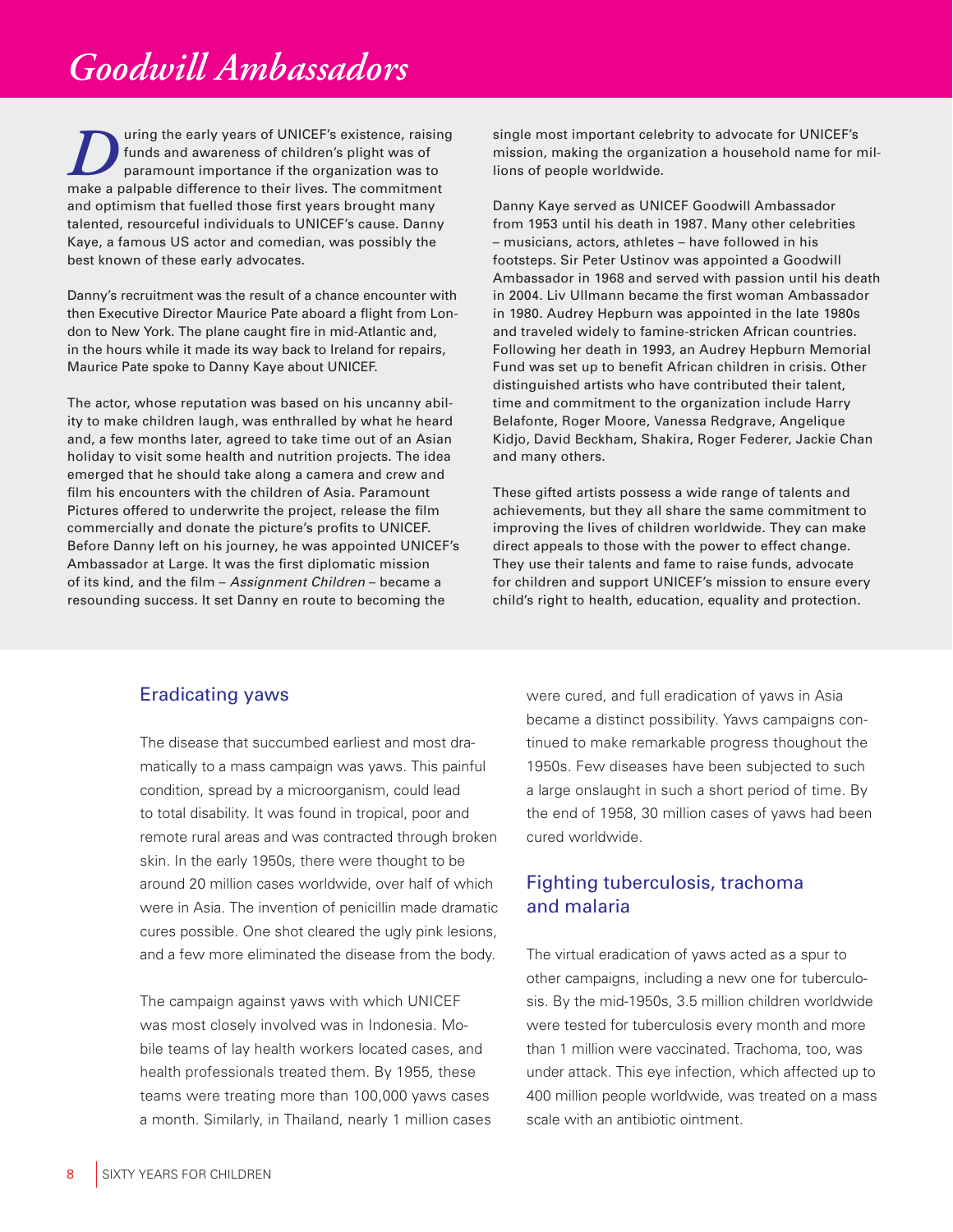Malaria was another priority. At the mid point of the century, this disease had reached its highest incidence, accounting for 200 million deaths worldwide each year. The malarial frontier was rolled back by spraying homes with DDT, a powerful chemical.

This enthusiasm for dealing with disease through technical interventions extended to undernutrition. When investigations in the early 1950s revealed widespread undernutrition among children on the African continent, international public health experts were so attuned to the heroics of disease conquest that they behaved as if undernutrition, too, were an epidemic infection. They gave it medical labels – *kwashiorkor* and *marasmus* – and the medicine they prescribed was protein. One of the most convenient forms of protein was milk. UNICEF was still heavily engaged with child feeding, and for the first two decades of its existence the heart of its efforts on behalf of child nutrition was the provision of milk.

The mass anti-disease campaigns certainly succeeded in reducing the levels of infection for both children and adults: In Sri Lanka (fomerly Ceylon), for example, between 1945 and 1960 the death rate from malaria dropped from 1,300 per million to zero. In fact, the campaigns were so successful that during the next decade they were sometimes blamed for igniting a population explosion. But, as experience was beginning to show, the campaigns were not quite as perfect as their public image suggested.

Campaign managers had underestimated the operational difficulties and human complexities of sustaining the health support network necessary to continue to treat diseases effectively. In the 1950s and 1960s, contemporary adulation for technology and the 'quick fix' encouraged international public health enthusiasts to believe that, with enough resources, better epidemiological surveillance and extra strategic refinements, they could succeed in eradicating disease. Like their counterparts in other disciplines, public health specialists were new to the challenges of development.

Where people saw painful disease symptoms rapidly disappearing -- as in the case of yaws -- they were happy to cooperate with anti-disease campaigns. Several of these became notable successes, of which the greatest was the eventual eradication of smallpox. But for other diseases, when people could not always see the cure work so directly, they were less likely to change their behaviour. One of the most difficult challenges was malaria.

The massive anti-malaria campaign launched in 1955 by the World Health Organization and UNICEF ultimately failed because its chief architects misjudged the willingness of both humans and malarial mosquitoes to live, eat, sleep and generally behave according to technical assumptions. Eventually, the malaria warriors were forced to accept that without basic services to back up and consolidate their gains, it was almost impossible to 'impose' health on a population unless it was geographically circumscribed – as, for example, in a relief camp. However, it would take another decade at least before this lesson was fully absorbed.



*Supporting* the global fight against malaria. A health worker sprays *against mosquitoes, Ecuador.* 

 $\mathcal{S}_\mathcal{S}$  is the children group of  $\mathcal{S}_\mathcal{S}$  is the children group of  $\mathcal{S}_\mathcal{S}$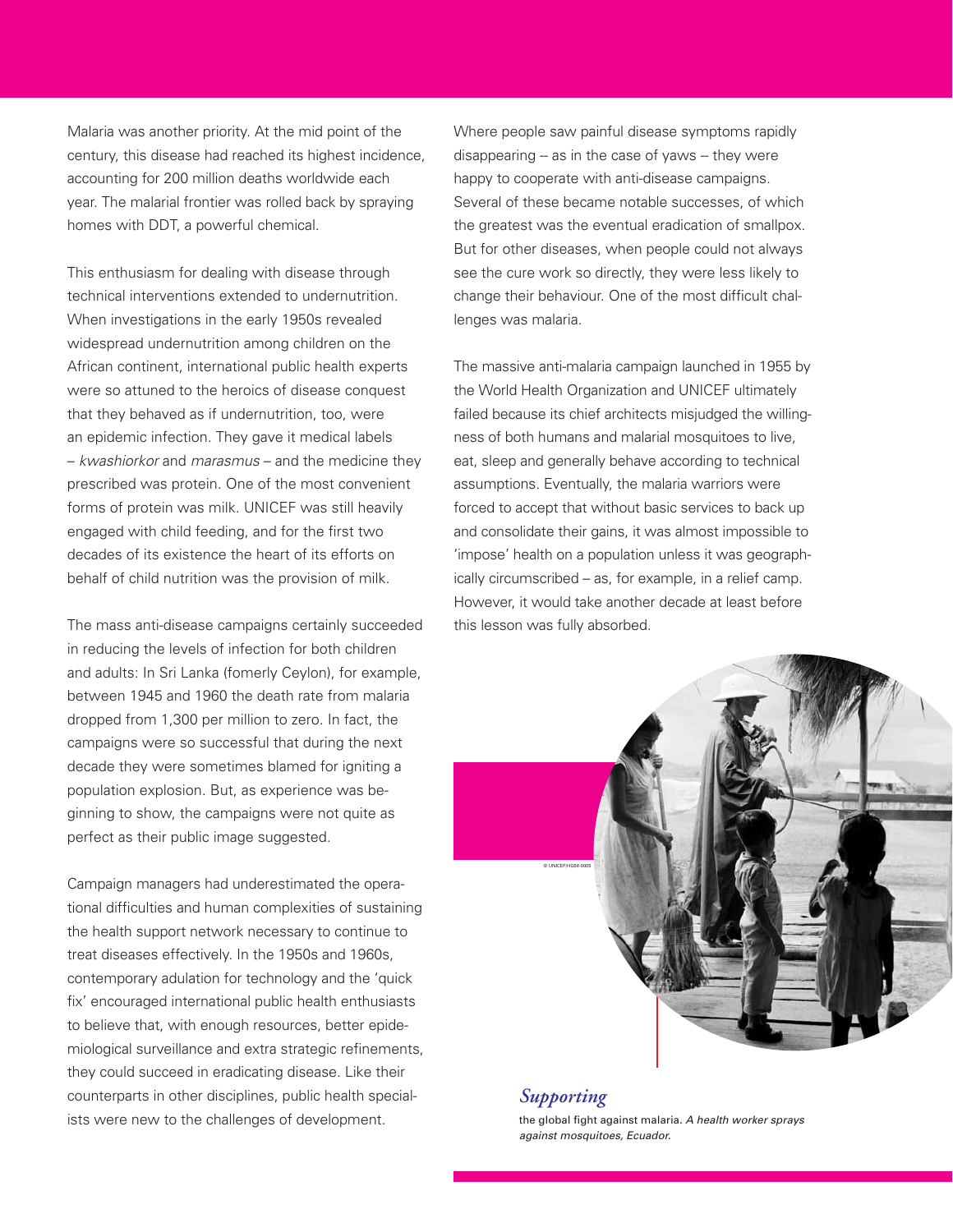# *1960–1979*



*1962*  Attending to 'the whole child' – nutrition, health, family and education. *Myanmar (then Burma).* 



UNICEF earmarks half its Africa budget for education. *Nigeria.* 



As the world focuses on social and economic development, UNICEF establishes its role as a global agency with a wealth of hands-on field experience running programmes for children and providing countries with material assistance such as vehicles, vaccines and school supplies. In 1965, UNICEF wins the Nobel Peace Prize for its work with victims of armed conflict. The period ends with the International Year of the Child in 1979, during which UNICEF is the lead agency responding to the Kampuchea emergency.

> **II** I anuary 1961, the United Nations resolved that the 1960s would be the Decade of Development. The times were certainly changing. Countries of the rapidly decolonizing developing world were beginning to assert themselv n January 1961, the United Nations resolved that the 1960s would be the Decade of Development. The times were certainly changing. Countries of the rapidly decolonizing developing world were beginning to assert themselves on the international stage. A new age of partnership among nations was beginpenury was considered morally unacceptable. But there was also a strategic motivation: In the ideological confrontation between East and West, the promise of poverty alleviation was a weapon deployed to build alliances.

> As new countries rushed to freedom – 17 former colonies in Africa achieved independence in 1960 alone – the climate was one of excitement and hope. The developing countries, having broken free of their colonial status, now needed to cast off their poverty. For this, they needed aid from their richer neighbours in the form of funds and technical expertise to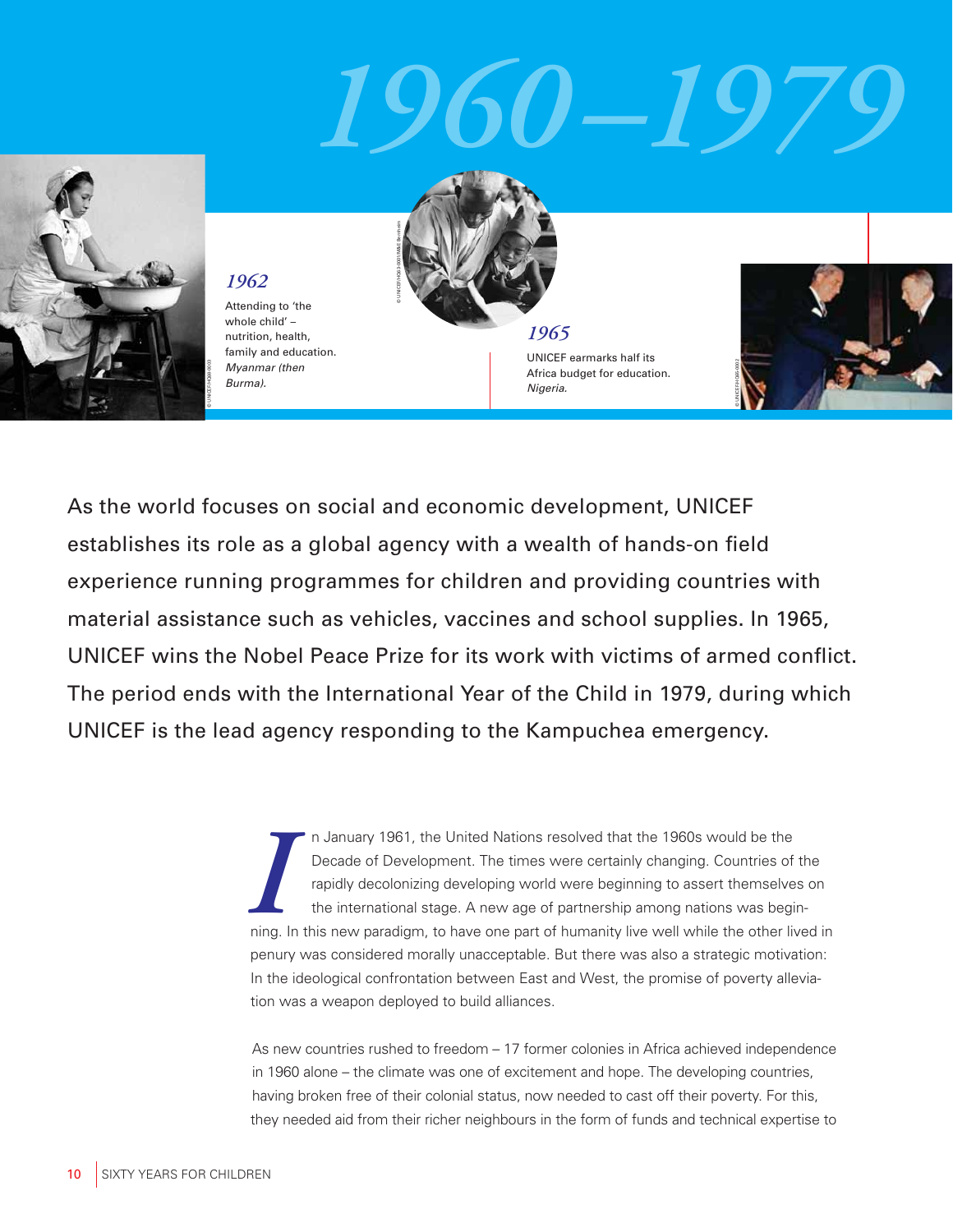## The Development Decades



### *1965*

UNICEF Executive Director Henry Labouisse: "The welfare of today's children is inseparably linked with the peace of tomorrow's world." *Accepting UNICEF's 1965 Nobel Peace Prize, Norway.* 



*1971* Providing supplementary food for refugees from East Pakistan (now Bangladesh). *India.*



*1975* The Mark II pump is invented, transforming village life. *India.*

help them industrialize. Thus was born the push for development, a concept that, along with more conventional notions of economic investment, embraced a degree of moral and humanitarian fervor.

### THE FRONTIERS OF DEVELOPMENT

During the late 1950s, the United Nations had begun to adapt its institutions to take on the development challenge. It already had technical expertise within its specialized agencies, but it also needed a mechanism to channel financial resources. In 1957, the UN established a Special Fund to support the growth of infrastructure and industrialization; this evolved into the United Nations Development Programme (UNDP).

During the early 1960s, UNICEF tried to absorb the torrent of ideas and chart its own path within them. This quest was guided chiefly by Dick Heyward, UNICEF's senior Deputy Executive Director and intellectual powerhouse from 1949 to 1981. In the process, UNICEF underwent the third important transformation in its history.

This turning point was a special survey of the basic needs of children worldwide. This survey, initiated by UNICEF in 1960, took a year to complete and

was informed by 'state of the art' reports from other specialized UN agencies on the needs of children in their respective areas of expertise: World Health Organization (health and nutrition); Food and Agriculture Organization (nutrition); International Labour Organization (work and livelihood); United Nations Educational, Scientific and Cultural Organization (education); and the UN Bureau of Social Affairs (social welfare). The final report, *Children of the Developing Countries*, represented a watershed in nations' views on how to help their most vulnerable citizens.

The report interwove social and economic strands concerning children's well-being in a fresh and innovative way and presented a theory of development that underlined the importance of satisfying human needs during various phases of childhood and pre-adulthood. In particular, it argued that children's needs should be built into national development plans. Children should not be treated as if they were the orphans of the development process or its accidental baggage; they should be a focus of all policies directed at building up a country's 'human capital'. Just as the motto 'children first' had gained currency over the course of the 20th century during times of war and sudden catastrophe, a new version of the maxim was articulated in the context of development.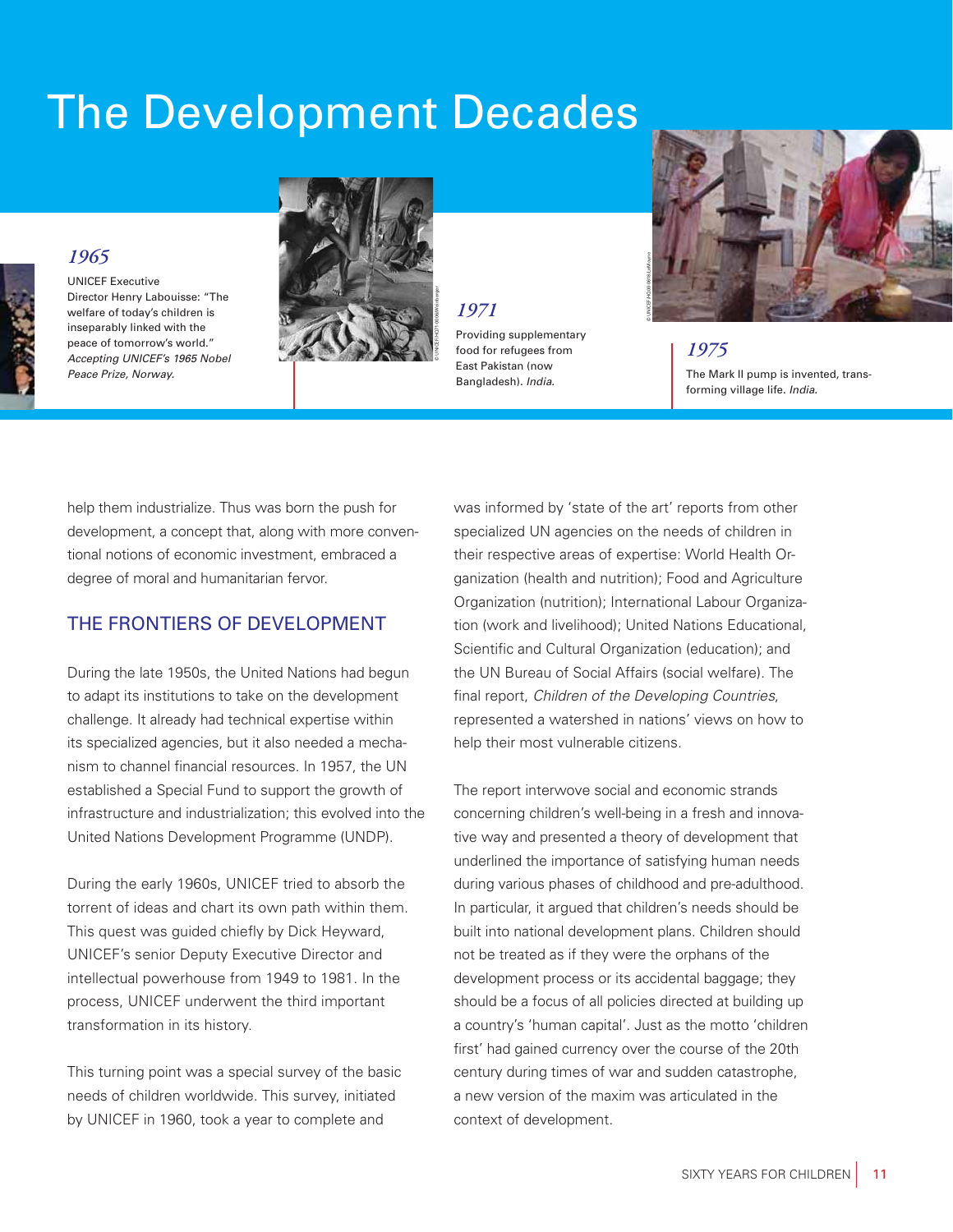### *Leadership in emergencies*

**Despite its steady transformation to a development**<br>agency, UNICEF remained fully engaged in disaster reli<br>in the early- to mid-1960s, responding to humanitarian<br>crises such as the earthquakes in Morocco (1960) and what w agency, UNICEF remained fully engaged in disaster relief in the early- to mid-1960s, responding to humanitarian then Yugoslavia (1963), the civil war in the Democratic Republic of the Congo (1960-62) and the famine in Bihar, India, (1966-67). In the late 1960s and 1970s there were a series of catastrophes that brought UNICEF's unique role in emergencies into sharp focus.

**Biafra—**The first of these catastrophes was the Nigerian civil war of 1967–70. The humanitarian crisis this war provoked – as federal forces besieged the breakaway 'republic' of Biafra over a period of two years, eventually leaving its inhabitants starving – proved profoundly difficult for the United Nations. Its mandate did not allow it to intervene in a civil conflict without the permission of the national government, which was not forthcoming. Though UNICEF, as a UN agency, was similarly bound to adhere to the principle of respect for sovereignty, the organization's unique charter to provide assistance to all children on the basis of need alone and its record of offering relief to children on both sides in conflict situations provided room to manoeuvre. UNICEF provided relief supplies and raised all its funds on the promise that they would be used for relief of the population on both sides. This approach paid off, and the Nigerian Government accepted UNICEF's neutrality. When rebel resistance finally collapsed in January 1970, with the Biafran population in a state of mass starvation, UNICEF was the only international organization allowed to remain and offer not only immediate relief but also start the process of reconstruction.

**East Pakistan (now Bangladesh)—**In November 1970, a cyclone of unprecedented intensity struck the delta region of what was then East Pakistan. Half a million people drowned, crops across a million acres of land were destroyed, and homes, fishing boats and livestock were swept away by a vast tidal wave. More than 4.5 million people were affected. UNICEF's main contribution was to re-establish water supplies. Equipment for a major programme of sinking tube wells had just arrived when the cyclone hit, and it was used to repair and recommission more than 11,000 wells over the following few months.

lead agency role in Kampuchea up until 1981. **Kampuchea (now Cambodia)—**In 1979, the Vietnamese army invaded and conquered Cambodia (then Kampuchea), ending the four-year reign of terror conducted by the Khmer Rouge and their leader, Pol Pot. The disruption of agriculture and ordinary economic life under the Khmer Rouge between 1975 and 1978, exacerbated by the invasion, led to severe food shortages and threatened famine. Because Viet Nam had committed an aggression against its neighbour, the regime installed in Phnom Penh was denied international recognition, no matter how preferable it was to the one it had replaced. Most of the UN system was therefore unable to interact with the authorities in Phnom Penh. But UNICEF had developed ways of navigating around such obstacles. The UN Secretary-General, Kurt Waldheim, therefore turned to UNICEF and asked the agency to act as lead agency for the entire UN system inside Kampuchea. The relief operation both inside the country and on the Thai-Kampuchean border was to be run in conjunction with the International Committee of the Red Cross. UNICEF continued to carry the UN

This new concept had significant implications for UNICEF's own operations. Its representatives could no longer confine themselves to working with sub-departments of Ministries of Health and Social Welfare, but instead had to engage with all branches of government. The situation of children should be discussed within Ministries of National Planning, no less. And because children's concerns would have to be contemplated by research institutes and within national surveying and planning exercises, these were all activities that UNICEF would henceforth be willing to support.

The other major change was to abandon the compartmentalization of children's needs. In the future, UNICEF would consider the needs of children along with those of their parents and nurturers, taking into account 'the whole child'. Instead of treating the child as a set of parts, of which the only ones of concern were those related to physical well-being, UNICEF decided it should be willing to address the child's broader intellectual and psychosocial needs. The immediate outcome was a change of policy whereby UNICEF for the first time – to the satisfaction of the countries of the developing world – was willing to provide funds for formal and non-formal education from 1961 onward.

Like many other members of the international humanitarian community, UNICEF set out over the next few years to show that the fields in which it was engaged lay at the heart of development. These included traditional arenas such as food, nutrition, and maternal and child health care, and also new fields such as education, women's issues, water supplies and sanitation. In these areas, UNICEF could provide material assistance in the form of equipment, drugs, vehicles and training stipends. In very poor environments, however, technical advice was futile without the wherewithal to put it into effect.

As a group, humanitarian agencies, including UNICEF, wanted ordinary families to receive tangible benefits. Their vision of development was one in which pride of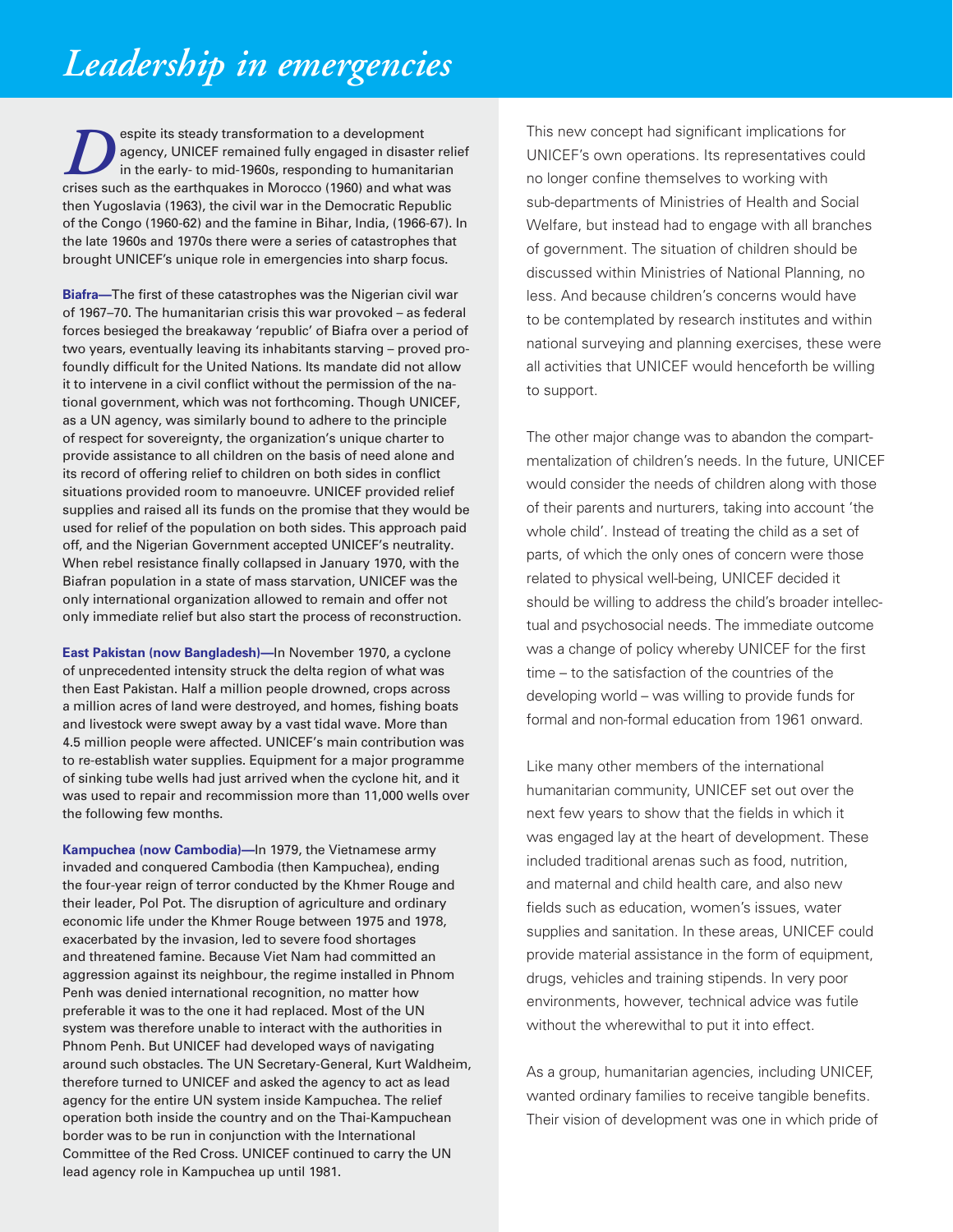

### *1977*

Basic services and non-formal education reach the urban poor. *A shanty town, Peru.* 

### *1978*

Children's services are recognized as women's issues. *A community handpump, Bangladesh.*



place went to the needs of the poor – and in the case of UNICEF, the needs of poor children.

But by the middle years of the decade, one further consideration was looming on the horizon. Demographers had discovered that recent declines in the death rate unaccompanied by matching slowdowns in the birth rate were playing havoc with developing countries' populations. The kind of increase that had taken three centuries to happen in Europe was taking place in parts of Africa, Asia and Latin America within 50 to 75 years.

At a meeting in Addis Ababa in 1966, UNICEF's Executive Board opted to support the concept of 'responsible parenthood', whose primary objective was to improve the survival, well-being and quality of life of every child, mother and family. The concept embraced improvements in the status of women (a harbinger of the conferences in Cairo and Beijing), promoted literacy and advocated raising the age of marriage and avoiding unwanted pregnancies.

In 1965, UNICEF was awarded the Nobel Peace Prize. Earlier that year, Maurice Pate, who had led the organization since its inception, died. His place as Executive Director was taken by Henry Labouisse. Under his careful stewardship, the UN's organization for children gradually became more prominent in

the issues of the day. Even so, it was not until 1972 that the UN formally recognized that UNICEF was a development, rather than a welfare, organization and began to review its work under its economic and social, rather than humanitarian, machinery.

### THE 1970s: ERA OF ALTERNATIVES

By the early 1970s, the development movement was running out of steam. The idea that transfers of capital and technical know-how would quickly end gross poverty had been proved incorrect. During the previous decade, many developing countries had achieved high rates of economic growth – increases of 5 per cent or more in gross national product – but little of this growth had 'trickled down' to the poor. On the contrary, their numbers had swelled – as had the gap between rich and poor people, and between rich and poor nations. High rates of population growth were partly to blame, but so too were policies based on simplistic assumptions. The growing community of development analysts attached to universities, governments and international organizations busily began to diagnose what had gone wrong and set out on the quest for alternatives.

So began a new era of development thinking. Since economic growth did not automatically sweep poverty away, development analysts decided that the second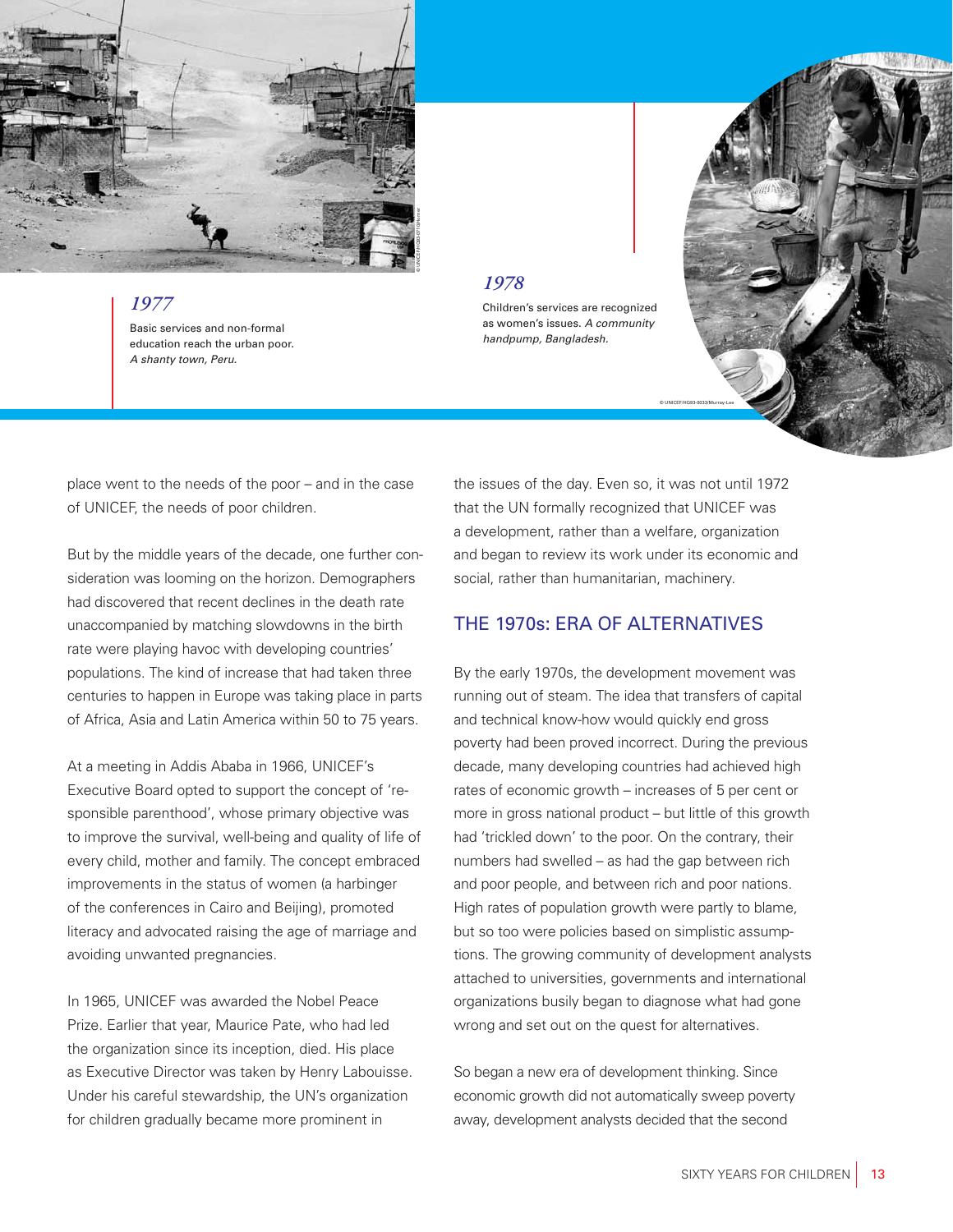Development Decade must include initiatives deliberately targeted to the poor to help them meet their basic needs for food, water, housing, health and education.

In 1972, Robert McNamara, the President of the World Bank, made what was seen as a landmark statement. Governments in developing countries, he said, should redesign their policies to meet the needs of the poorest 40 per cent of their people and relieve their poverty directly. The cornerstone of the new development strategy was an explicit attack on poverty – albeit structured to avoid damaging economic prospects. Its economic slogans were 'redistribution with growth' and 'meeting basic needs'.

Non-governmental organizations (NGOs), with their localized mini-projects, already enjoyed an intimate relationship with the poor. UNICEF had similar advantages because, although the organization worked at one stage removed, its connections with communities were much closer than those of any other institution in the UN hierarchy.

The early 1970s saw two events of particular significance for international development. One was the Organization of the Petroleum Exporting Countries



14 SIXTY YEARS FOR CHILDREN

*1978* World leaders vow 'Health for All' through the delivery of primary health care. *Syrian Arab Republic.*

(OPEC) oil shock, which sent prices soaring and ended the era of cheap energy and cheap industrialization – and therefore of cheap development. The other was the global food shortage brought about by disastrous world harvests in 1972 and 1974.

These events had important repercussions at UNICEF. The oil price hike meant higher prices for fertilizers and all the equipment needed to increase agricultural production. The world food shortage had serious implications for the health and well-being of the 500 million children who lived in the countries designated 'most seriously affected'. In 1974, the UNICEF Executive Board formally declared an 'Emergency for Children'. It was believed that even before the crisis struck, some 10 million children worldwide suffered severe dietary shortages. As the price of food continued to rise, child hunger and malnutrition were bound to increase.

At the prompting of Henry Labouisse and Deputy Executive Director Dick Heyward, UNICEF was also urgently considering what kind of programme strategy would reach children most cost-effectively. In 1975, the UNICEF Executive Board reviewed the findings of two important studies: one into the priorities for child nutrition in the developing world, the other -- conducted with WHO -- into alternative methods of meeting basic health needs. From their conclusions, together with those of an earlier study on education, UNICEF's own version of the alternative order was rapidly emerging. It was to be known as the 'basic services' approach.

### MEETING BASIC NEEDS

According to UNICEF, development was failing to reach large segments of the poor because existing services for health, education and agricultural extension were modelled on those in industrialized countries. Existing services rarely reached as far as the village, and even when they did they were usually unconnected to each other. Worse, they were often unconnected to the villagers' own perception of their needs. As an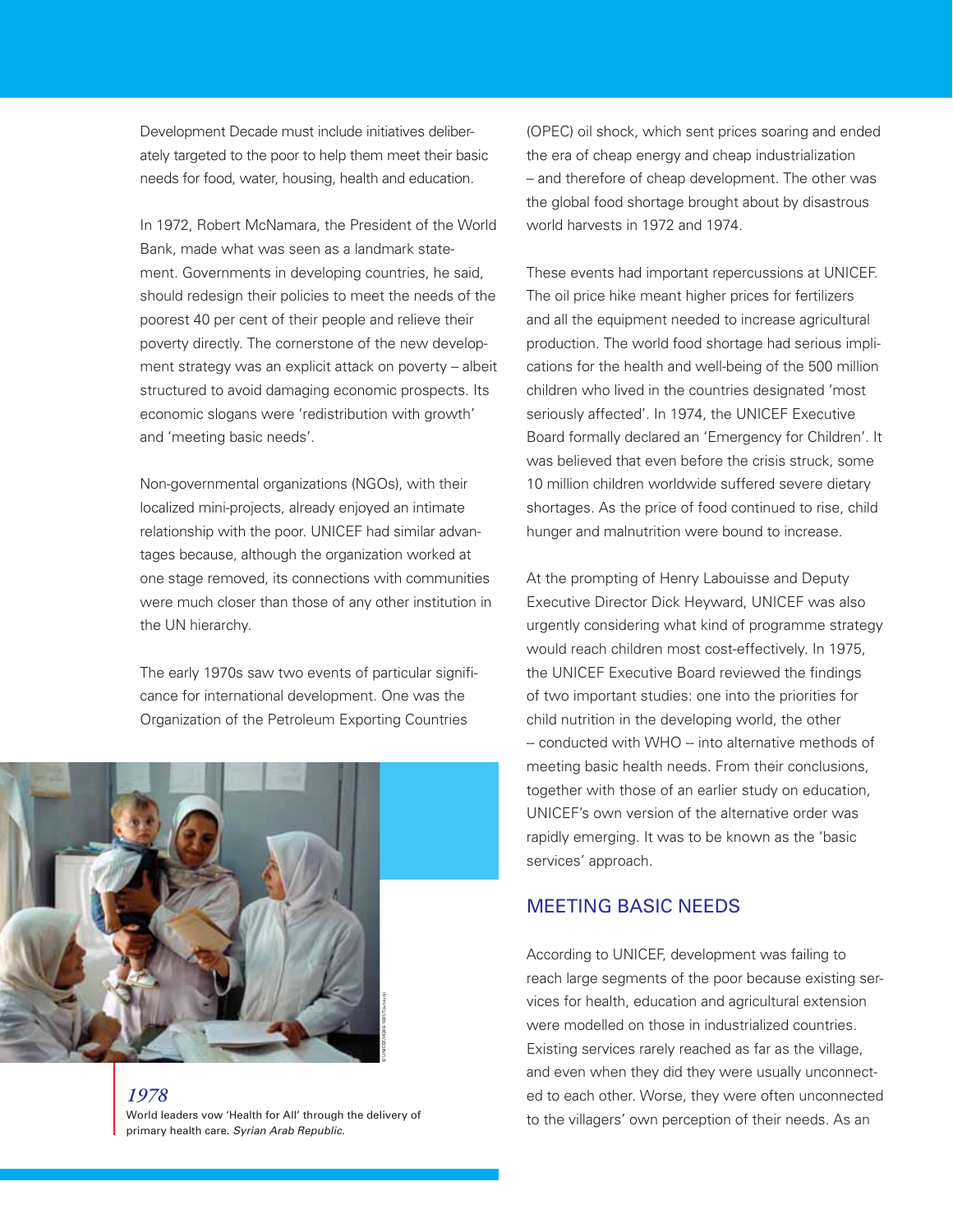## *International Year of the Child*

In 1973, as the UN was trying to rein in the number of<br>
international years, decades and anniversaries and the<br>
costly international conferences associated with them,<br>
Canon Joseph Moerman, Secretary-General of the Interna n 1973, as the UN was trying to rein in the number of international years, decades and anniversaries and the costly international conferences associated with them, Catholic Child Bureau, decided to campaign for an international year for children.

Though the initial response was less than enthusiastic, intensive lobbying resulted in a critical mass of support for the idea from non-governmental organizations and UN member states by 1976. The International Year of the Child (IYC) was set for 1979, the year of the 20th anniversary of the Declaration of the Rights of the Child. Three main objectives were set for the Year: all countries should make a fresh appraisal of the situation of their children; they should be inspired to new efforts to do something for children whose situations needed improvement; and wealthier countries should increase their aid contributions for those whose level of development was far less advanced.

As preparations intensified, the idea of a year commemorating children began to catch on. A network of 85 NGOs formed a special committee for IYC in mid-1977. By the end of 1979 the number of members reached into the thousands. On the government side, the response was just as overwhelming.

Optimists had hoped that around 50 countries would set up IYC national commissions; by mid-April 1978, more than 70 had already done so; and by the end of 1979, there were 148 in existence.



As part of their IYC activities, several national governments undertook studies of their children's situation, some for the first time ever. Others examined specific issues such as nutritional status (China, Haiti and Oman); polio (Malawi); immunization (Bhutan); street children (Colombia); orphans (Chad and the Philippines); 'latchkey' children (UK); and refugee children (Finland). Some ran campaigns to get children off the streets and into school (Ghana, Kenya) and some focused on care for the handicapped (Viet Nam, Republic of Korea). IYC media events ran the gamut from films to exhibitions to giant banners to sophisticated telethons and gala events. Taken as a whole, the list of efforts and achievements is long and comprehensive.

"The International Year of the Child," wrote Henry Labouisse in a report issued at the end of 1979 on the situation of children in the developing world, "was not intended to be a high point on the graph of our concern for children. It was meant to be a point of departure from which that graph would continue to rise."

alternative, UNICEF proposed a range of integrated basic services that would be flexible enough to be adapted by and within the community.

UNICEF trained and motivated lay members of the community to perform simple tasks such as baby weighing, early childhood stimulation and basic handpump maintenance. These volunteers could thus act as 'barefoot' workers delivering local services. The relatively few highly trained professionals who up to then had been performing routine activities were freed instead to supervise the cadres of volunteers. In this way, services could be extended more widely without exorbitant extra costs.

In 1978, at an international conference in Alma Ata, Union of Soviet Socialist Republics (now Almaty, Kazakhstan), Ministers of Health from all over the developing world agreed that their health delivery systems must be radically restructured to provide 'primary health care' (PHC) for all their citizens. The critical service was care for mothers and

children before, during and after birth. Added to this were emergency first aid, surveillance of young child growth, disease control, family planning, safe water supplies and environmental sanitation. As with basic services, ordinary people would be enlisted in their own preventive care. This radical vision set an ambitious goal, 'Health for All by the Year 2000'.

During the first two Development Decades, UNICEF had argued that working for children was part of a much larger social and economic movement. But this emphasis on development and on other great issues of the day had a drawback. It meant that, even within the humanitarian community, the special needs of childhood were in danger of being submerged. Anxious to project children back into the limelight, child-related NGOs managed to persuade the UN to declare 1979 the International Year of the Child. Initially reluctant to commit its energies to a celebratory and possibly superficial affair, UNICEF was eventually persuaded to play a leading role. The International Year of the Child proved far from superficial: It was a remarkable success. The cause of children had reached another turning point.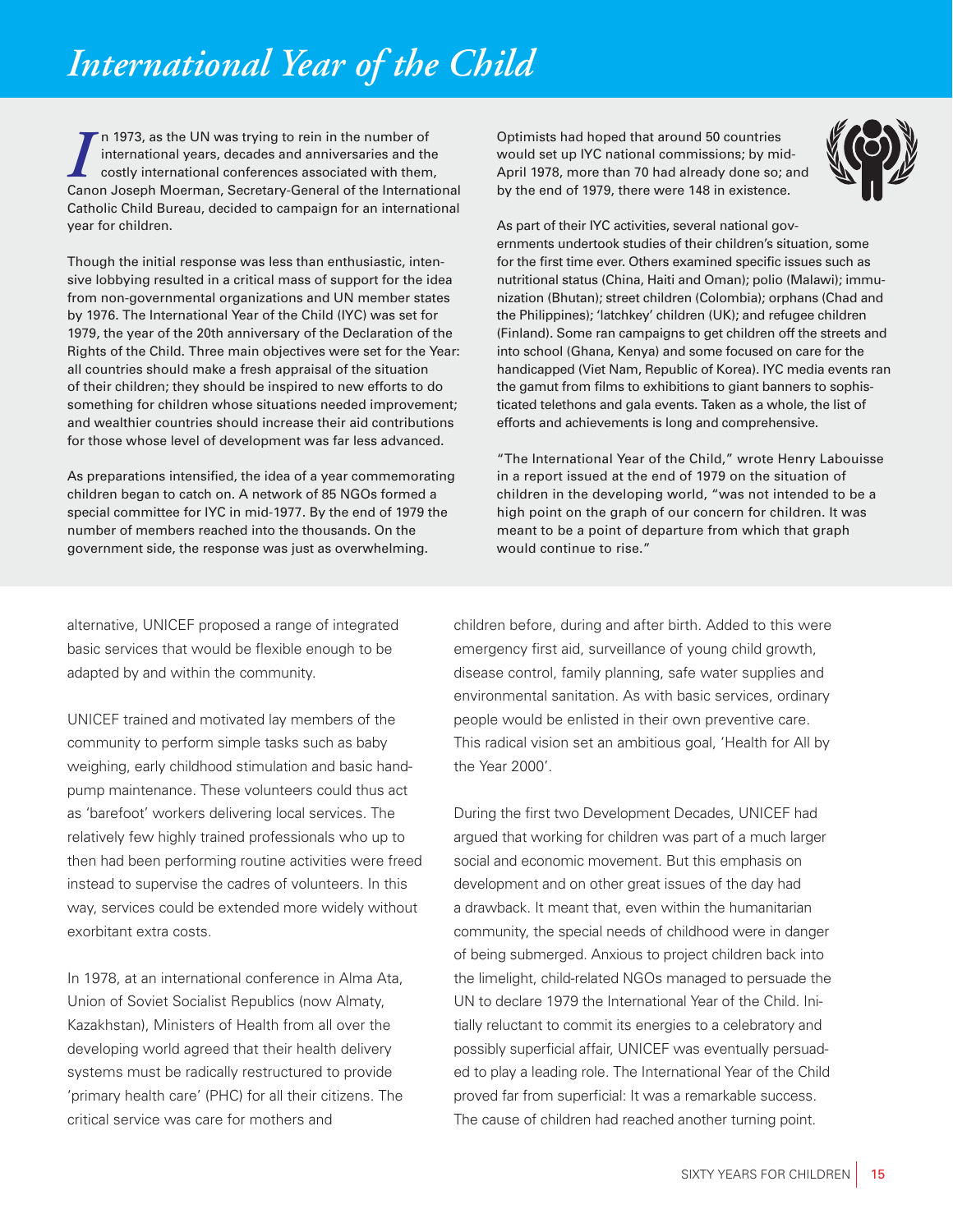

*1981* Reaching out to children living on the streets. *Brazil.*

# *1980–1989*



*1982* The Child Survival Revolution is launched with 'GOBI' as its operational acronym.

*'G'* stands for Growth monitoring. *Benin.*



Aspiring to reduce by half the 15 million deaths each year of children under five years of age, UNICEF mobilizes the international community, national governments and local non-governmental organizations to use four low-cost techniques (collectively referred to as GOBI): Growth monitoring for undernutrition; Oral rehydration to treat childhood diarrhoea; Breastfeeding to ensure the health of young children; and Immunization against six deadly childhood diseases. It launches *The State of the World's Children* as its annual flagship report and advocacy platform.

> <sup>4</sup>s the 1980s – the third Development Decade – dawned, the countries of<br>the developing world were beginning to feel the chill of global recession.<br>the industrialized countries, growth had slumped and unemployment had<br>rise the developing world were beginning to feel the chill of global recession. In the industrialized countries, growth had slumped and unemployment had risen to levels higher than at any time since the 1930s. This slowdown was transmitted to the developing countries, and one major consequence was an international debt crisis, sparked in 1982 when Mexico suspended interest payments on an accumulating mountain of debt. As a result, many African and Latin American countries were hit by recession, along with lender directives to structurally adjust their economies.

The situation had such severe implications for the poor that it prompted a slogan similar to that of the 'Emergency for Children' in the 1970s: 'Adjustment with a Human Face'.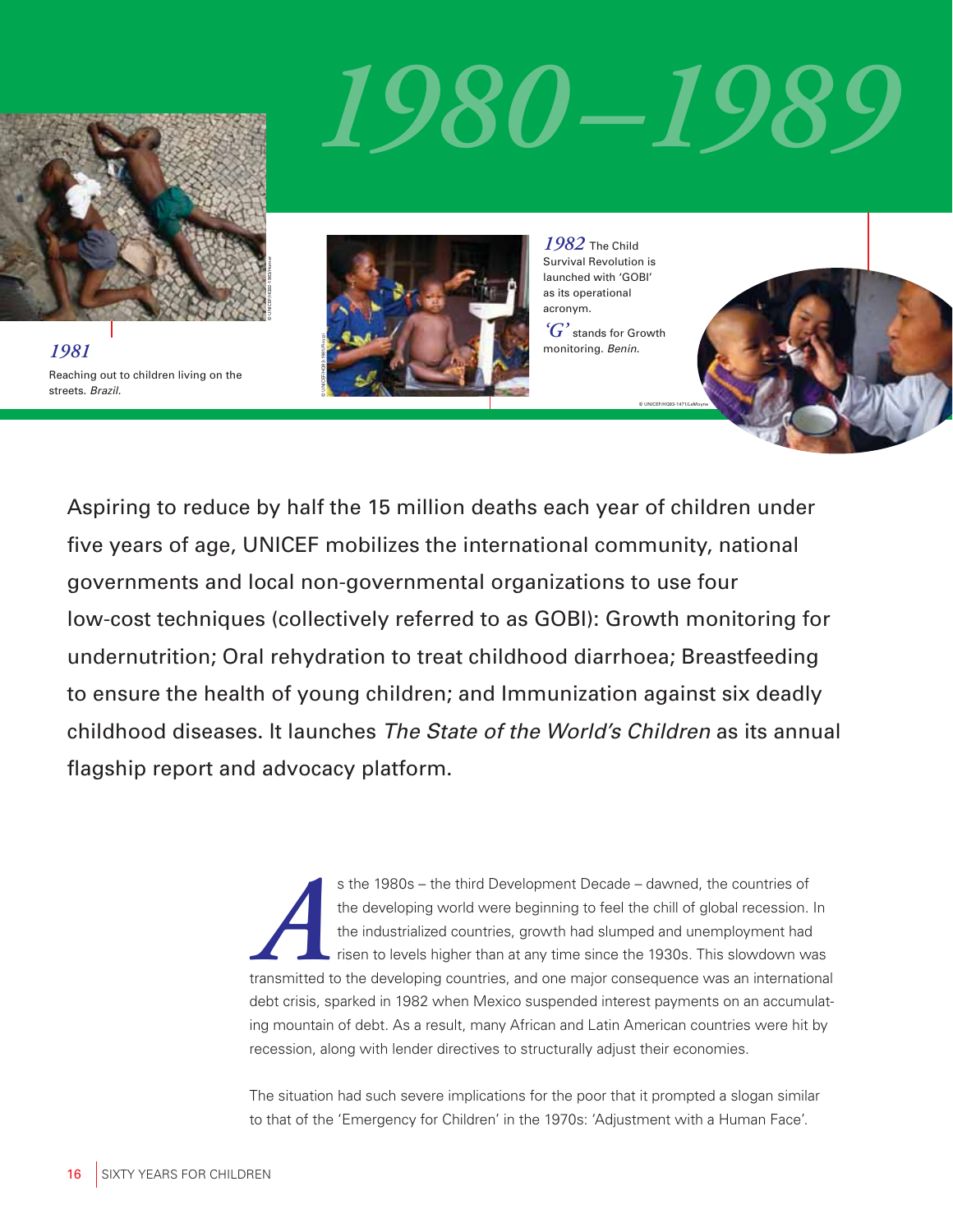## Child Survival and Development

*'O'* for Oral rehydration therapy, the most cost-effective way to cure diarrhoea-induced dehydration. *China.* 



*'B'* for Breastfeeding, the best nutritional start in life. *Egypt.* 

*'I'* for Immunization. *A polio vaccination campaign, Sudan.* 



This concept so persuasively answered the anxiety about what was happening to vulnerable groups in developing countries that it quickly entered the lexicon of international development. In a very real sense, this concept moved UNICEF into the mainstream of economic and social policymaking.

At the same time, there were emerging signs of hope for the children's cause. The evolution of the basic services and primary health care approaches had given practitioners of social and human development a new sense of purpose, while the success of the 1979 International Year of the Child implied that the time was right for a new push on behalf of children.

UNICEF's new Executive Director, James P. Grant, who took office following Henry Labouisse's retirement at the beginning of 1980, was determined to capitalize on these opportunities.

In December 1982, in his annual *State of the World's Children* report, Grant launched an initiative known as 'the child survival revolution', whose scope later expanded to include child development. This campaign reversed conventional wisdom. Rates of infant and young child mortality had previously been seen as indicators of a country's development. Now, UNICEF

suggested that a direct attack on infant and child mortality might be an instrument of development.

In a throwback to the mass anti-disease campaigns of the 1950s, UNICEF now proposed to vanquish common infections of early childhood using simple medical techniques. From the primary health care package, it singled out four practices that collectively were referred to as 'GOBI': 'G' for growth monitoring to keep a regular check on child well-being; 'O' for oral rehydration therapy to treat bouts of childhood diarrhoea; 'B' for breastfeeding as the perfect nutritional start in life; and 'I' for immunization against the six vaccine-preventable childhood killers: tuberculosis, diphtheria, whooping cough, tetanus, polio and measles. One of the strengths of this prescription was that all the techniques were low-cost.

The cause of child survival found an extraordinary degree of worldwide resonance, gathering a wide range of allies – national, international, bilateral, non-governmental – from all walks of public and professional life. During the 1980s, UNICEF developed and fine-tuned a strategy of social mobilization. Led by the indefatigable Jim Grant, UNICEF not only enlisted the media and advertising industries, it also invited partners from all walks of society – from religious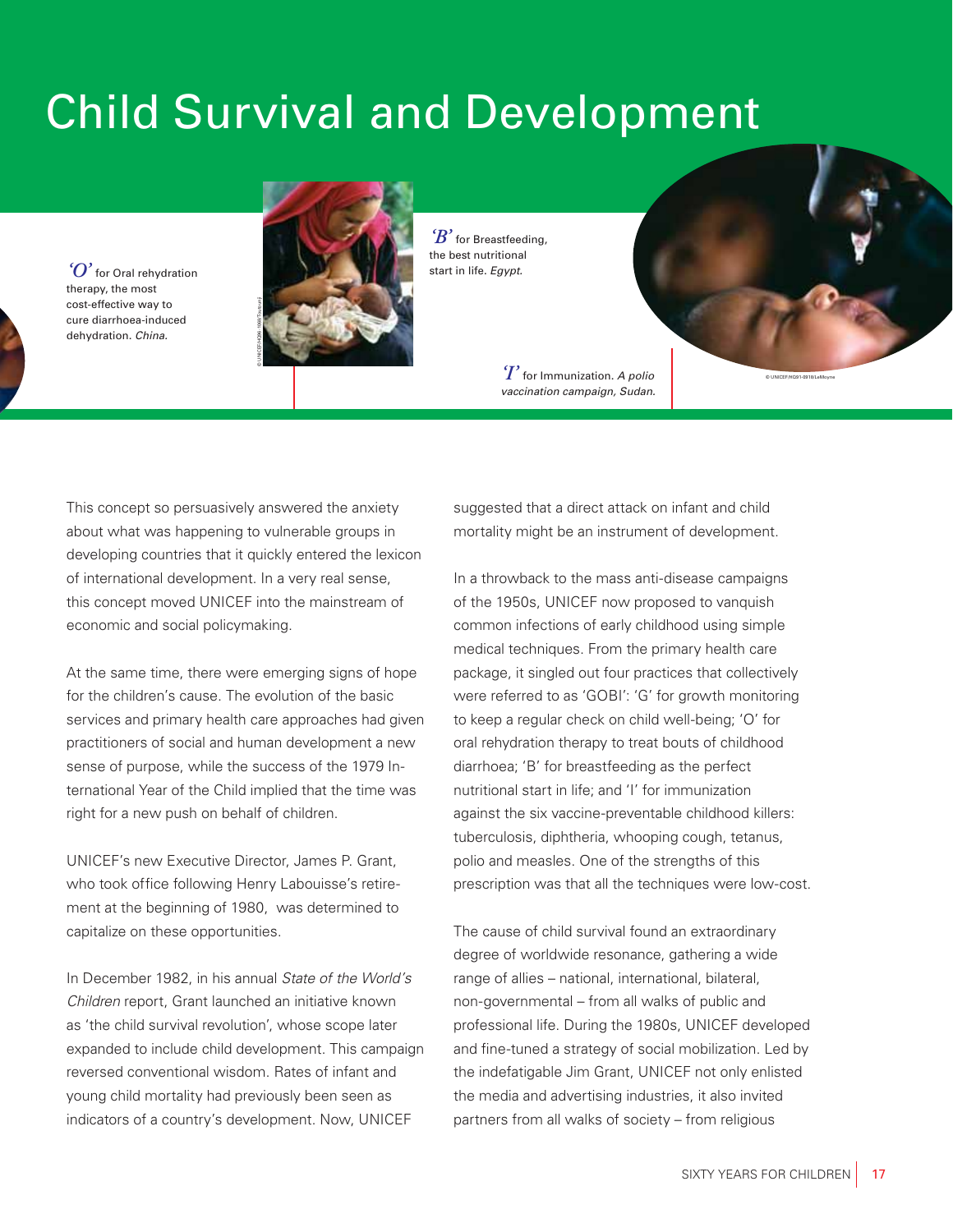## *Adjustment with a human face*

From 1982 onwards, the 'debt crisis' dominated<br>
international discourse, and the overarching pattern<br>
in relations between rich and poor worlds became<br>
one of 'economic correction', under which economies in the Trom 1982 onwards, the 'debt crisis' dominated international discourse, and the overarching pattern in relations between rich and poor worlds became developing world were compelled to undergo 'structural adjustment'. This adjustment entailed cutting public expenditure, removing subsidies and opening the economy to foreign investment. In structural adjustment's crudest form, cuts in government spending adversely affected the social sector, including health and education, and thus had a disproportionate impact upon the poor.

UNICEF first questioned the way structural adjustment was working in practice in a study commissioned by Deputy Executive Director Richard Jolly entitled, 'The impact of world recession on children'. The study, published in 1983, concluded that poor children were suffering the worst effects of the recession and made two basic recommendations: that adjustment policies recognize the need to preserve minimum levels of nutrition and household income; and that countries place a safety net under child health and basic education. This was followed in 1987 by a larger and more significant study, the title of which became celebrated and itself helped to influence international public opinion: *Adjustment with a Human Face: Protecting the Vulnerable and Promoting Growth.* 

During the 1980s, UNICEF's view began to influence mainstream economic opinion. The International Monetary Fund and the World Bank made little attempt to fundamentally redesign adjustment packages but nonetheless acknowledged the need for some kind of safety net for the poor.This shift in viewpoint was another sign that UNICEF's advocacy was now having an impact on global policy and that development could no longer be viewed in isolation from its impact upon children.

leaders to Goodwill Ambassadors, from Heads of State to mayors, from sports personalities to parliamentarians, from professional associations to trade unions – to join the child survival and development movement and spread its message.

### UNIVERSAL CHILD IMMUNIZATION

Breastfeeding, growth monitoring and oral rehydration therapy all helped to save lives and promote healthy development in children. But the driving force behind the child survival revolution, the technique that was taken up with the greatest enthusiasm all over the world, was immunization against key childhood diseases. A target of universal child immunization (UCI) by 1990 had been set at the World Health Assembly in 1977, but by the 1980s the average level of immunization in most developing countries was still between 10 and 20 per cent. A key conference in Bellagio, Italy, in March 1984 led to the formation of the Task Force for Child Survival, which involved not only UNICEF but also WHO, UNDP, the World Bank and the Rockefeller Foundation. This group agreed that immunization should be the priority not just for UNICEF's GOBI campaign but for the whole primary health care movement. The campaign thus became far broader than

UNICEF itself, as shown in the vivid phrase, 'a grand alliance for children'.

Successful trials of 'national vaccination days' took place in Burkina Faso, Colombia, Senegal and pilot areas of India and Nigeria. But the test run for the worldwide drive towards universal immunization took place in Turkey in 1985. It was a massive undertaking: 45,000 vaccination posts had to be set up; 12,000 health personnel and 65,000 helpers trained; and the mothers of 5 million children had to be persuaded to bring their children in three times for immunization. But the campaign became a truly national event, involving opinion-formers at every level of society and in every geographical area. Within two months of the campaign's September inauguration, 84 per cent of the target group had been immunized.

The publicity value of Turkey's success was incalculable. It not only inspired nearby countries in the Middle East and North Africa but also reinvigorated worldwide efforts to meet the UCI goal. Above all, the Turkish experience proved that it was possible to mobilize a whole society towards the goal of child survival – not only providing access to a service but also creating a demand for it.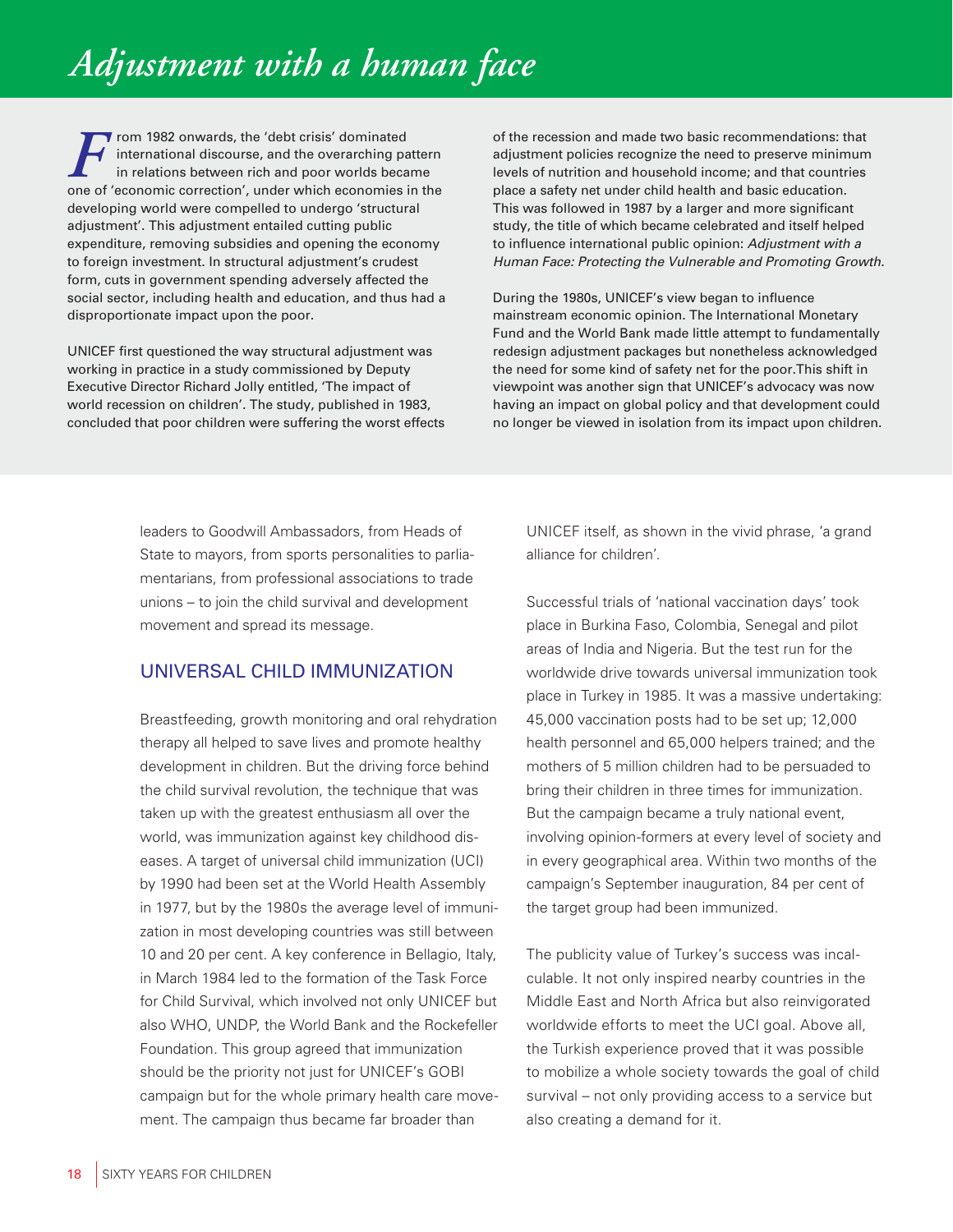Another inspirational example from 1985 helped give the UCI drive even more momentum. The bitter civil war in El Salvador was temporarily halted on three separate 'days of tranquility' so that children could be safely vaccinated. This ceasefire for children's health offered a practical demonstration of the idea of 'children as zones of peace'. Some 250,000 children were vaccinated in El Salvador, and this pioneering example was to be repeated in later civil wars in Lebanon, Sudan, Uganda and what was then Yugoslavia.

In November 1985, at a special ceremony to commemorate the 40th anniversary of the United Nations, countries recommitted themselves to the target originally set in 1977 – universal child immunization (UCI) by 1990. The expanded programme on immunization (EPI) was vigorously implemented in many countries, including the most populous nations on earth, China and India. From an average of 15 per cent immunization coverage at the beginning of the decade, some developing countries had already pushed their rates to 60 per cent or more by 1985. A goal that a few years earlier had seemed completely unattainable was now within striking distance.

During the rest of the 1980s, scores of developing countries conducted an all-out drive to reach a coverage rate of 75 per cent child immunization or more. This international effort, described as perhaps the greatest mobilization in peacetime history, succeeded in spite of the major cutbacks in social services necessitated by the global economic recession and adjustment crisis.

Towards the end of the decade, optimism was warranted on several fronts. Nutritional progress was encouraging enough to permit world leaders to establish the goal of halving the 1990 rate of child undernutrition by the year 2000. Many countries in Latin America and the Caribbean and in Asia were improving child nutrition. Indeed, during the 1980s, nutritional status improved in every region

of the world (although only marginally in sub-Saharan Africa), and in every category of undernutrition except anaemia.

Moreover, extraordinary improvements were made in access to safe drinking water. According to WHO's end-of-decade review, between 1981 and 1990, the proportion of families with access to safe drinking water rose from 38 per cent to 66 per cent in southeast Asia, from 66 per cent to 79 per cent in Latin America and from 32 per cent to 45 per cent in Africa.

By the end of the decade, the child survival and development revolution was estimated to have saved the lives of 12 million children. This great success notwithstanding, the movement had never taken as its exclusive aim saving children's lives and preventing childhood disease and disability. The wider purpose of the revolution was to revitalize the flagging cause of human-centred development and place children at its leading edge.



*1984*

Fighting famine in the Horn of Africa and Sahel regions. *Ethiopia.*

SIXTY YEARS FOR CHILDREN 19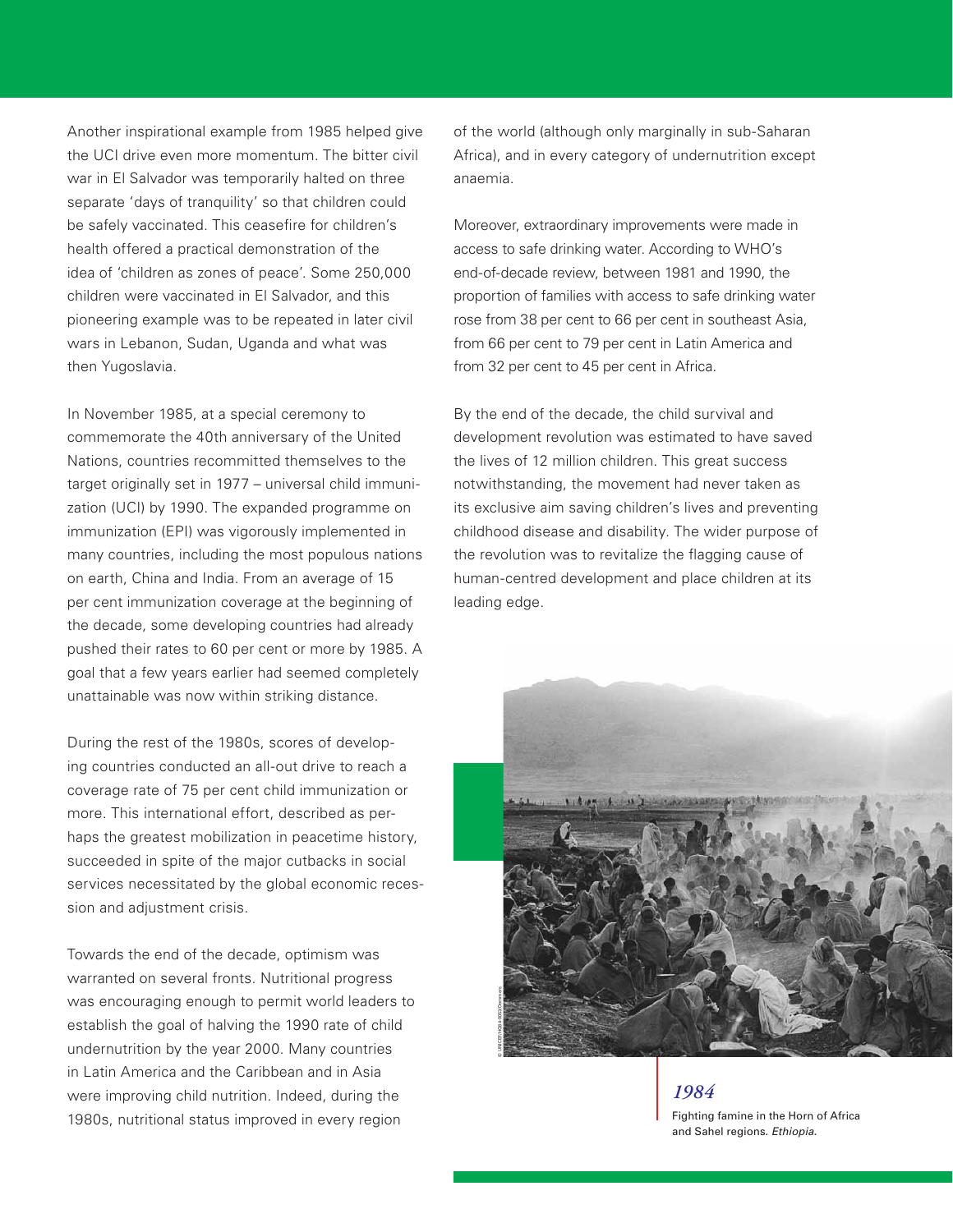

### *1988*

Supporting children affected by war and HIV/AIDS. *A former child soldier, Democratic Republic of the Congo.* 



### *1989*

'Education for All' means girls as well as boys. *'Meena', an animated South Asian heroine.* 

One result was the international conference held in 1990 under the auspices of UNDP, UNESCO, UNICEF and the World Bank in Jomtien, Thailand, which set the target of 'Education for All by the Year 2000'. In subsequent years, the World Bank tripled its lending for basic education to US\$1 billion. In 1990, UNDP issued its fi rst annual *Human Development Report*, which declared human beings to be both the means and the ends of development. Human progress rather than economic advancement was once again being considered pre-eminent.

### THE GENDER DIMENSION

The momentum behind human-centred development was sustained in particular by the activities of women. International organizations such as UNICEF began to recognize that women had importance beyond their biologically or socially determined maternal roles: Women were also economic providers, organizers and leaders. In many parts of the developing world, women made up one third of heads of households. Up to that point, the development process had pushed women to the margins. This exclusion from social and economic participation acted as a powerful brake on development in general. Future progress would require, therefore, that investment be affirmatively structured in favour of women: that development become 'gendered'.

This shift in awareness had major implications for UNICEF. Its child survival and development prescription did have two elements that directly supported a women's rights agenda: female education and birth spacing. But for the much more important GOBI ingredients, women were cast in an exclusively maternal role. Throughout the 1980s, therefore, UNICEF resisted becoming involved in the mainstream of the women's cause. Towards the end of the decade, however, it recast its policy on women in development to include the language and dynamic of women's rights, with a special focus on girls.

### CHILD RIGHTS AND THE WORLD SUMMIT FOR CHILDREN

The movement towards women's rights coincided with mounting pressure for the rights of children, where interest had stagnated somewhat in the years following the 1959 Declaration of the Rights of the Child but been rekindled by the International Year of the Child. The non-governmental organizations working on behalf of children took advantage of this renewed concern to argue that special protection for children should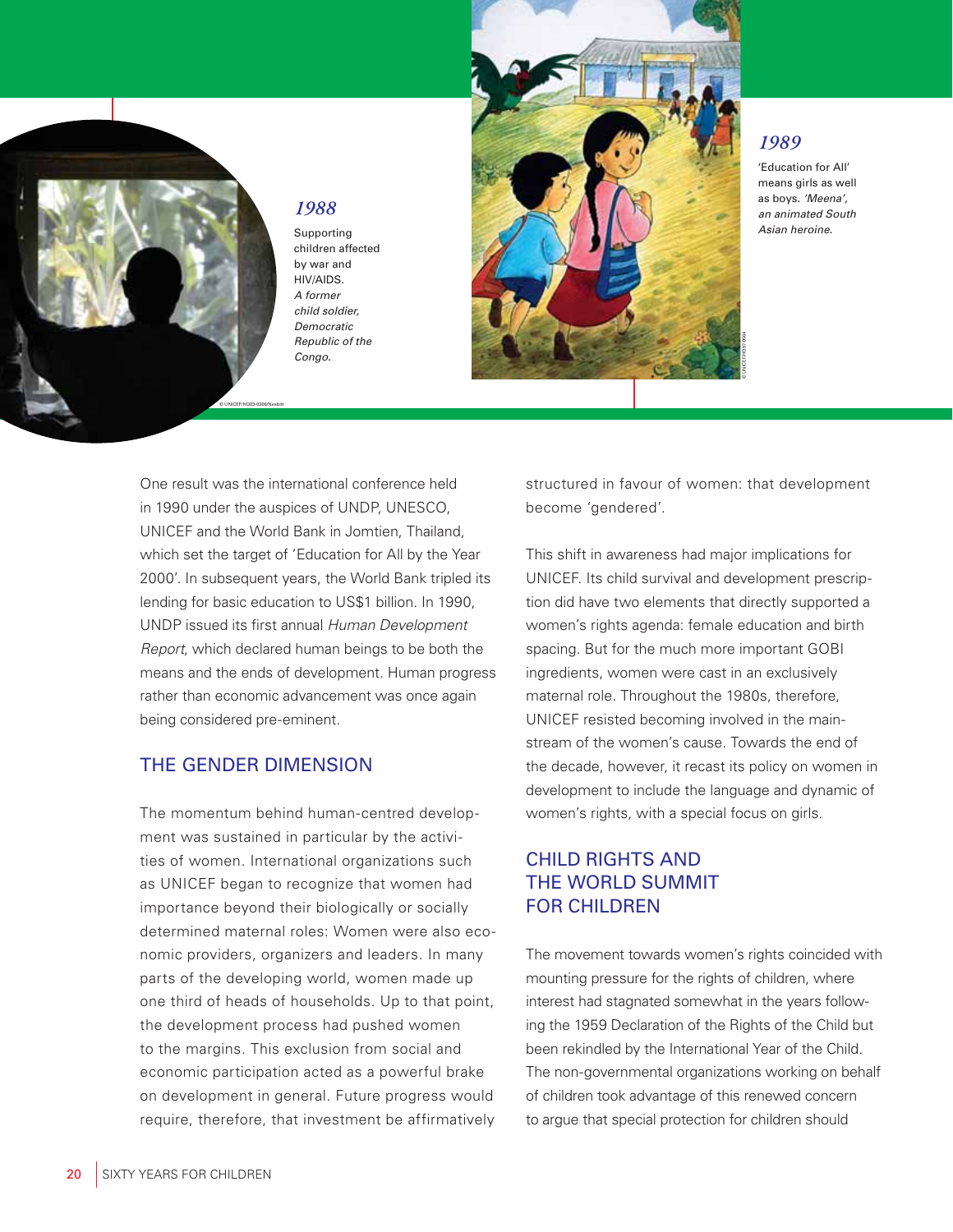## *Oral rehydration therapy*

be more than a high-sounding principle: It should be *The magic formula* enshrined in law.

Population growth and rapid rates of industrialization were putting increasing pressures on childhood and family life. The most conspicuous symptom of social stress and family breakdown was the increasing number of children working on city streets – with some also living there. Many other children were being damaged by forces that went beyond poverty and underdevelopment. They included child victims of mass violence and warfare, children with disabilities and children suffering from exploitation – as workers and labourers, or as objects of commercial sexual abuse. In the mid-1980s, UNICEF coined a new term to cover all these categories of childhood disadvantage – children in especially difficult circumstances (CEDC).

At this point, UNICEF began to analyse CEDC situations and evolve policy responses. The international children's NGOs, on the other hand, were more concerned with advocacy and legislation to protect these children and bring their exploiters to justice. After the International Year of the Child, the NGOs helped establish an intergovernmental group, under the auspices of the UN Commission on Human Rights, which began to draft a convention to replace the 1959 Declaration of the Rights of the Child.

In 1987, recognizing the potential convergence of the child survival and development revolution with the movement for children's rights, UNICEF threw its weight into the child rights ring. Although its support arrived relatively late, UNICEF's capacity for international mobilization was decisive.

Two years later, in November 1989, the UN General Assembly adopted the Convention on the Rights of the Child. On 2 September 1990, the Convention became international law. Within a year, more than 90 countries had ratified it, and by end-September 1995, the total was 179. No human rights convention has ever attained such widespread ratification so quickly.

**The 1980s were declared the International Drinking<br>Water Supply and Sanitation Decade. This focus<br>was immensely successful: according to the World<br>Health Organization, between 1981 and 1990, 1.2 billion** Water Supply and Sanitation Decade. This focus was immensely successful: according to the World Health Organization, between 1981 and 1990, 1.2 billion people gained access to safe water and 770 million to adequate sanitation.

UNICEF had already during the 1970s contributed to these improvements by drilling boreholes and installing community pumps. But though installing handpumps was undeniably beneficial to communities - vastly reducing the amount of time women and children spent fetching water, for example – it could not by itself have an impact on public health, especially without widespread understanding of the importance of hygiene in preventing infection.

In the late 1970s, diarrhoeal dehydration was killing around 5 million children every year, accounting for more than 30 per cent of all child deaths. When a child has diarrhoea and becomes dehydrated, its body rushes any water drunk through its system so fast that little or none of the liquid is absorbed. The conventional Western treatment is to rehydrate the body using an intravenous drip – a procedure that is clearly inappropriate for most cases of childhood diarrhoea and impractical for those episodes which take place far from medical facilities. In 1968, however, researchers in India and East Pakistan discovered that mixing salt and glucose with water in the correct proportions allowed it to be absorbed into the body. When cholera afflicted refugee camps during the Bangladeshi war of independence, oral rehydration therapy (ORT) was used to treat 3,700 victims, over 96 per cent of whom survived. It was not surprising that the prestigious medical journal *The Lancet* called ORT "potentially the most important medical advance of this century."

Oral rehydration therapy became a central part of the new UNICEF GOBI programme and proved to be a compelling recruiting vehicle for the child survival movement. That the largest single killer of children worldwide was not some powerful, unstoppable disease but rather dehydration derived from diarrhoea, and that these deaths could be prevented by something as simple and everyday as a mixture of salt, sugar and water seemed remarkable.

The ambitious global target was to achieve 50 per cent ORT use in diarrhoeal treatment by 1989. Although this was not attained, progress was still impressive: by 1990, 350 million packets of the salts were being manufactured annually, and 61 per cent of people worldwide had access to them in their local clinic or pharmacy. Although only 32 per cent actually used them to treat diarrhoea, this was up from just 1 per cent in 1980. The bottom line was that ORT was by now saving the lives of 1 million children each year.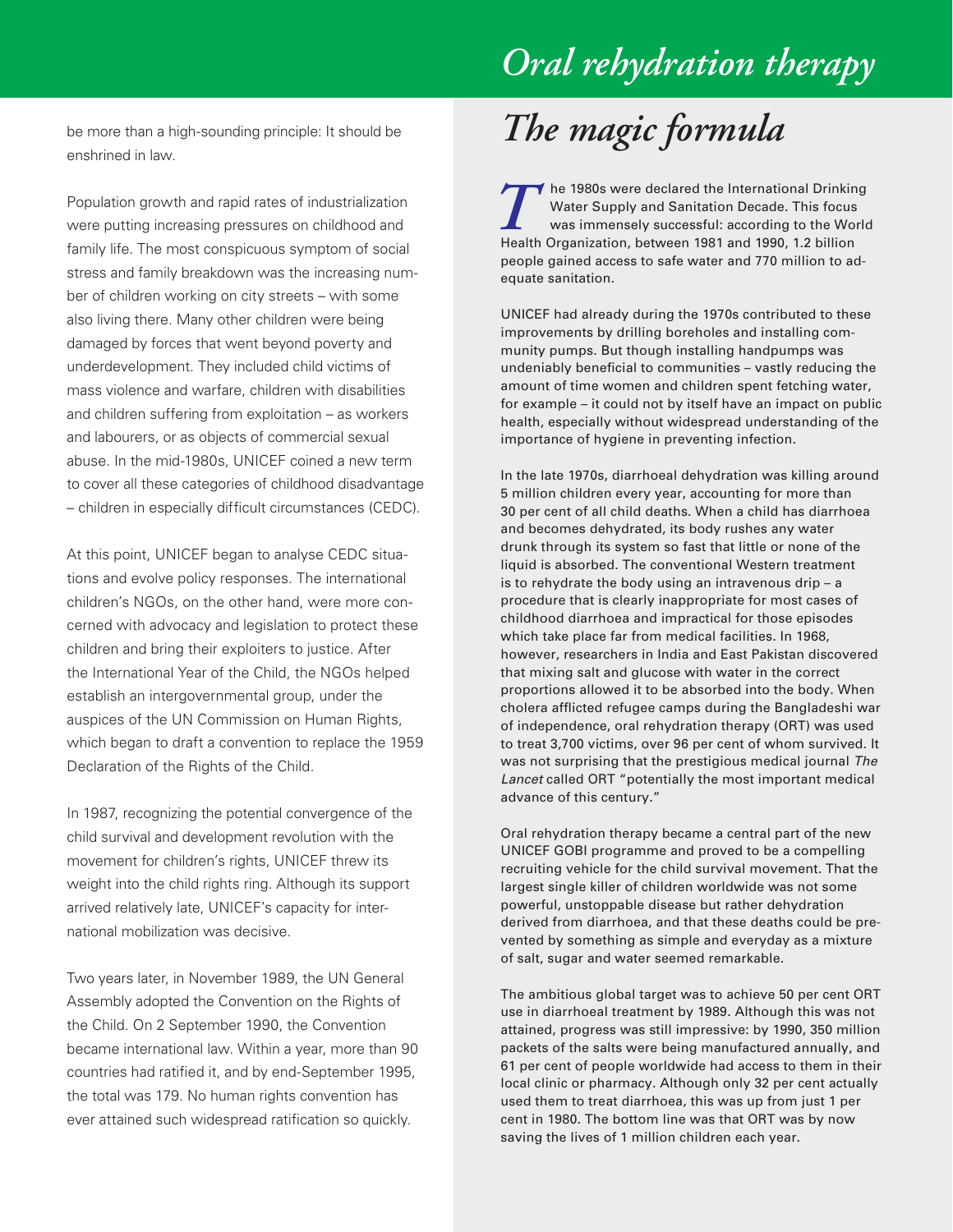

# *1990–1999*

*1990* The Convention on the Rights of the Child becomes international law. *Children rally for children, Ecuador.*

*1990*

The first-ever World Summit for Children. *UN Headquarters, New York.*

© UNICEF/HQ90-0117/Mera

*1992* Tending the wounds of war. *Psychosocial assistance, Bosnia and Herzegovina.*



In 1990, UNICEF convenes the World Summit for Children, where 159 countries commit to a plan of action to ensure children's survival, protection and development. Children are to have a 'first call' on society's resources, in good times and bad, and their rights are to be recognized and protected by the Convention on the Rights of the Child. The commitments of the World Summit and the Convention frame UNICEF's work for the decade.

> **THE CONDENSIGN SURVEY OF A THE CONDENSIGNARY OF A DEGENDING A GOVERnment took their seats at a World Summit for Children. The highler of the occasion, held under the auspices of the UN in New York, was the signing of a Wo** beginning of the 1990s. On 30 September 1990, 71 Heads of State and Government took their seats at a World Summit for Children. The highlight of the occasion, held under the auspices of the UN in New York, was the related human development goals for the year 2000. These goals included targeted reductions in infant and maternal mortality, child undernutrition and illiteracy, as well as targeted levels of access to basic services for health and family planning, education, water and sanitation.

The Summit was one of the most important moments in UNICEF's history. It marked the juncture at which children's issues reached a high point on the international agenda. Its sponsors, including UNICEF and its partners, were determined to sustain the momentum generated by the event and to use it as a launching pad for a wider process of planning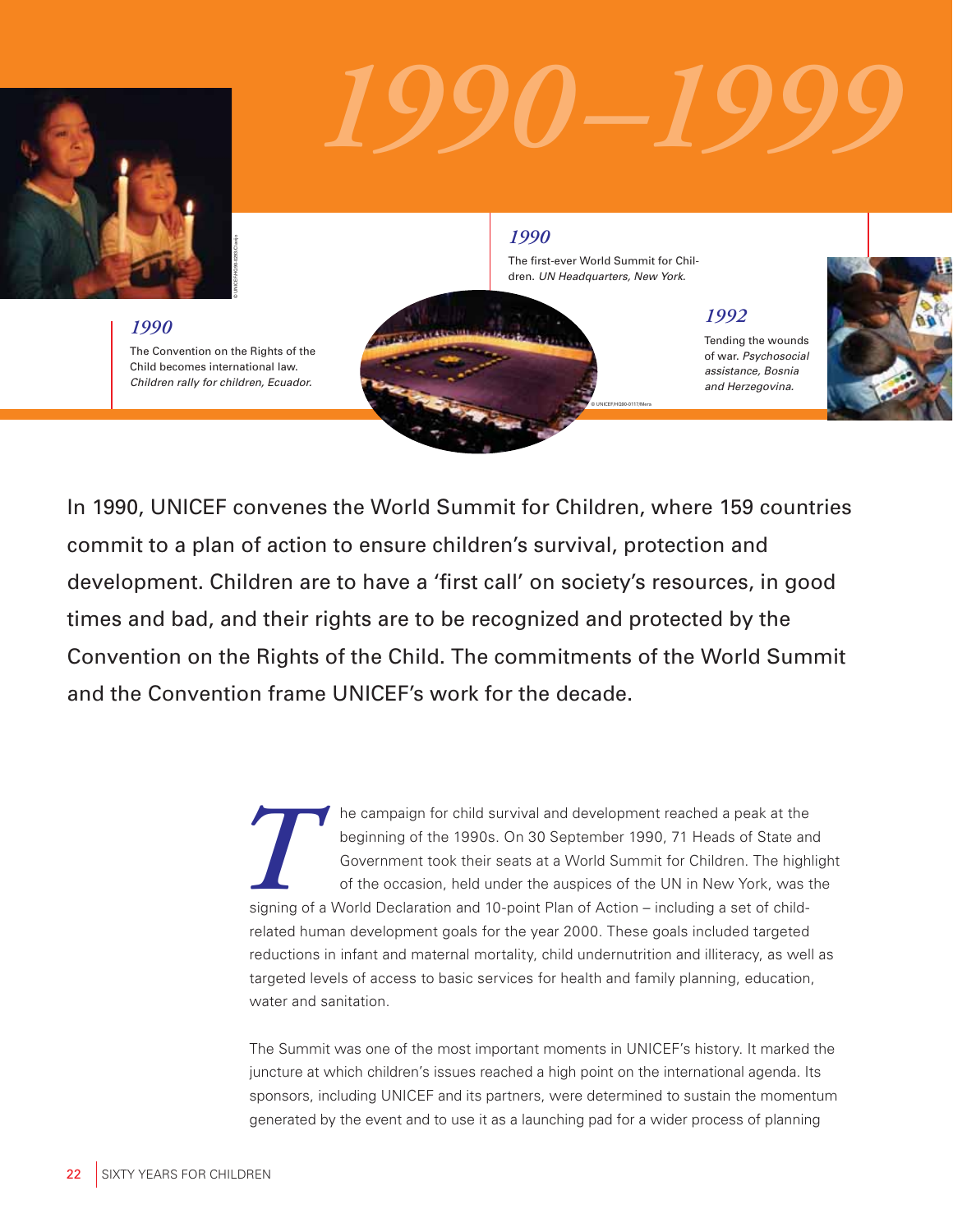# Recognizing Children's Rights



#### *Responding*

to a global surge in refugees and displaced persons. *Refugee camp, United Rep. of Tanzania.*



Reuniting 100,000 Rwandan families after the genocide. *A tracing centre, [then] Zaire.* 



and commitment for children. UNICEF was guided by the pursuit of goals for children outlined in the Plan of Action, and its country offices all over the world made extraordinary efforts to ensure that every government produced its own national programme of action for advancing towards the 2000 targets.

### KEEPING THE PROMISE

© UNICEF/HQ95-0499/LeMoyne

A set of mid-decade goals for children was established, starting with regional meetings in Africa and South Asia. In September 1993, on the third anniversary of the Summit, the United Nations Secretary-General, Boutros Boutros-Ghali, convened a round table in New York called *Keeping the Promise to Children*, which reiterated the commitment to the Summit goals and endorsed middecade targets. These included universal ratification of the Convention on the Rights of the Child and progress towards universal primary education, as well as targets for the control of specific diseases and nutritional deficiencies. By mid-decade, the aim was to eradicate, or reduce by a specified amount, neonatal tetanus, undernutrition, polio, vitamin A deficiency, guinea worm disease and iodine deficiency disorders, as well as diarrhoeal and vaccine-preventable diseases.

The establishment of mid-decade goals had been, in part, a manoeuvre to sustain the momentum of the post-Summit process. In 1993, UNICEF began publishing an annual report called *The Progress of Nations*, which was specifically devised to maintain momentum in the drive towards the goals. The report gathered the latest statistics on countries' progress in the key areas of health, nutrition, education, responsible parenthood and women's rights. Somewhat controversially, it used these statistics to rank countries according to their performance, making it clear which governments were lagging behind. Whereas in the 1980s the key indicator for UNICEF had clearly been child mortality, in the 1990s a broad range of indicators related to the well-being of children and women were consistently monitored and targeted for improvement.

In the wake of the World Summit for Children, UNICEF found itself yet again at the forefront of the global push to meet human development goals. This goal-oriented approach to pursuing children's rights and human development was one of Jim Grant's greatest achievements and most significant legacies.

In 1996, countries reported formally to the UN on their progress towards the goals for the year 2000. In many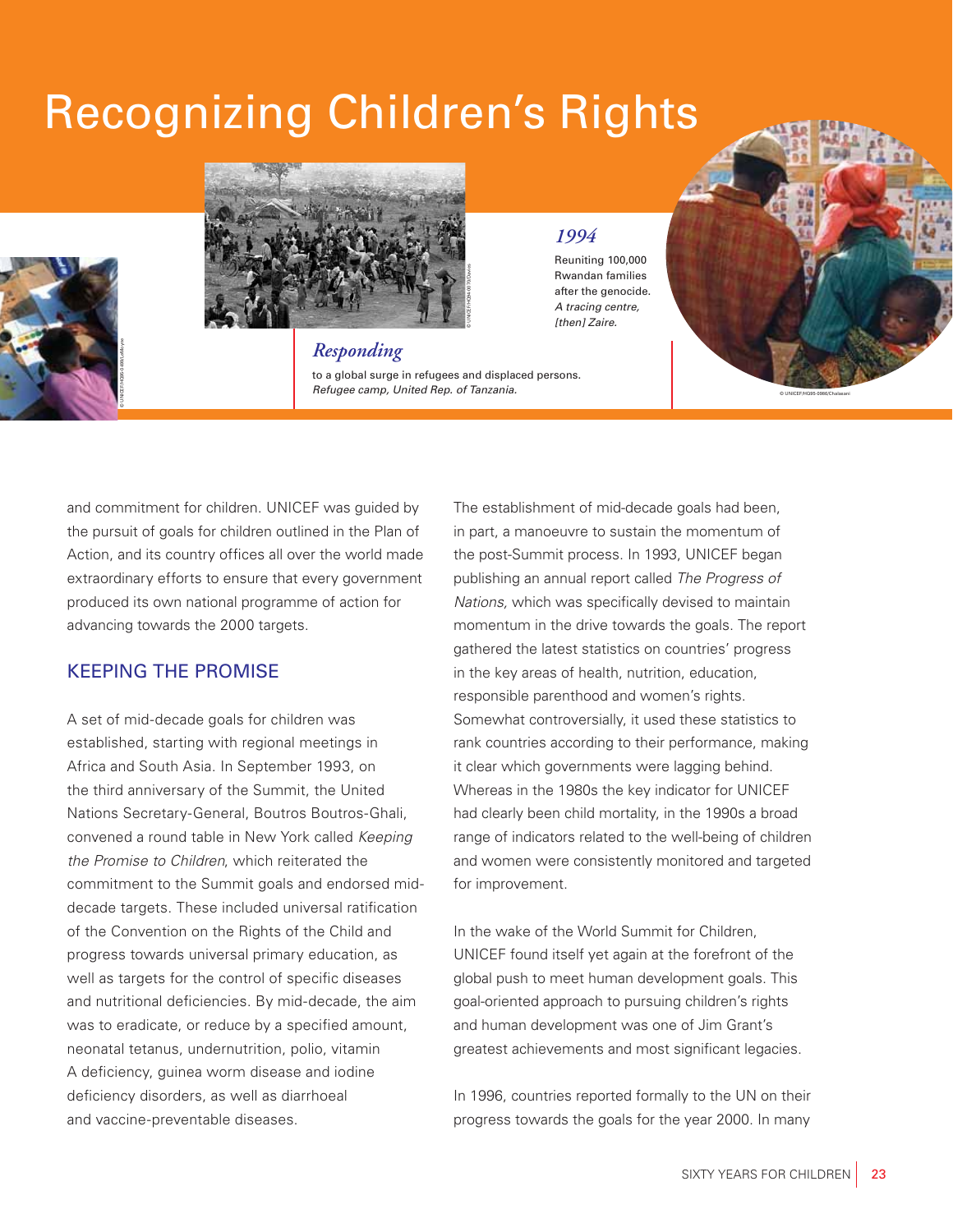## *The 20/20 Initiative*

In the early 1990s, financial requirements to achieve<br>
universal coverage of basic social services were<br>
estimated at about US\$136 billion per year – around<br>
US\$70 billion to US\$80 billion more than actual spending. n the early 1990s, financial requirements to achieve universal coverage of basic social services were estimated at about US\$136 billion per year – around Developing countries were, on average, allocating about 13 per cent of their national budgets to basic social services, while donor countries devoted around 10 per cent of official development assistance (ODA) to finance these services.

In order to eliminate the financial shortfall and ensure a minimum level of basic social services, the 1995 World Summit for Social Development launched the 20/20 Initiative, a compact between developing and industrialized countries. The 20/20 Initiative focused on the effective and efficient delivery of basic social services (basic education, primary health care, nutrition programmes and safe drinking water and sanitation) to the poor and vulnerable members of society.

The 20/20 Initiative called for industrialized and developing country partners to allocate on average 20 per cent of ODA, including contributions through multilateral

organizations and NGOs, and 20 per cent of national budgets (net of aid), respectively, to basic social services, using these resources with greater efficiency and equity. It was believed that the 20 per cent targets would yield the approximate amount needed globally to finance universal access to basic social services in developing countries.

On the government's side, the 20/20 Initiative focused on how resources

social services.

were allocated and argued that adequate resources for basic social services can be provided even under conditions of fiscal constraint. Particular emphasis was placed on the need for better monitoring of expenditures on basic social services, so that interested parties could set specific targets, increase resources and establish 20/20 compacts. On the donors' side, the initiative advocated for greater

**The 20/20** 

**initiative** 

concentration of the already scarce ODA resources on basic

instances, there were significant advances. WHO announced on World Health Day in April 1995 that 146 countries had not experienced a single case of polio for at least a year.

### COMBATING DISEASES THROUGH INTEGRATED APPROACHES AND **PARTNERSHIPS**

The focus on child survival and development continued during the 1990s. In an attempt to improve child survival levels, in 1992 UNICEF and WHO developed the Integrated Management of Childhood Illness (IMCI), a new approach to health care that combines strategies for control and treatment of five major childhood ailments that together account for most deaths among children under five: respiratory tract infections, diarrhoeal dehydration, measles, malaria and undernutrition. By 1998, the programme was being implemented in 58 countries. Currently, more than 80 countries have successfully adopted the initiative into their health systems, and more than 40 countries are giving special attention to improving

family and community practices as a key way of reaching vulnerable children. IMCI has proven effective in improving children's nutritional status and increasing rates of exclusive breastfeeding, use of insecticidetreated mosquito nets and immunization coverage.

Throughout the 1990s, UNICEF continued to scale up its immunization initiatives. In 1996, it joined WHO in publishing *State of the World's Vaccines and Immunization*, a review of immunization progress, constraints and challenges for the future. During the same year, UNICEF supplied 1.2 billion doses of vaccines reaching children around the world, half of which went towards the Global Polio Eradication Programme. By 1998, UNICEF was providing vaccines and other support to polio immunization campaigns in 97 countries, reaching 450 million children, two thirds of the world's children under five. As a result, polio had been nearly eliminated worldwide – although its complete eradication would remain elusive. Two thirds of the world's children under five were again immunized against polio in 1999, when UNICEF became the main supplier of vaccines to developing countries.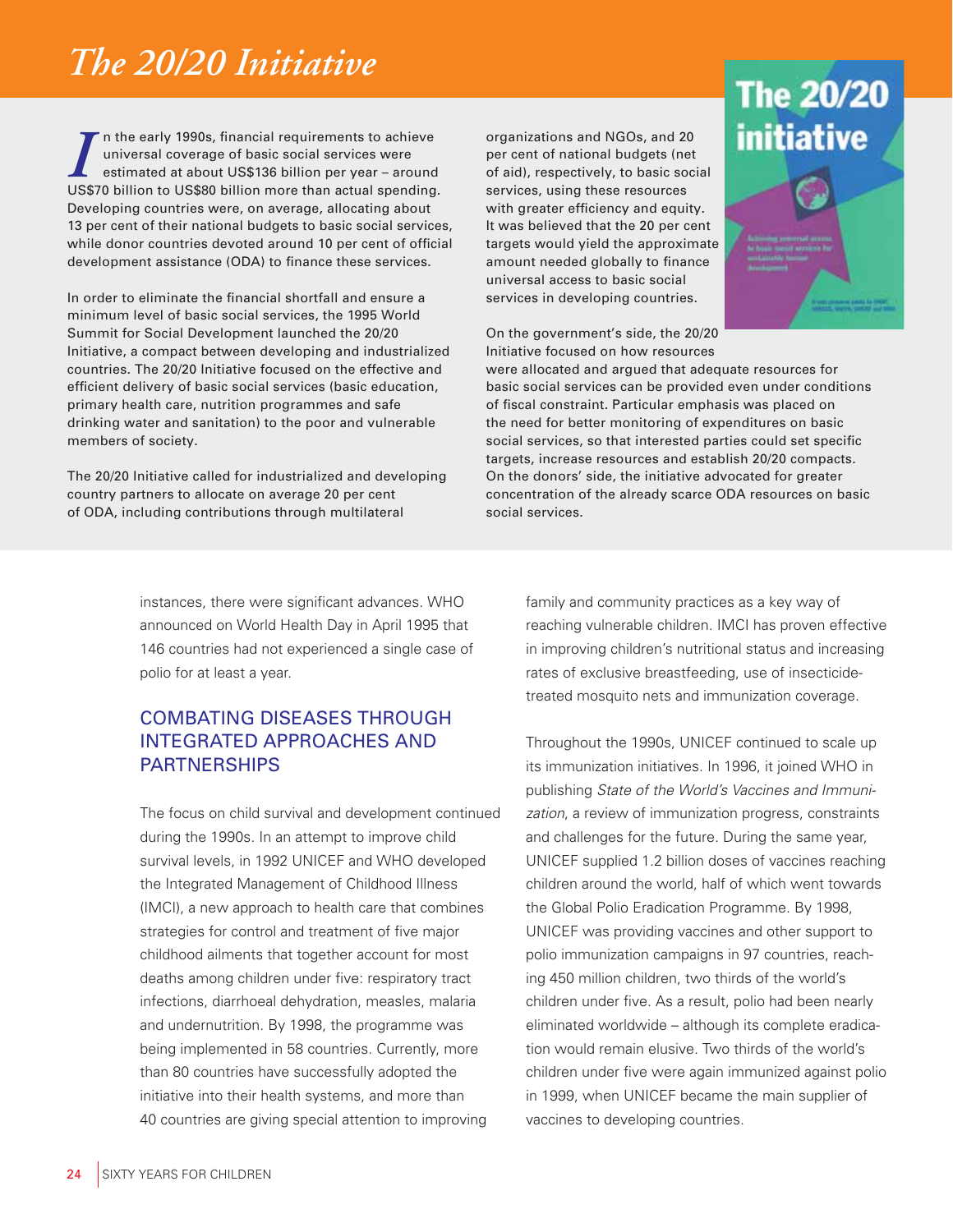The decade also saw the organization play a strong role in fighting two other major diseases: malaria and HIV/AIDS. In 1998, UNICEF moved to the global forefront of combating malaria by becoming a founding member of the Roll Back Malaria (RBM) partnership, along with WHO, UNDP and the World Bank. Since its creation, RBM has directly contributed to global advocacy and increased resources for malaria programmes, as well as to the development of new preventive and treatment technologies, such as long-lasting insecticide-treated mosquito nets.

During the 1990s, UNICEF scaled up its efforts to combat HIV/AIDS and assist children affected by the disease. In 1996, UNAIDS was created, with UNICEF as one of the agency's co-sponsors. In 1999, UNICEF played a leading role in supporting HIV prevention programmes in more than 20 countries. That same year, the organization backed a pilot programme to prevent mother-to-child transmission of HIV in 11 countries, including 9 in sub-Saharan Africa alone. Women and their partners were provided with voluntary counselling and testing, and pregnant women received drugs to prevent transmission of the virus to their babies.

### THE CONVENTION ON THE RIGHTS OF THE CHILD

The World Summit for Children and the Convention on the Rights of the Child were the overarching influences on the UNICEF of the 1990s.

The Convention on the Rights of the Child entered into force as international law on 2 September 1990, having been adopted by the UN General Assembly the year before. It had already proved to be an effective framework for international action. By the close of 1995, the Convention, as it came to be known within the children's movement, had been ratified by 179 countries. Even then, five years after its introduction, the focus was already shifting to implementation, with UNICEF and partners encouraging all countries to live up to their most basic commitments to children.

The Convention and the children's movement assumed increasing importance as the 1990s wore on. Like the 1948 Universal Declaration of Human Rights, the Convention articulated something fundamental about humanity's sense of itself and established a reference point for all future generations.

Guided throughout by the principles of 'non-discrimination' and 'actions taken in the best interests of the child', the Convention lays out in specific terms the social, economic, civil, protection and participation rights of children and the legal duties of governments to them. Children's survival, development and protection are no longer matters of charitable concern but of moral and legal obligation. Governments are held to account for their care of children by an international body, the Committee on the Rights of the Child, to which they have to report regularly.

The key underlying advance is the recognition of the child as a complete individual. Seen through the Convention's lens, children are no longer objects of sympathy or subjects of parental rule, but are active, empowered actors in their own development in accordance with their age and maturity.



UNICEF and UNESCO invent the 'school-in-a-box'. *Refugee camp, United Rep. of Tanzania.*

*1994*

 $S_{\rm 2D}$  is the children 25  $\mu$  years  $S_{\rm 2D}$  and  $S_{\rm 2D}$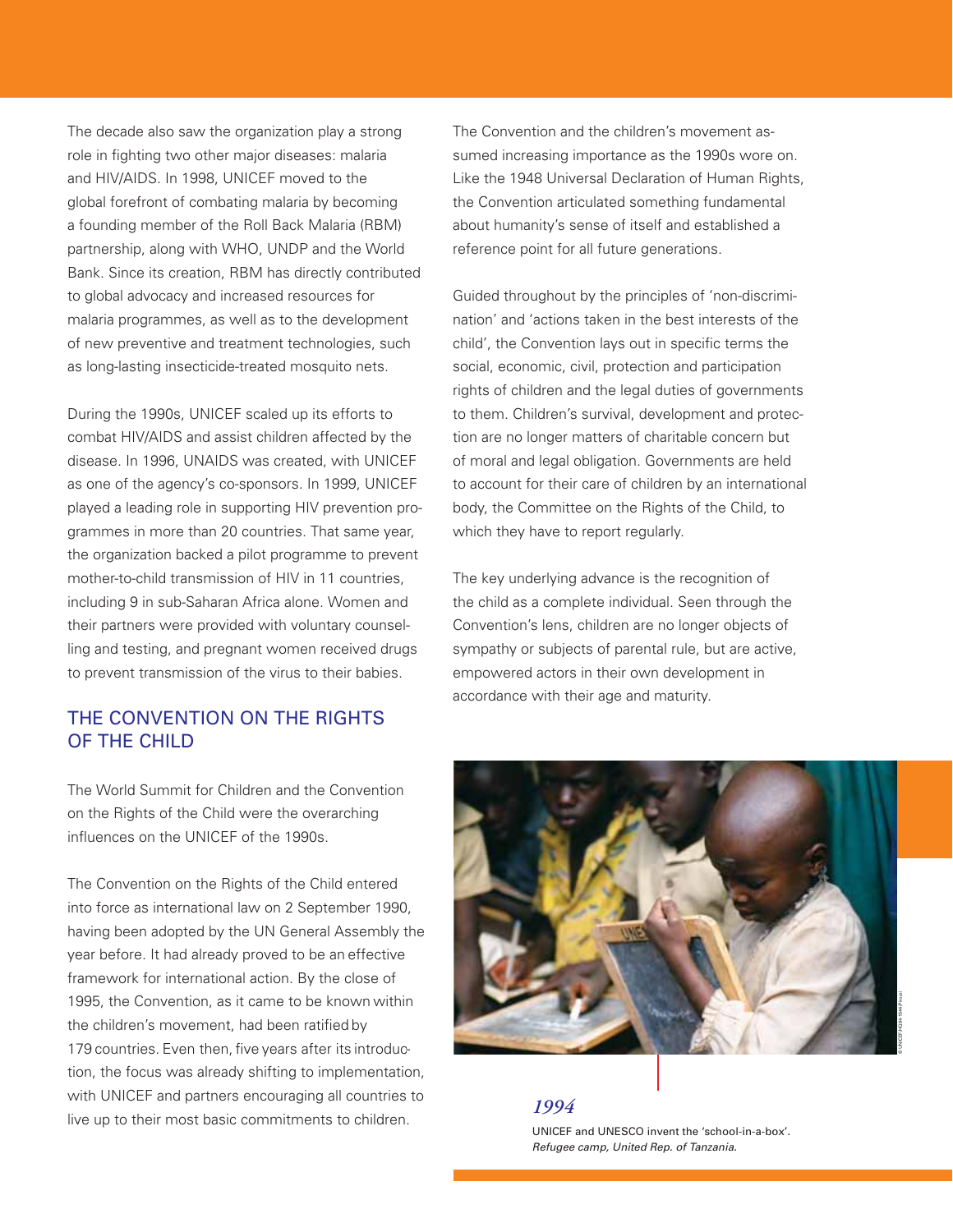## *Children's rights*

According to the Convention on the Rights of the Child, every child has the right to:

|                                                                                                         | Articles <sup>*</sup> |
|---------------------------------------------------------------------------------------------------------|-----------------------|
| Non-discrimination                                                                                      | 2, 30                 |
| Actions taken in their best interests                                                                   | 3, 18                 |
| Survival and development                                                                                | 6                     |
| <b>Identity</b>                                                                                         | 7,8                   |
| Family relations and<br>parental guidance                                                               | 5, 7–10, 18, 21, 25   |
| Protection from illicit transfer<br>and illegal adoption                                                | 11, 21                |
| Freedom of expression, thought,<br>conscience and religion                                              | $12 - 14$             |
| Freedom of association and<br>peaceful assembly                                                         | 15                    |
| State protection of privacy,<br>home, family and correspondence                                         | 16                    |
| Access to appropriate information                                                                       | 17                    |
| Protection from abuse and neglect                                                                       | 19                    |
| Special protection and assistance<br>if deprived of the family environment                              | 20, 22                |
| Protection from armed conflict                                                                          | 22, 38–39             |
| Special care if disabled                                                                                | 23                    |
| Health and access to health-care services                                                               | 24                    |
| Benefit from social security                                                                            | 26                    |
| A decent standard of living                                                                             | 27                    |
| Education                                                                                               | 28–29                 |
| Rest and leisure, play and recreation,<br>culture and the arts                                          | 31                    |
| Protection from child labour, trafficking,<br>sexual and other forms of exploitation,<br>and drug abuse | 32–36, 39             |
| Protection from torture and<br>deprivation of liberty                                                   | 37–39                 |
| Dignity and worth, even if the<br>child has infringed the law                                           | 40                    |

\* Articles refer to articles 1–40 of the Convention of the Rights of the Child. Those cited refer explicitly to children's rights or the obligations of States Parties to children.

**Source:** UNICEF, *The State of the World's Children 2005*, page 4.

### TWIN TRACKS AND NEW PARADIGMS

It soon became apparent that there was a symbiosis between the Summit goals and the Convention. When country offices pushed for more action, they could use a national government's ratification of the Convention as another lever; similarly, pressure to implement the Convention would inevitably accelerate progress towards the Summit goals. Governments no longer simply had to be encouraged to meet the goals for children; they could be reminded that they had a legal obligation to do so. As UNICEF celebrated its 50th Anniversary in 1996, the organization was fully embracing the human rights-based approach to development, working to put the rights of children – particularly the most marginalized and disadvantaged, who were most at risk of exclusion from mainstream development and poverty reduction initiatives – at the centre of the development agenda.

The new climate of children's rights had other repercussions. Child protection became more central to UNICEF than it had ever been before. In the mid-1980s, pressure from country offices such as Ecuador, Guatemala, India, Kenya and the Philippines had led UNICEF to develop the concept of 'children in especially difficult circumstances' – encompassing street and working children, abused and neglected children and child victims of armed conflict. But protection issues still played a relatively minor part in the organization's programming efforts. The Convention's establishment of child protection as one of the key arches of child rights made this an impossible position to sustain.

To address this important issue, UNICEF strengthened its protection capacities throughout the 1990s. In 1996, for example, the organization placed particular emphasis on reaching the most vulnerable children in towns, cities, slums and squatter settlements, working closely with mayors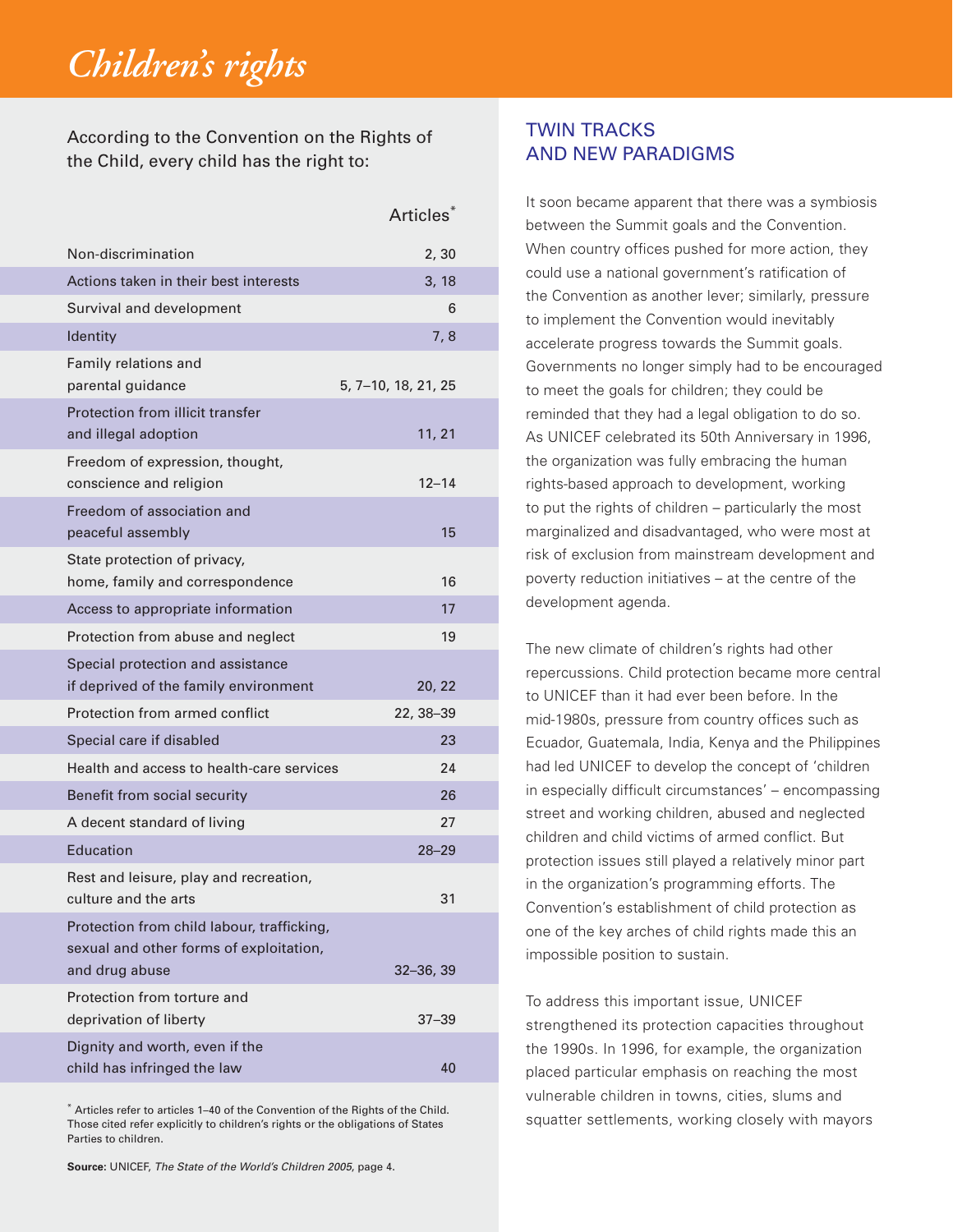

*Advocating* for the right to education. *Yemen.* 

*Easing* the impact of sanctions on children. *Iraq.*



and municipal governments to place child rights at the top of the local political agenda. During the same year, UNICEF supported two major initiatives to protect children: the World Congress against Commercial Sexual Exploitation of Children, the first international gathering dedicated to combating this global problem; and the ground-breaking UN study on the Impact of Armed Conflict on Children, by Graça Machel, a specialist on children in armed conflict.

UNICEF's efforts to protect children from violence, exploitation and abuse also included a decadelong campaign to ban anti-personnel landmines, which threaten children's sight, limbs and lives in many countries. In 1997, two thirds of the world's nations signed the Convention on the Prohibition of the Use, Stockpiling, Production and Transfer of Anti-Personnel Mines and on their Destruction, which UNICEF helped draft and strongly promoted. Additional attention was given to preventing child labour and assisting children affected by it. In 1997, UNICEF joined other participants at the International Conference on Child Labour in adopting a global agenda for eliminating the worst forms of child labour. Three years later, the organization helped 29 countries introduce education programmes aimed at preventing child labour.

The Convention on the Rights of the Child offered UNICEF a new role in industrialized countries. Once its initial responsibility for post-war Europe had been laid aside, the organization had been focused largely on the basic needs of children in developing countries. The rights perspective changed this. Children in industrialized countries were plainly in need of protection from exploitation and abuse; child poverty there, too, was far from uncommon, in relative if not absolute terms. UNICEF's national committees increasingly found their own voice and the organization as a whole felt its way towards a responsibility for all the world's children, not just those in developing countries.

Overseeing UNICEF's journey deeper into the territory of children's rights was Carol Bellamy, appointed as the fourth Executive Director in May 1995 following Jim Grant's death four months earlier. Formerly an elected politician in the United States, a lawyer and head of the Peace Corps, Bellamy's first emphasis was on consolidation after the whirlwind of the Grant years. But from the outset her public policy statements reflected both the new primacy of children's rights and the multifaceted nature of UNICEF's responsibility for children in the turbulent last years of the 20th century.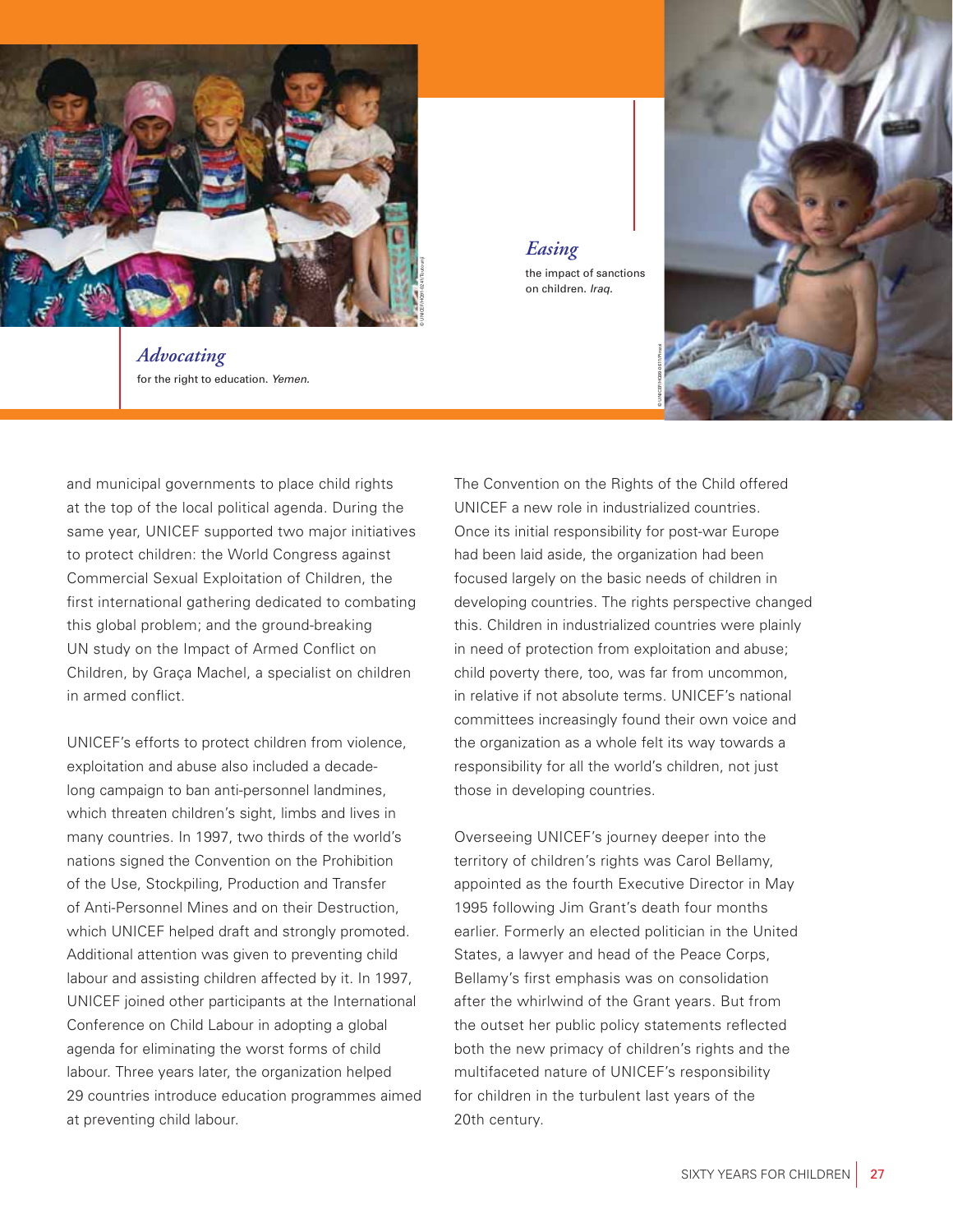# *2000–2006*

*Striving* to eradicate poverty and hunger and to reduce child mortality. *Malawi.*

© UNICEF/HQ02-0257/Vitale



*2002* Working to achieve universal primary education. *Back-to-school campaign, Afghanistan.*



As a new millennium begins, world leaders pledge to eliminate the scourge of global poverty and discrimination by 2015 through the Millennium Declaration and eight Millennium Development Goals. UNICEF works with governments, UN organizations and civil society to ensure that children are integral to the MDGs and that the promises of economic, political and social development are met.

> **THE UN Millennium Summit of 6–8 September 2000 was the largest gathering** of Heads of State and Government that had ever been held. Convened to set out the role of the United Nations in the 21st century, its outcome docum of Heads of State and Government that had ever been held. Convened to set out the role of the United Nations in the 21st century, its outcome document, the Millennium Declaration, adopted six core principles: freedom, equity and mit also settled on what came to be known as the Millennium Development Goals (MDGs) – eight specific objectives to be met by 2015. In both its overwhelming focus on human development and its adoption of time-limited, quantifiable targets, the Millennium Summit echoed the approach of the World Summit for Children.

### A MILLENNIUM AGENDA FOR CHILDREN

The agenda adopted at the 2000 Millennium Summit and reaffirmed at the 2005 World Summit is highly focused on children. Each of the MDGs is connected to the well-being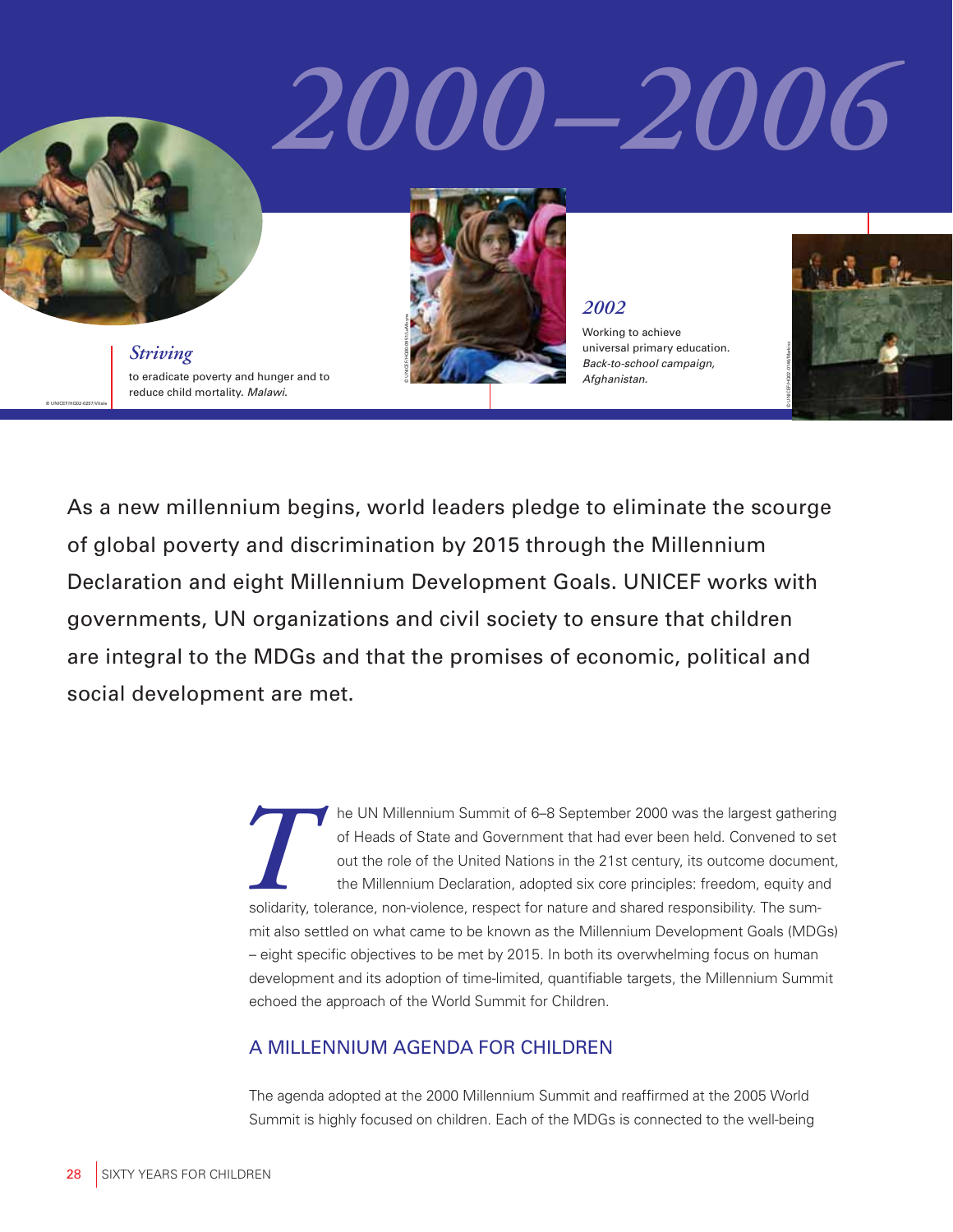## Children: At the Heart of the Millennium Development Goals

### *2002*

The UN Special Session on Children. For the first time *ever, children address the UN General Assembly, New York.*



*Promoting*

gender equality and maternal health. *A woman is comforted after the death of her child, Sierra Leone.*

### *Combating*

HIV/AIDS, malaria and other diseases. *Orphans whose mother died of HIV/AIDS, Lesotho.* 

© UNICEF/HQ02-0566/Pirozzi

of children – from eradicating extreme poverty and hunger to building a global partnership for development. The Millennium Declaration itself contains extensive commitments for children, including a section on "protecting the vulnerable". In this, the Millennium Declaration and the MDGs reflect many of the obligations that have been adopted by States Parties to the Convention on the Rights of the Child.

The Millennium Agenda has guided UNICEF's work since 2000. The organization is dedicated to ensuring that everything possible is done to bring these goals to fruition. At the outset of the decade, UNICEF also strengthened its advocacy for the protection of children, taking an active role in drafting and promoting the two Optional Protocols to the Convention on the Rights of the Child, which were adopted by the UN General Assembly in 2000 and became effective in 2002. These were the Optional Protocol on the sale of children, child prostitution and child pornography and the Optional Protocol on the involvement of children in armed conflict. Both have been ratified by more than 80 governments.

UNICEF's work on ending the involvement of children in combat accelerated in the early years of the 21st century. The organization played a key role in securing the release of children from armed forces and other combatant groups in Afghanistan, Angola, Rwanda, Sierra Leone, Sri Lanka, Sudan and Uganda, among others. Another milestone was set in July 2002 when the statute of the International Criminal Court entered into force, making the conscription, enlistment or use of children under 15 in hostilities by national armed forces or by armed groups a war crime.

### THE UN GENERAL ASSEMBLY SPECIAL SESSION ON CHILDREN

In addition to the MDGs, UNICEF's work in the opening decade of the 21st century is also guided by the compact that emerged from the UN General Assembly Special Session on Children, which took place in May 2002. This major event was specifically intended as a follow-up to the World Summit for Children to review progress during the 1990s. The Special Session was the culmination of years of work by thousands of organizations. It was unlike any other UN conference. The widest possible range of civil society organizations working with and for children played an active part in organizing the Session from the start.

In 2001, six leading organizations that work with children – the Bangladesh Rural Advancement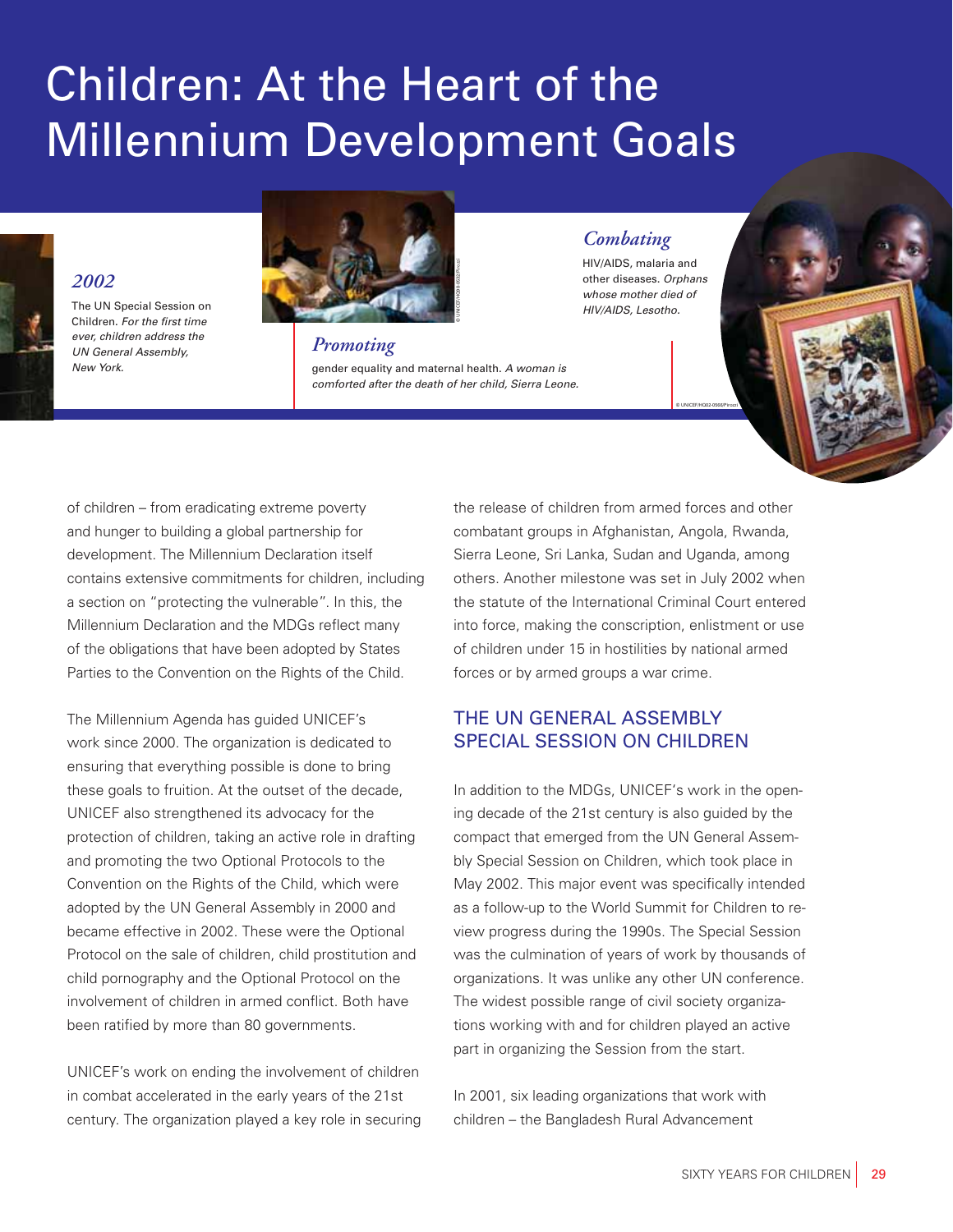Committee (now known as BRAC), Netaid.org Foundation, PLAN International, Save the Children, UNICEF and World Vision – came together to announce their commitment to building a Global Movement for Children. This worldwide movement aimed to draw in everyone who believed that children's rights must be the first priority, from caring parents to government ministers, from responsible corporations to teachers and child protection officers.

The Global Movement for Children aimed to mobilize support all over the world for a 10-point agenda to 'change the world with children'. In its most popular form, this campaign urged people all over the world to *Say Yes for Children*, signing up to support key actions to improve the world for children. Between April 2001, when Nelson Mandela and Graça Machel made the first pledges, and May 2002, when they were presented with the latest pledge tally in New York, more than 94 million people worldwide had joined the *Say Yes* campaign.

The point of all this advocacy and popular mobilization was to create a climate in which political leaders felt compelled to take their responsibilities to children seriously. At the Special Session, world leaders



*Ensuring*  environmental sustainability. *Children pick through garbage, Nepal.* 

30 SIXTY YEARS FOR CHILDREN

ultimately agreed on an outcome document called 'A World Fit for Children', which committed them to completing the unfinished agenda of the World Summit for Children and included 21 specific goals and targets for the next decade.

### CHILDREN'S PARTICIPATION

The Special Session was also unique among UN meetings in another respect: It encouraged the active participation of children.

Over 400 children from more than 150 countries convened at the UN General Assembly in New York City in May 2002. They took part in the Children's Forum, which lasted for three days, was opened by the UN Secretary-General, Kofi Annan, and closed with a ceremony presided over by Nelson Mandela, Graça Machel and Nane Annan. Between these two events, the only adults present were a few interpreters and facilitators. Children started off in regional groups, establishing the ground rules of respect for each other and 'unity in diversity' which were to govern their time together. They then divided into groups to discuss eight key issues and elected a group to come up with a common statement reflecting their views. The statement was eventually read to the General Assembly by 13-year-old Gabriela Azurduy Arrieta from Bolivia and 17-year-old Audrey Cheynut from Monaco.

The participation of children at the Special Session was a landmark moment – one that challenged UNICEF and all the other children's organizations present to develop and maintain this active encouragement of children's participation in all of their work.

### STATES OF EMERGENCY

Following the conflict in Afghanistan and the deposing of the Taliban, UNICEF was called upon to play a major role in the reconstruction of the country's education system. The 'Back to School' campaign in 2002 showed how much is possible when the international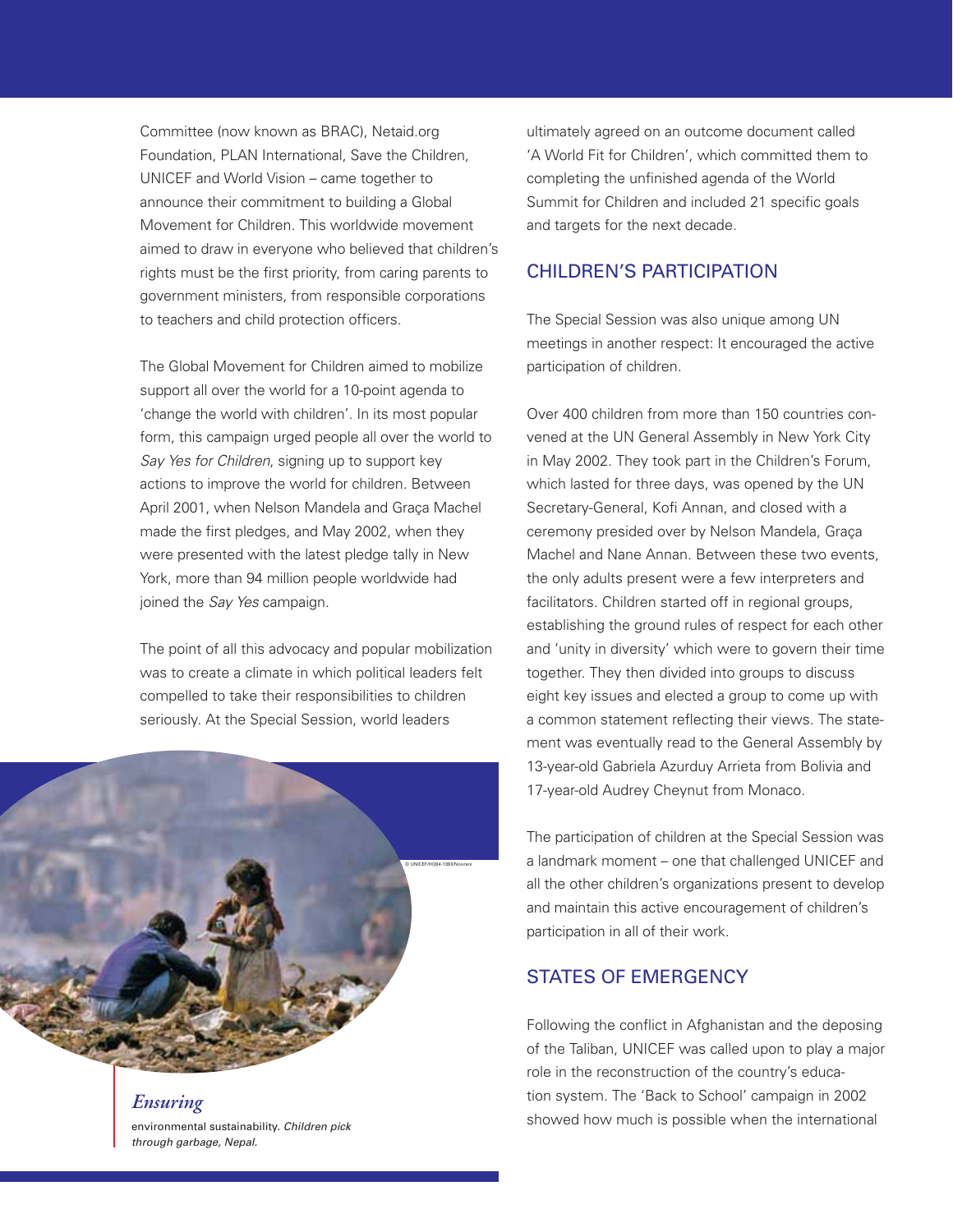### *Girls' education*

**T** he achievement of universal primary education (MDG 2) and the elimination of gender disparity in primary and secondary education, preferably by 2005, and at all levels by 2015 (MDG 3), will necessitate that (MDG 2) and the elimination of gender disparity in primary and secondary education, preferably by governments and international donors and agencies include all children who are currently excluded from education.

Although evidence shows that girls' education has been expanding all over the world, progress was insufficient to ensure universal gender parity in primary and secondary education by 2005. To this day, many of the world's children, the majority of whom are girls, do not receive a basic education. In 2005 alone, 54 countries were found to require additional efforts to achieve this goal.

Within the context of the Millennium Agenda and in an effort to advance girls' education indicators, the United Nations Girls' Education Initiative (UNGEI) was launched in 2000. UNGEI is a universal movement and an important platform for girls' education that embraces a broad spectrum of partners, including governments, UN agencies, donors, NGOs, civilsociety organizations, the private sector, religious groups, parents, teachers, communities and student organizations. UNGEI aims to contribute to the elimination of gender

discrimination and gender disparity in education systems through action at global, national, district and community levels. UNICEF is the lead agency and secretariat for UNGEI, and is working strategically with UNGEI partners to promote girls' education in more than 100 countries.

Girls' education is facing many challenges, from emergencies and HIV/AIDS to deepening poverty and persistent disparities. To scale up actions in order to achieve the education and gender parity MDGs, including the target of universal primary education by 2015, UNICEF, within the UNGEI partnership, is currently advocating for and strategically acting on a number of initiatives. These include abolishing school fees and other user charges in primary education; promoting massive and equitable distribution of an 'Essential Learning Package' of supplies and services to boost enrolment and enhance quality; and making use of schools as centres of learning and for delivery of other services (e.g., care and support) where children are under threat from HIV/AIDS, food insecurity and social unrest. Meeting these objectives is not an easy task, but it embraces the spirit of the Millennium Agenda. Universal challenges require effective, consistent and concerted partnership. UNGEI can prove to be such an example.

community is committed to tackling a crisis. Starved of education through many years of conflict, but particularly under the Taliban, the hunger of Afghan children for the chance to go to school was overwhelming. The role that UNICEF played in supplying educational materials under emergency conditions was a unique achievement, the largest such operation it had ever undertaken. On 23 March 2002, when around 3,000 schools across Afghanistan opened their doors to millions of boys and girls, 93 per cent of the educational supplies had been delivered. By September, a total of 3 million children had enrolled, double the original estimate. Around 30 per cent of these children were girls, a major achievement in a country where, even before the Taliban, only 5 per cent of primary-schoolage girls attended school.

The 'Back to School' campaign was an achievement of which UNICEF Executive Director Carol Bellamy was particularly proud, for girls' education had already been established as one of her 'signature issues'.

UNICEF was given lead agency status when the United Nations Girls' Education Initiative (UNGEI) was launched by the UN Secretary-General at the World Education Forum in Dakar in 2000.

Education was a key priority in the early years of the new century, not least because the earliest of the MDGs was the achievement of gender equality in primary and secondary education by 2005. UNICEF launched its own acceleration strategy in 2003, identifying the 25 countries most at risk of failing to achieve the 2005 goal and pledging to work with them, treating girls' education as a case for urgent – even emergency – action. Investing in girls' education, the organization argued in *The State of the World's Children 2004*, is a strategy that will not only protect the right of all children to a quality education, but will also jump-start all other development goals.

Afghanistan was the most dramatic example of the value of education in an emergency situation. Through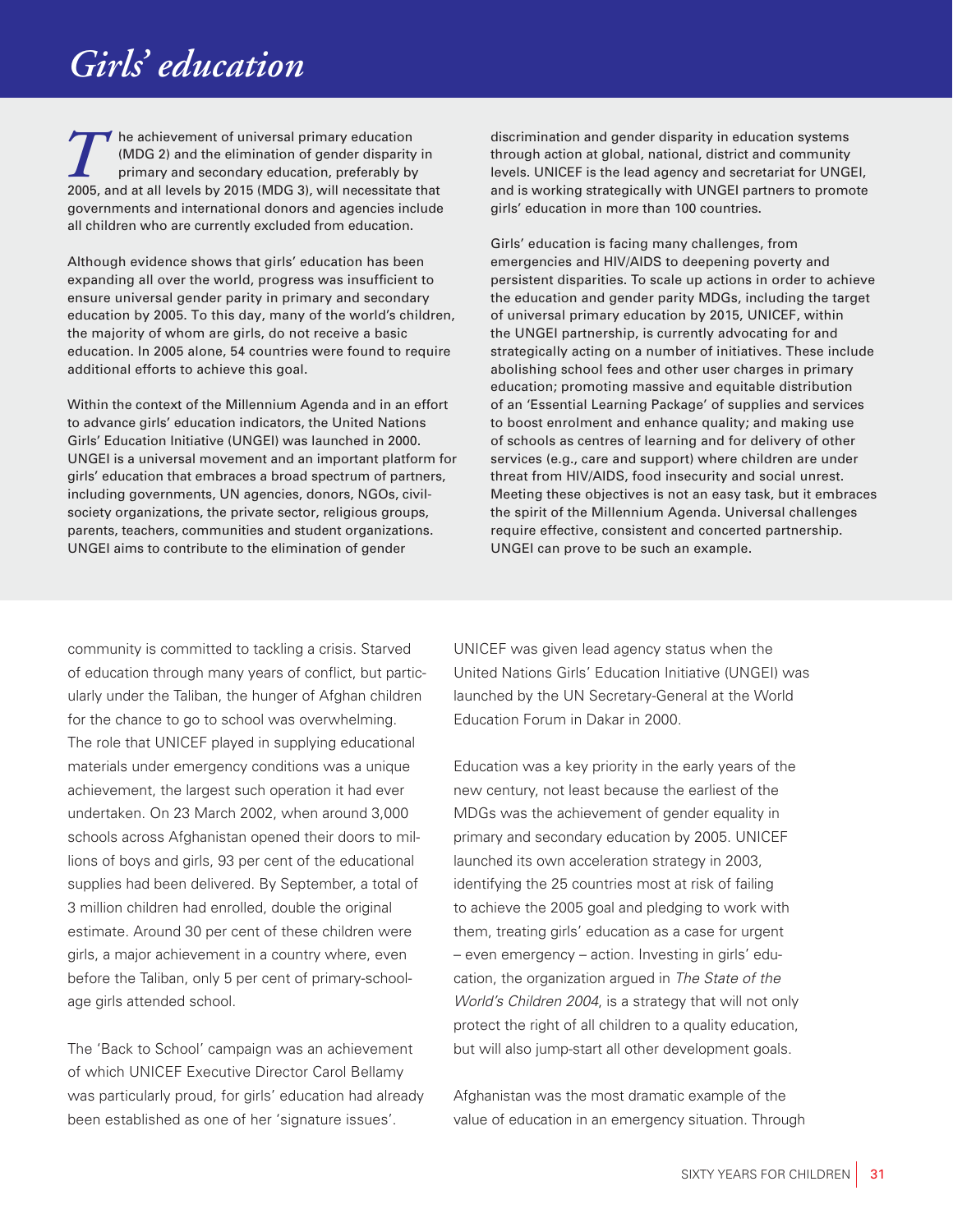## *Children and HIV/AIDS*

**EXECUTE:** Very minute, a child under 15 dies of an AIDS-<br> **EXECUTE:** FIN positive. Every minute, three young peopl<br>
between the ages of 15 and 24 contract HIV. related illness. Every minute, another child becomes HIV positive. Every minute, three young people between the ages of 15 and 24 contract HIV.

These stark facts underline the devastating impact that HIV/AIDS is having on children and young people. The children of sub-Saharan Africa are hardest hit, but unless the HIV pandemic is halted and sent into retreat, Asia is on course to have higher absolute numbers of HIV infections by 2010. Millions of children, adolescents and young people are orphaned, made vulnerable or living with HIV/AIDS and urgently need care and protection. If rates of HIV infection and AIDS-related deaths continue to rise, the crisis will persist for decades, even as prevention and treatment programmes expand.

HIV/AIDS is denying millions of children their childhoods. The disease exacerbates the factors that cause exclusion, including poverty, undernutrition, inadequate access to basic social services, discrimination and stigmatization, gender inequities and sexual exploitation of women and girls.

National governments committed themselves to addressing the impact of HIV/AIDS on children in the Declaration of Commitment endorsed at the United Nations General Assembly Special Session on HIV/AIDS in 2001, and reaffirmed that commitment in a follow-up session in May 2006. But progress has been slow. Children are still often overlooked when strategies on HIV/AIDS are drafted, policies formulated and budgets allocated. At the 2005 World Summit, world leaders pledged to scale up responses to HIV/AIDS through prevention, care, treatment, support and mobilization of additional resources.

In 2002, UNICEF was recognized as the lead agency within UNAIDS for promoting care and support of orphans and children affected by HIV/AIDS. In 2003, UNICEF convened the first Global Partners Forum on Orphans and Children affected by HIV/AIDS. In 2004, UNICEF and its partners accelerated efforts to put children with HIV/AIDS on the global agenda. The organization increased substantially its procurement of antiretroviral drugs and testing and diagnostic material.

These efforts culminated in 2005 when UNICEF and UNAIDS launched the global campaign on children and AIDS – *Unite for Children. Unite against AIDS*. The campaign includes partners from every sector of the global community in a concerted push to ensure that children and adolescents are not only included in HIV/AIDS strategies, but become their central focus. An overarching aim of the campaign is to meet Millennium Development Goal 6, which aims to halt and reverse the spread of HIV/AIDS by 2015. Achievement of the campaign goals will also have positive implications for the other MDGs.

its long experience of humanitarian crises, UNICEF has learned that education is not a luxury to be provided in an emergency only after other elements are in place. On the contrary, it should be given priority and started as soon as possible. The goal is to create 'child-friendly spaces', a concept that was developed during 1999 in response to the Kosovo crisis, the earthquake in Turkey and the violence in what was then East Timor (now Timor-Leste), and subsequently applied in other conflict zones such as Guinea, Liberia, Sierra Leone and Iraq, among others, and in the aftermath of natural disasters.

### CORE COMMITMENTS TO CHILDREN IN COMPLEX EMERGENCIES

Education is just one part, however, of UNICEF's now well-established and comprehensive plan for responding to children in emergency situations, which was codified as a set of 'core commitments' in 2004. In the short term  $-$  the first six to eight weeks  $-$  the plan calls for several critical actions. These include a rapid assessment of the situation of children and women; measles vaccination, vitamin A, essential drugs and nutritional supplements; child and maternal feeding and nutritional monitoring; safe drinking water, sanitation and hygiene; assistance to prevent families being separated; and schooling and other learning opportunities.

UNICEF was among the first to respond to the Indian Ocean tsunami that struck in late 2004, working with partners to provide comprehensive assistance to countries affected by the disaster. The agency provided support to help rebuild and restore the educational, water and sanitation systems and worked to protect affected children from exploitation, trafficking and abuse and to reunite separated children with their families.

In the longer term, these core commitments also include organizing child protection and combating HIV/AIDS, which figures more prominently in 21st century UNICEF programmes than ever before.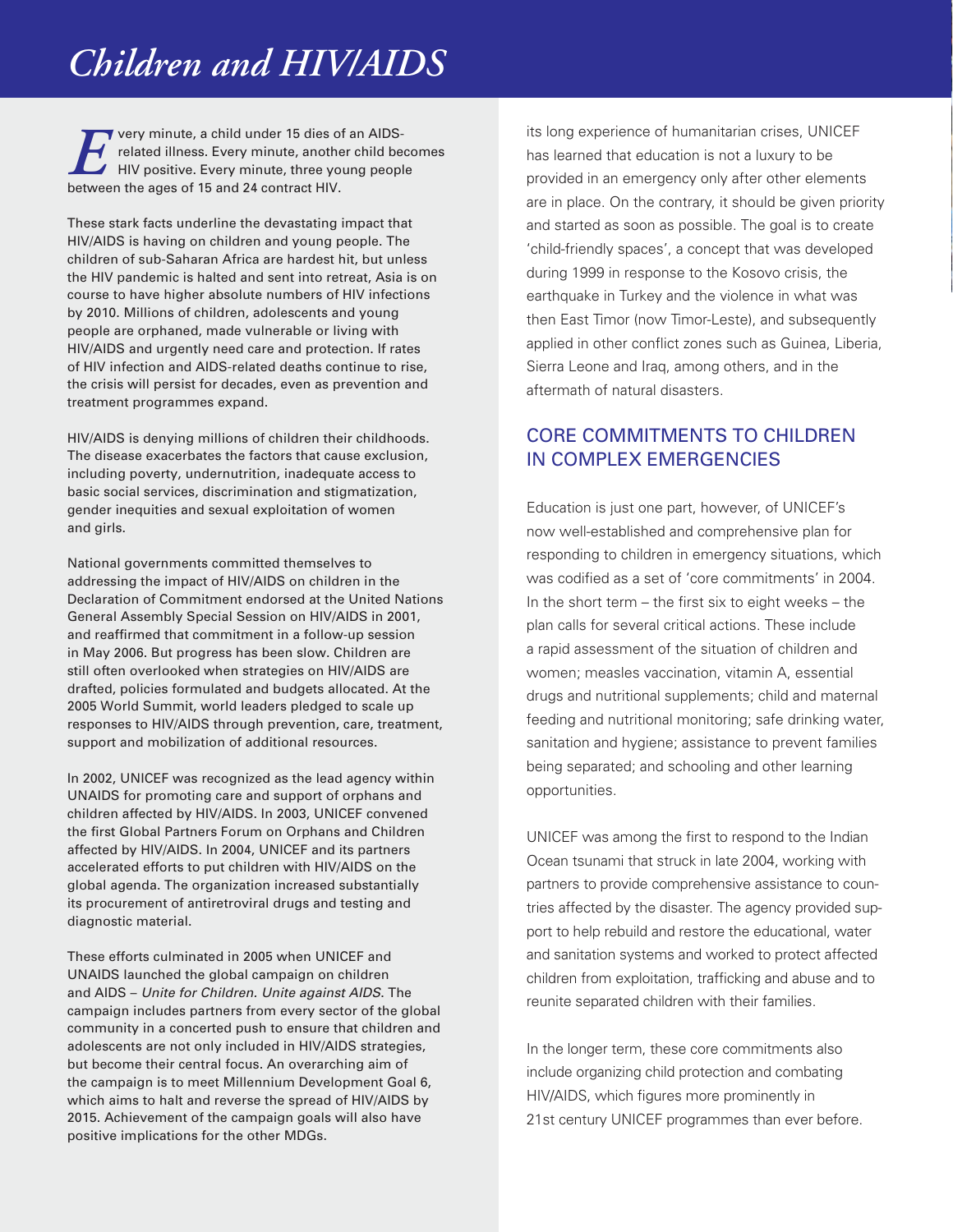

#### *2005*

The Indian ocean tsunami generates a record-breaking humanitarian response. *One year after the disaster, Indonesia.*

### *Promoting*

global partnerships to accelerate progress for children around the world. *A camp for people*   $displaced$  *by conflict, Liberia.*



All UNICEF country offices, for example, are now engaged in HIV/AIDS-related programming, advocacy or interventions, and in 2005 the organization launched the global campaign *Unite for Children. Unite against AIDS* to ensure that children become the central focus of HIV/AIDS strategies.

### CHILD SURVIVAL AND DEVELOPMENT REMAIN CENTRAL TO UNICEF'S WORK

Notwithstanding its increased emphasis on child protection, education and HIV/AIDS, child survival and development remain central to UNICEF's mission and are at the forefront of its new Medium-Term Strategic Plan for 2006–2009. As part of its Immunization Plus approach – which exploits the opportunity of immunization to deliver other life-saving services – UNICEF has integrated the delivery of insecticide-treated nets with routine vaccination and antenatal care visits. Since 2002, this integrated approach to children's and women's health has been known as the Accelerated Child Survival and Development Strategy (ACSDS), and has been applied in 11 countries in West and Central Africa reaching about 16 million people, including 2.8 million children under five. This successful package of services and activities has resulted in a 10 to 20 per cent reduction in under-five mortality rates.

UNICEF's vaccines reach more than a third of the world's children, and the organization is a key partner in the Global Alliance for Vaccines and Immunization (GAVI), a groundbreaking partnership launched in 2000 to help countries strengthen their immunization services and introduce new and underused vaccines for children. Governments in industrialized and developing countries, UNICEF, WHO, the World Bank, the Bill & Melinda Gates Foundation, nongovernmental organizations, vaccine manufacturers and public health and research institutions work together as partners in the Alliance. UNICEF is also now the world's largest supplier of anti-malarial mosquito nets.

As these facts attest, over the decades UNICEF has expanded the range of its concern for children without relinquishing any of its former responsibilities. This expansion has been reflected in its overall income, which more than doubled during the tenure of Jim Grant and more than doubled again during the term of Carol Bellamy.

In May 2005, Bellamy was succeeded by Ann M. Veneman as UNICEF's fifth Executive Director. During the first year of her tenure, Ms. Veneman has emphasized the use of the MDGs as a road map for achieving meaningful results for children in the next 10 years, and focused on launching and re-energizing partnerships and campaigns such as ACSDS and *Unite for Children. Unite against AIDS*.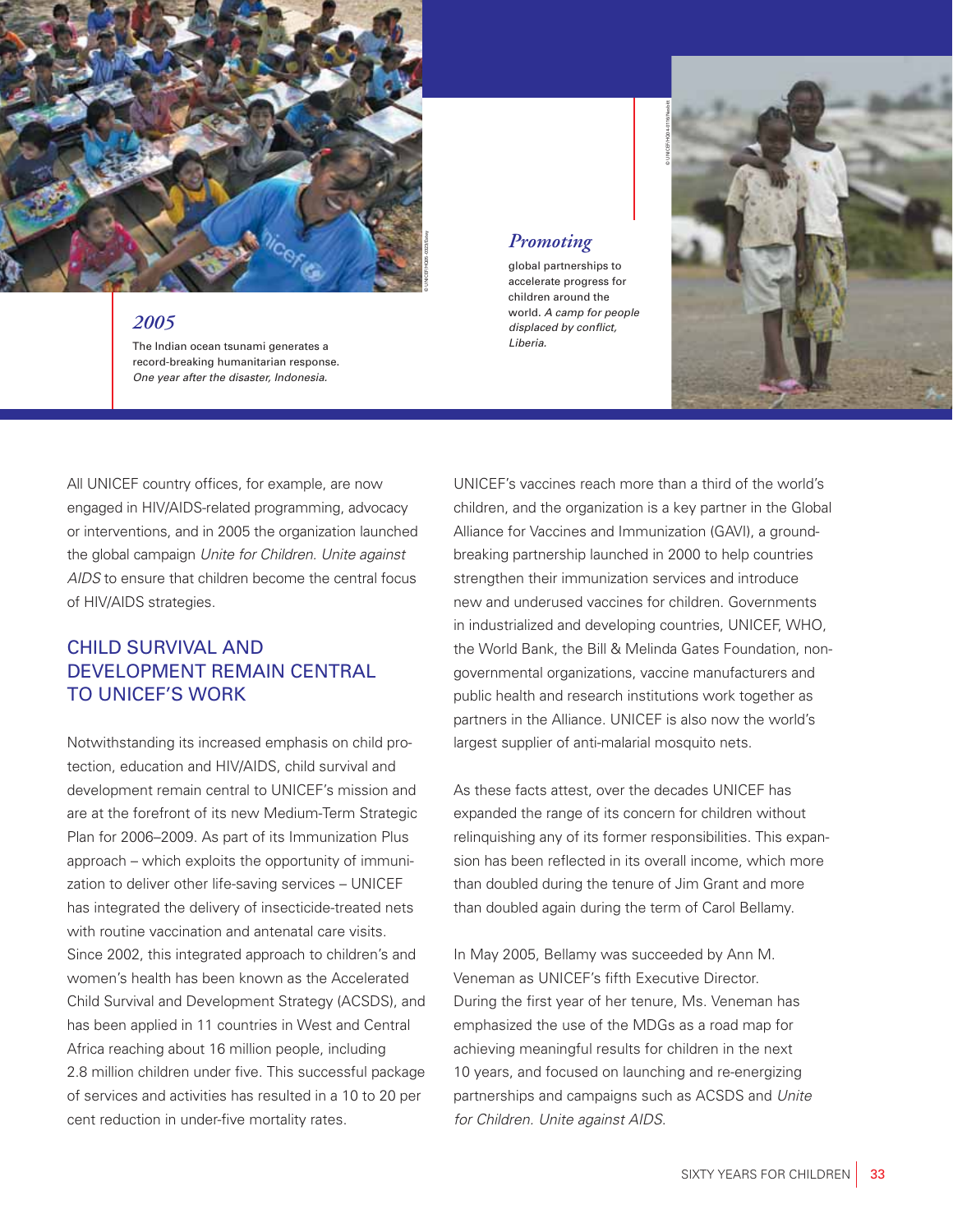*Looking Ahead*

For the past 60 years, UNICEF has represented the needs and rights of children everywhere. It has worked across national and social divides to provide integrated services for children and their families. In the new millennium – and in the context of a revitalized and reformed United Nations – UNICEF pledges to strengthen all its partnerships to accelerate achievements for the world's youngest citizens.

> II a unideal world, UNICEF would not need to exist. In a world that abided by all<br>the articles of the Convention on the Rights of the Child – that ensured children<br>were given the best possible start in life, were educated n an ideal world, UNICEF would not need to exist. In a world that abided by all the articles of the Convention on the Rights of the Child – that ensured children were given the best possible start in life, were educated to their full potential and were protected against harm and exploitation – there would be no need for life proves nothing else, it shows that whatever progress is made, whatever advances in development are achieved, there will always be new challenges and new emergencies, new ways in which the cause of children will need a determined advocate.

UNICEF argued in its *The State of the World's Children* report for 2005 that childhood is under threat from three directions in particular. The rights of over one billion children remain unfulfilled because they suffer from one or more forms of extreme deprivation; millions of children are growing up in families and communities torn apart by armed conflict; and HIV/AIDS has led to rising child mortality rates, sharp reductions in life expectancy and millions of orphans, especially in sub-Saharan Africa. Meeting the Millennium Development Goals by 2015 would go a long way to address these childhood ills.

### A UNIQUE OPPORTUNITY

Headline statistics on human development can seem very positive if you look far enough ahead into the future. Take under-five mortality, which UNICEF has always argued provides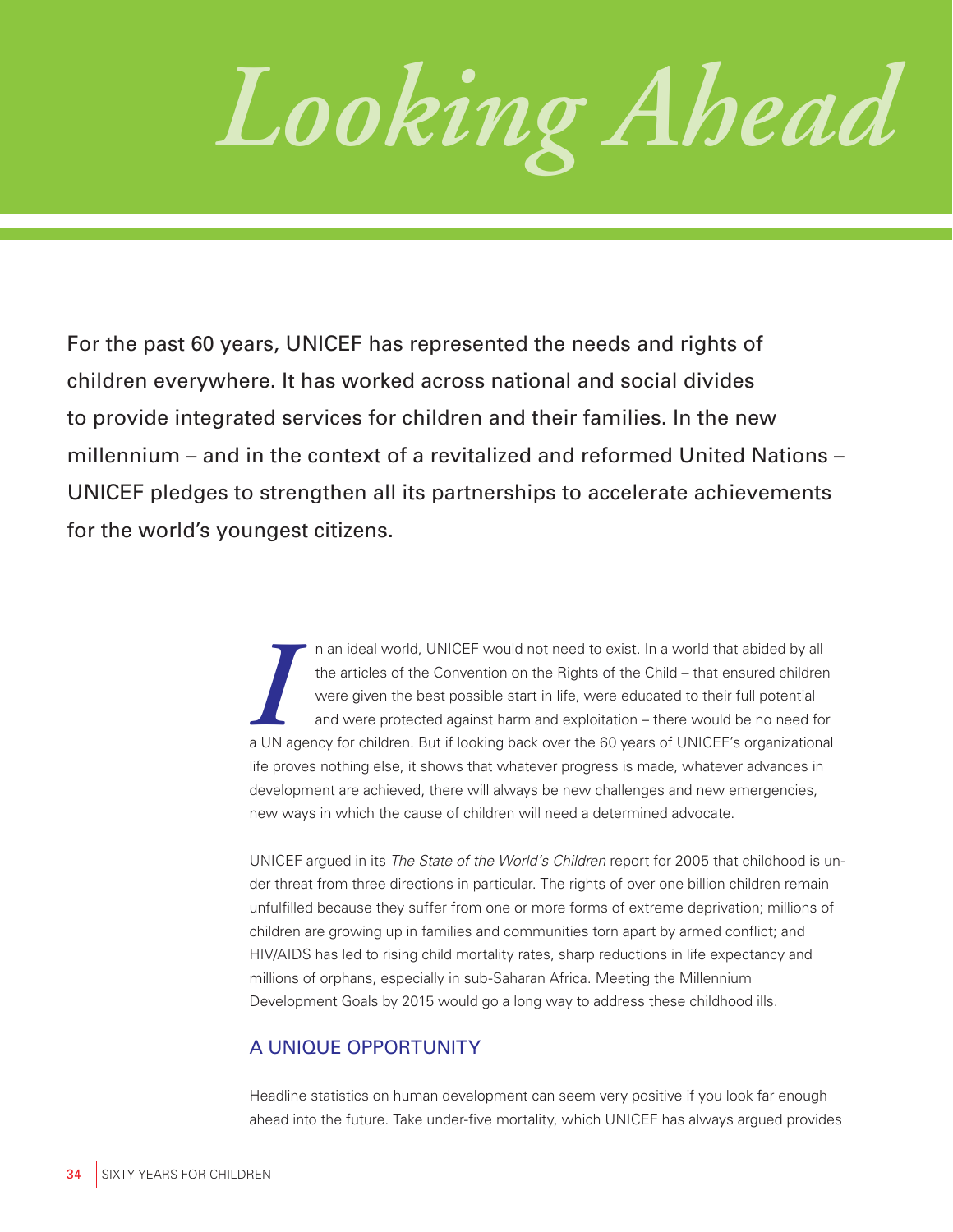# Unite for Children

as reliable a guide as any single indicator can to the health of a society. If current rates of progress (those between 1990 and 2005) are steadily maintained, average world child mortality rates would dip below 10 per 1,000 live births in 60 years or so, around 2065. At this point, the whole world would enjoy child mortality rates almost as low as those currently experienced by industrialized countries – whose average rate is presently 6 per 1,000 live births, compared with 87 in the developing world and 155 in the least developed countries. But the soaring child mortality rates in southern Africa since 1990 as a result of HIV/AIDS – impossible to have foreseen or even imagined in 1980 – demonstrate that the reduction of child mortality is unlikely to take so straight a path.

Even if it were possible to draw a straight line into a future relatively free from preventable and unnecessary child deaths, to do so would be a betrayal of the children now in the world and those to be born in the coming decades. As part of the Millennium Development Goals, the world set itself a target of reducing under-five mortality by two-thirds of its 1990 levels, bringing it down to 35 per 1,000 live births by 2015. The current rate of progress on child mortality is unacceptably slow and would not see that target met until 2045. More pointedly and more meaningfully, if the goal to reduce child mortality is met, millions of lives that would otherwise be lost will be saved.

UNICEF's history has proved the value of setting clear targets based on the world we live in now, not on some distant dream of the future. That is why UNICEF is so firmly and completely committed to



### *Strength in unity*

Effective, creative and consistent partnerships are required to achieve the Millennium Agenda for children.

SIXTY YEARS FOR CHILDREN 35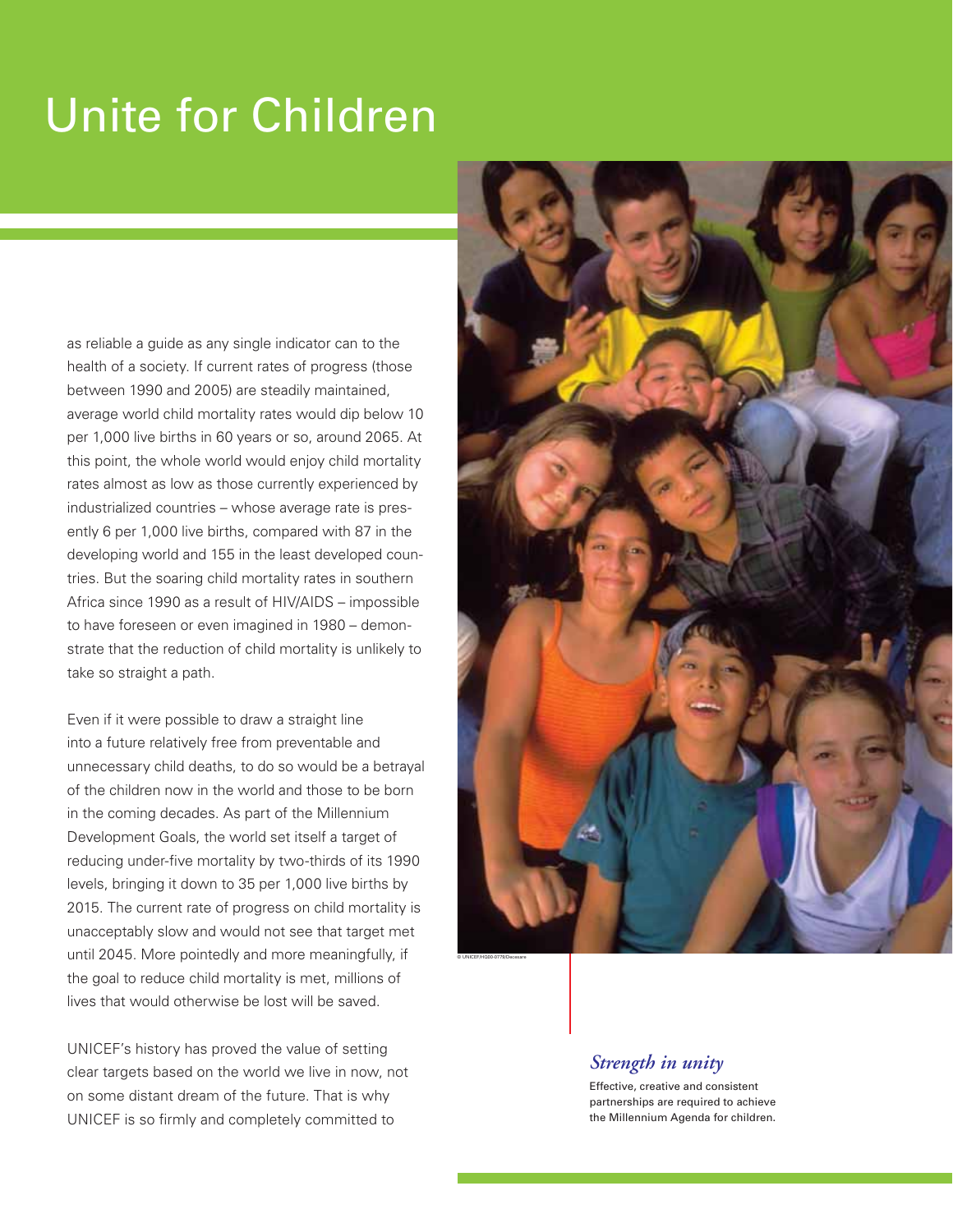### Meeting the MDGs would transform millions of children's lives in the next 10 years



**Source:** UNICEF, *The State of the World's Children 2006*, page 4.

the achievement by 2015 of the MDGs, which would transform hundreds of millions of children's lives.

The 2005 World Summit showed that progress towards the MDGs has not been swift enough in some regions and in many countries. The Summit's outcome document also starkly spelled out the measures needed to put the world back on track. There must first be a concerted effort to offer immediate access to essential services to more of those children and families who are currently denied them. These 'quick impact initiatives' – outlined in the 2005 report of the Millennium Project and endorsed by world leaders at the Summit – can provide a vital kick-start to human development and poverty reduction. But they are only a beginning; they must be complemented by longer-term initiatives rooted in a human rights-based approach to development.

This brief history has noted the shift within UNICEF – in the wake of the Convention on the Rights of the Child – from dispensing aid towards a human rights approach. The implications of this shift are fundamental. It no longer becomes acceptable to

be satisfied with percentage improvements or the greatest good for the greatest number. The deprived or exploited children of today cannot be ignored simply because smaller proportions of children will face similar difficulties in 2015 or 2045. Their rights are being denied right now; their plight is urgent. As UNICEF's *The State of the World's Children* report for 2006 explained, the millions of children all over the world whose rights are most infringed are probably also those who are hardest to reach with essential services and hardest to protect from exploitation, abuse and neglect. These will be the children most likely to remain invisible to the eye of the development planner, least likely to benefit from the initiatives launched as part of the Millennium process. Even as it throws itself fully behind the drive towards the MDGs, UNICEF undertakes to do all it can to reduce the exclusion and invisibility of these children.

Nothing UNICEF does is in isolation, however. From its very inception, UNICEF was founded on partnerships. It has always tended to work in support and encouragement of others' programmes – whether those of national governments or non-governmental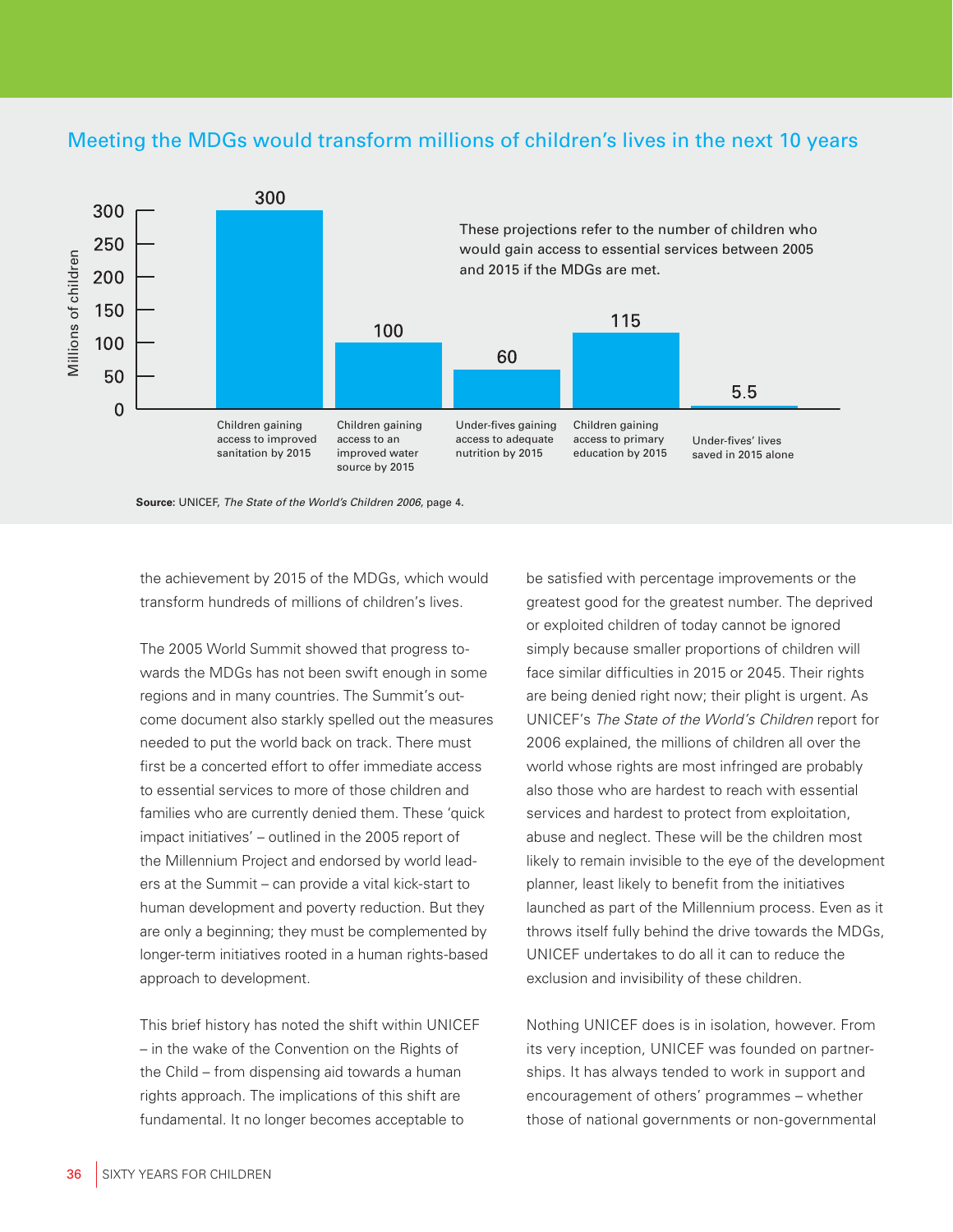### *Partnerships*

organizations – rather than launch its own initiatives. In recent years, a formidable movement has coalesced around the idea of child rights, of which UNICEF is just one member. This movement embraces not only governments and international agencies but the private sector and the media, voluntary organizations and community groups. UNICEF is also fully engaged in the process of UN Reform, which forms another strand of the Millennium Agenda and which will lead over the next few years to much greater synergy in UN efforts in human development all over the world. A strengthened and reformed UN will benefit children, as will any partnership that is effective in bringing a country closer to achieving the MDGs. Effective partnership is not just an idealistic notion; it is an urgent necessity if the goals are to be met and the most marginalized children are to be reached.

This global partnership shares a vision of a world fit for children. It shares the sense that such a world need not be a distant prospect, far in the future, but can be realized within a generation, provided a huge first step is taken before 2015. In this world, every single child will be in school, with all the empowerment and protection against abuse that this implies. In this world, every child will be immunized against the main killer diseases. In this world, no infant will lose its life for want of a few simple, inexpensive doses of oral rehydration salts; no child will be locked away in a workshop, labouring in conditions that approach slavery, or face abuse, exploitation or violence without recourse to justice and protection.

This world can be closer than we think – but it can also be impossibly far away. Progress is not inevitable, not something that emerges fully formed from the test tube of technological advance. It depends instead on the choices we make as an international community, and on the resolution with which we make things happen. Throughout its 60-year life, UNICEF has cherished the idea of a world in which children come first. Let us now prove that this is an idea whose time has come.

artnerships are a central feature of UNICEF's efforts to achieve greater results for children, fulfil children's rights and help countries realize the MDGs. When it was founded in 1946, UNICEF's mandate included working with relief and child welfare organizations, relationships that have been instrumental in contributing to policy decisions to benefit children. Since then, the organization has been working with an ever-widening range of partners who share its commitment to ensuring that children can grow up in a protective environment, safe from violence and exploitation and free of poverty and discrimination. They share a vision of a world where gender is not a liability and where children are healthy and free to learn and develop to their full potential. In the 1970s, for example, UNICEF's civil society partners pushed for the International Year of the Child, which eventually led to the proposal for the Convention on the Rights of the Child.

As UNICEF commemorates its 60th anniversary, partnerships remain the backbone of the organization's work. Current partners include governments, intergovernmental organizations, international financial institutions, civil society, academic institutions, faith-based organizations, youth organizations and sports organizations. The National Committees for UNICEF work with donor governments and civil society in industrialized countries to raise funds, advocate and secure visibility for children. The organization supports programmes in 156 developing countries and territories and works with governments, lawmakers, media and civil society in all developing regions to ensure that children's rights are placed at the centre of country-level policy and programmes for poverty reduction and development. Through corporate alliances, UNICEF partners with private companies who share the organization's goal of creating a world fit for children. These partners' contributions extend beyond financial support and include research and development assistance, technical expertise and access to logistics networks and extensive communications channels.

improve the lives of children everywhere. The state of  $\sim$ As a member of the United Nations family, UNICEF is engaged in the reform process that is redefining the ways UN agencies work together to improve the effectiveness and efficiency of the organization. In this decade, UNICEF and other UN agencies have been increasingly engaged with new forms of global partnerships and with the leadership of regional and intergovernmental bodies on policy-related and investment issues, notably in the context of the Millennium Agenda and the plan of action of the UN General Assembly Special Session on Children, 'A World Fit for Children'. In the spirit of UN Reform and with the aim of accelerating progress towards the MDGs, UNICEF is working closely with other UN agencies in such partnerships as the *Unite for Children. Unite against AIDS* campaign, the UN Girls' Education Initiative, Education for All, End Child Hunger, and the Partnership for Maternal, Newborn and Child Health. The organization is also a key contributor to major UN studies and initiatives, such as the Millennium Project's report and the landmark UN Study on Violence against Children. Consistent, effective and creative partnerships at all levels are a powerful instrument in our collective efforts to